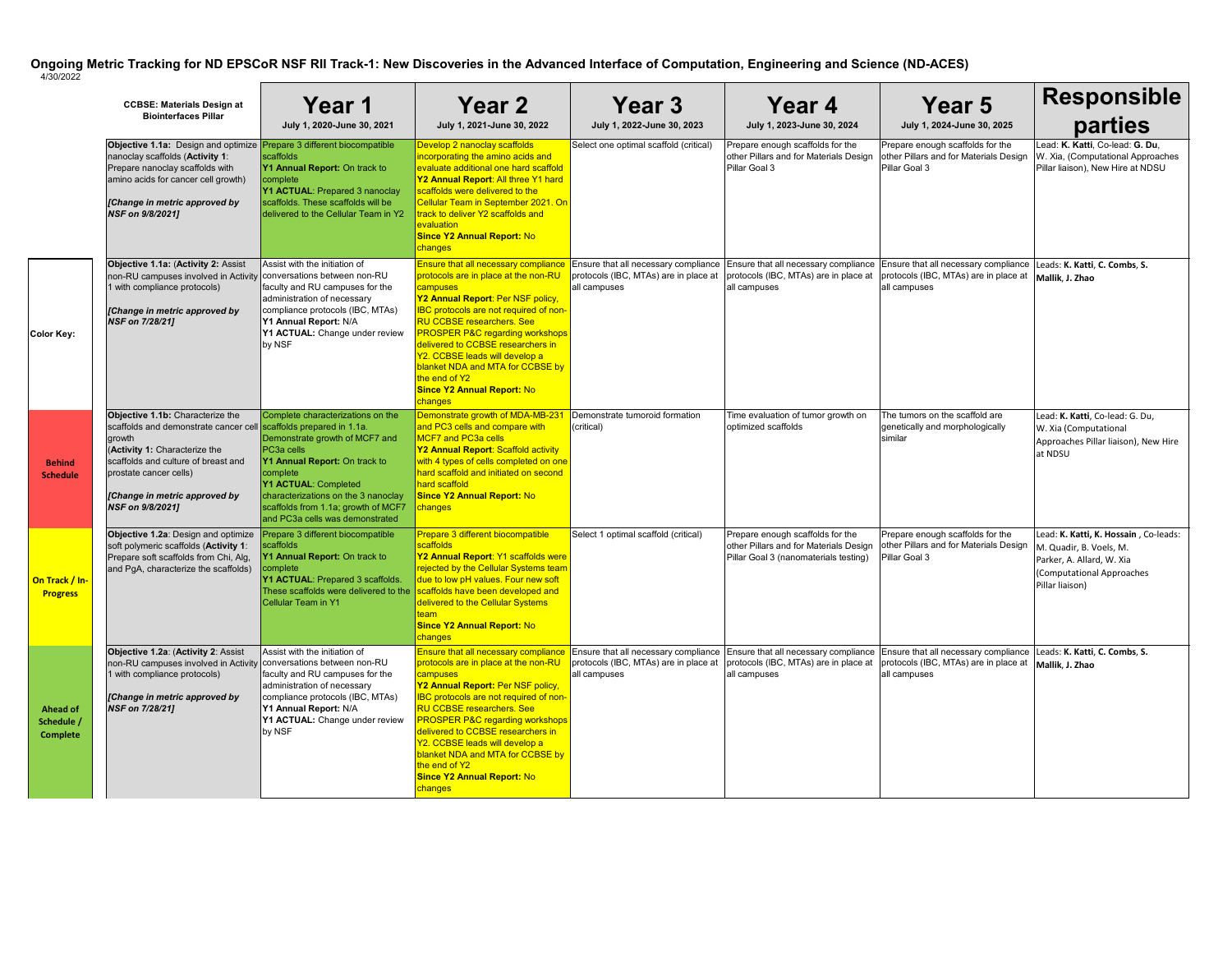|                           | <b>CCBSE: Materials Design at</b>                                                                                                                                                                                                                   | Year 1                                                                                                                                                                                                                                                                                           | Year 2                                                                                                                                                                                                                                                                                                                                                                                                                                             | Year <sub>3</sub>                                                                                    | Year 4                                                                                                                                        | Year 5                                                                                        | Responsible                                                                                                      |
|---------------------------|-----------------------------------------------------------------------------------------------------------------------------------------------------------------------------------------------------------------------------------------------------|--------------------------------------------------------------------------------------------------------------------------------------------------------------------------------------------------------------------------------------------------------------------------------------------------|----------------------------------------------------------------------------------------------------------------------------------------------------------------------------------------------------------------------------------------------------------------------------------------------------------------------------------------------------------------------------------------------------------------------------------------------------|------------------------------------------------------------------------------------------------------|-----------------------------------------------------------------------------------------------------------------------------------------------|-----------------------------------------------------------------------------------------------|------------------------------------------------------------------------------------------------------------------|
|                           | <b>Biointerfaces Pillar</b>                                                                                                                                                                                                                         | July 1, 2020-June 30, 2021                                                                                                                                                                                                                                                                       | July 1, 2021-June 30, 2022                                                                                                                                                                                                                                                                                                                                                                                                                         | July 1, 2022-June 30, 2023                                                                           | July 1, 2023-June 30, 2024                                                                                                                    | July 1, 2024-June 30, 2025                                                                    | parties                                                                                                          |
| N/A or Not yet<br>started | Objective 1.2b: Characterize the<br>scaffolds and demonstrate cancer cell scaffolds prepared in 1.2a.<br>growth (Activity 1: Determine<br>mechanical properties, cell viability in<br>the scaffolds, analyze gene<br>expression profiles)           | Complete characterizations on the<br>Demonstrate growth of MCF7 and<br>PC3a cells.<br>Y1 Annual Report: On track to<br>complete<br><b>Y1 ACTUAL: Completed</b><br>characterizations on the 3 soft<br>polymeric scaffolds from 1.2a; growth changes<br>of MCF7 and PC3a cells was<br>demonstrated | Demonstrate growth of MDA-MB-23<br>and PC3 cells and compare with<br>MCF7 and PCa<br><b>Y2 Annual Report: The "first</b><br>generation" scaffolds did not support<br>cell growth. Studies are in progress<br>with the pH-controlled scaffolds<br><b>Since Y2 Annual Report: No</b>                                                                                                                                                                 | Demonstrate tumoroid formation<br>(critical)                                                         | Time evaluation of tumor growth on<br>optimized scaffolds                                                                                     | The tumors on the scaffold are<br>genetically and morphologically<br>similar                  | Lead: K. Katti, Co-lead: G. Du,<br>M. Quadir, K. Hossain, W. Xia<br>(Computational Approaches<br>Pillar liaison) |
|                           | Objective 1.2b: (Activity 2: Assist<br>non-RU campuses involved in Activity conversations between non-RU<br>1 with compliance protocols)<br>[Change in metric approved by<br>NSF on 7/28/21]                                                        | Assist with the initiation of<br>faculty and RU campuses for the<br>administration of necessary<br>compliance protocols (IBC, MTAs)<br>Y1 Annual Report: N/A<br>Y1 ACTUAL: Change under review<br>by NSF                                                                                         | <b>Ensure that all necessary compliand</b><br>protocols are in place at the non-RU<br>campuses<br>Y2 Annual Report: Per NSF policy,<br><b>IBC</b> protocols are not required of non-<br><b>RU CCBSE researchers. See</b><br><b>PROSPER P&amp;C regarding workshops</b><br>delivered to CCBSE researchers in<br>Y2. CCBSE leads will develop a<br>blanket NDA and MTA for CCBSE by<br>the end of Y2<br><b>Since Y2 Annual Report: No</b><br>changes | <b>Ensure that all necessary compliance</b><br>protocols (IBC, MTAs) are in place at<br>all campuses | Ensure that all necessary compliance<br>protocols (IBC, MTAs) are in place at<br>all campuses                                                 | Ensure that all necessary compliance<br>protocols (IBC, MTAs) are in place at<br>all campuses | Leads: K. Katti, C. Combs, S.<br>Mallik, J. Zhao                                                                 |
|                           | Objective 1.3a: (Activity 1: Design<br>and develop stimuli-responsive<br>polymeric materials as nanocarriers)<br>[Change in metric approved by<br><b>NSF 7/28/21]</b>                                                                               | Prepare 5 different PSEs and<br>characterize nanoparticles.<br><b>Y1 Annual Report:</b> On track to<br>complete<br>Y1 ACTUAL: Developed 5 different<br>PSEs and chazcterized them.<br>Optimized one of them as the most<br>suitable PSE                                                          | Demonstrate drug release in the<br>tumoroids cells in scaffolds<br><b>Y2 Annual Report: Degradation</b><br>studies of the nanoparticles are in<br>progress in low pH values<br><b>Since Y2 Annual Report: No</b><br><mark>changes</mark>                                                                                                                                                                                                           | The nanoparticles release drugs<br>within desirable time in scaffolds<br>(critical)                  | Prepare 3 different polymers,<br>demonstrate imaging in the tumor<br>cells in 3D scaffolds                                                    | Released drugs kill majority of cancer<br>cells in scaffold/models                            | Lead: G. Du, Co-leads: J. Zhao, C.<br>Combs, B. Sui                                                              |
|                           | Objective 1.3b: (Activity 1: Design<br>and develop silicon quantum dots<br>(QDs) and polymer-QDs hybrids for<br>bioimaging)<br>[Change in metric approved by<br><b>NSF 7/28/21]</b>                                                                 | QDs with stable signal in cells<br><b>Y1 Annual Report:</b> On track to<br>complete<br>Y1 ACTUAL: Completed                                                                                                                                                                                      | Demonstrate good biocompatibility<br>with cancer cell lines<br><b>Y2 Annual Report: Biocompatibility</b><br>studies with cancer cells are in<br>progress<br><b>Since Y2 Annual Report: No</b><br><mark>changes</mark>                                                                                                                                                                                                                              | Identify two polymers (critical)                                                                     | Make two polymer-SiQD hybrids                                                                                                                 | Demonstrate optimized imaging                                                                 | Lead: J. Zhao, Co-leads: G. Du, C.<br>Combs, B. Sui                                                              |
|                           | <b>Objective 1.3c: Design and test</b><br>polymer nanoparticles for vascular<br>surrogacy (Activity 1: Design,<br>preparation, and testing of<br>hypoxiaresponsive polymer<br>nanoparticles)<br>[Change in metric approved by<br><b>NSF 9/8/21]</b> | Prepare 3 polymers with different<br>hypoxia-responsive units,<br>characterize nanoparticles.<br><b>Y1 Annual Report:</b> On track to<br>complete<br><b>Y1 ACTUAL:</b> Prepared three polymer nanoparticles under various oxygen<br>nanoparticles                                                | Prepare two additional polymers,<br>demonstrate drug release in the<br>tumoroids on hard and soft scaffolds<br><b>Y2 Annual Report: Studying the</b><br>release of metarrestin from the<br>levels<br><b>Since Y2 Annual Report: No</b><br><mark>lchanges</mark>                                                                                                                                                                                    | The nanoparticles release drugs<br>within 2 hours in the hard and soft<br>scaffolds (critical).      | Release drugs kill at least 80% of the Released drugs kill at least 80% of<br>breast and prostate cancer cells on<br>the scaffolds (critical) | the cancer cells in the patient-derived Bobylev, K. Katti, G. Du<br>model.                    | Lead: S. Mallik, Co-leads: M.                                                                                    |
|                           | Objective 1.3c (Activity 2: Design,<br>preparation, and testing of pH-<br>responsive polymer nanoparticles)<br>[Change in metric approved by<br><b>NSF 9/8/21]</b>                                                                                  | Prepare 3 polymers, characterize<br>nanoparticles<br>Y1 Annual Report: On track to<br><b>complete</b><br>Y1 ACTUAL: Prepared and<br>characterized 3 pH-responsive<br>polymer nanoparticles                                                                                                       | Demonstrate drug release in the<br>tumoroids on hard and soft scaffolds<br><b>Y2 Annual Report: Validation</b><br>ongoing in provided scaffolds<br><b>Since Y2 Annual Report: No</b><br><b>changes</b>                                                                                                                                                                                                                                             | The nanoparticles release drugs<br>within 2 hours in the hard and soft<br>scaffolds (critical)       | Release drugs kill at least 80% of the Released drugs kill at least 80% of<br>breast and prostate cancer cells on<br>the scaffolds (critical) | the cancer cells in the patient-derived Mallik, K. Katti, G. Du<br>model                      | Lead: M. Quadir, Co-leads: S.                                                                                    |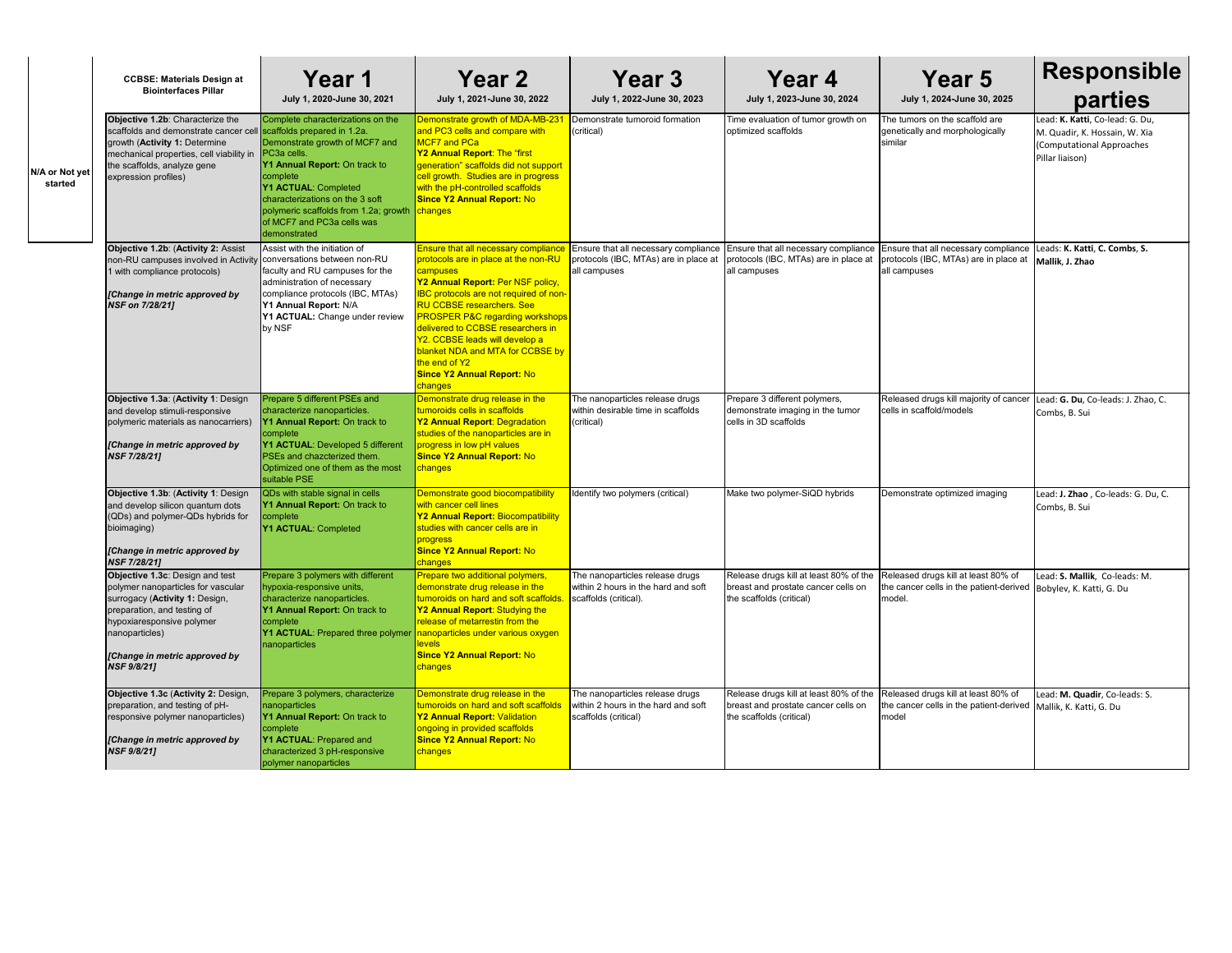|                                                  | <b>CCBSE: Cellular Systems at</b><br><b>Materials Interface Pillar</b>                                                                                                                                                                                                   | Year 1<br>July 1, 2020-June 30, 2021                                                                                                                                                                                                                                                                                                                                                                                                        | <b>Year 2</b><br>July 1, 2021-June 30, 2022                                                                                                                                                                                                                                   | Year 3<br>July 1, 2022-June 30, 2023                                                                 | <b>Year 4</b><br>July 1, 2023-June 30, 2024                                              | Year 5<br>July 1, 2024-June 30, 2025                                                           | <b>Responsible</b><br>parties                                                                                                                                                                                                                                                         |
|--------------------------------------------------|--------------------------------------------------------------------------------------------------------------------------------------------------------------------------------------------------------------------------------------------------------------------------|---------------------------------------------------------------------------------------------------------------------------------------------------------------------------------------------------------------------------------------------------------------------------------------------------------------------------------------------------------------------------------------------------------------------------------------------|-------------------------------------------------------------------------------------------------------------------------------------------------------------------------------------------------------------------------------------------------------------------------------|------------------------------------------------------------------------------------------------------|------------------------------------------------------------------------------------------|------------------------------------------------------------------------------------------------|---------------------------------------------------------------------------------------------------------------------------------------------------------------------------------------------------------------------------------------------------------------------------------------|
|                                                  | Objective 2.1a: Increase CCBSE<br>capacity/expertise in basic and<br>translational use of in vivo-like 3D cell <b>Y1 Annual Report:</b> Behind schedule<br>cultures<br>(Activity 1: Validate multiple soft and based on commercially available<br>hard tissue scaffolds) | Validation SOP creation using existing <i>Metric was not completed in Y1 as</i><br>materials and 2D culture<br><b>Y1 ACTUAL:</b> We have created SOPs   materials are available for testing<br>materials and 2D culture; first gen soft changes<br>scaffold materials failed to support<br>growth, second gen materials not yet<br>available for testing                                                                                    | planned<br><b>Y2 Annual Report Second gen</b><br><b>Since Y2 Annual Report: No</b>                                                                                                                                                                                            |                                                                                                      |                                                                                          |                                                                                                | Leads: A. Dhasarathy, J. Wilkinson<br>Co-leads: C. Combs, G. Du, (Materials<br>Design Pillar liaison),<br>K. Hartman<br>[Approved by NSF 7/28/21];<br>K. Katti, A. Haage, H. van Gijssel, M.<br>Hoffmann<br>[Approved by NSF 7/28/21]<br>(Computational Approaches Pillar<br>liaison) |
| Color Key:                                       | Objective 2.1a<br>(Activity 1 - cont.)                                                                                                                                                                                                                                   | Protocol database creation based on<br>validation<br>Y1 Annual Report: On track to<br>complete<br><b>Y1 ACTUAL: Database created and</b><br>protocols are being uploaded by the<br>team                                                                                                                                                                                                                                                     | <b>Completion of secondary validation</b><br>on provided 1st generation materials<br>Y2 Annual Report: Validation<br>incomplete since first generation<br>materials failed initial screening<br><b>Since Y2 Annual Report: No</b><br>changes                                  | Completion of tertiary validation,<br>provided 1st generation materials                              | Completion of quaternary validation,<br>provided 1st generation materials                | Completion of quaternary validation,<br>provided 2nd generation materials                      |                                                                                                                                                                                                                                                                                       |
| <b>Behind</b><br><b>Schedule</b>                 | Objective 2.1a<br>(Activity 1 - cont.)                                                                                                                                                                                                                                   | Reagent database creation based on<br>validation<br>Y1 Annual Report: On track to<br>complete<br>Y1 ACTUAL: Reagent database<br>created and will be updated<br>continuously                                                                                                                                                                                                                                                                 | <b>Completion of preliminary validation</b><br>on provided 2nd generation materials<br>Y2 Annual Report: Validation<br>ongoing as materials continue to<br>arrive in labs<br><b>Since Y2 Annual Report: No</b><br>changes                                                     | Completion of secondary validation,<br>provided 2nd generation materials                             | Completion of tertiary validation,<br>provided 2nd generation materials                  |                                                                                                |                                                                                                                                                                                                                                                                                       |
| On Track / In-<br><b>Progress</b>                | Objective 2.1a<br>(Activity 1 - cont.)                                                                                                                                                                                                                                   | <b>Completion of preliminary evaluation</b><br>of provided first generation materials<br>(baseline viability and growth, initial<br>hypoxic response and EMT/MET<br>signatures) e.g., 85% similar to 2D<br>and matrigel cultures<br>Y1 Annual Report: On track to<br>complete<br>Y1 ACTUAL: First gen hard scaffold<br>work completed. First gen soft<br>scaffold materials did not work,<br>second gen materials not provided<br>during Y1 | Metric was not completed in Y1 as<br>planned<br>Y2 Annual Report: Second gen<br>materials are available for testing<br><b>Since Y2 Annual Report: No</b><br>changes                                                                                                           | Completion of preliminary<br>nanomaterial delivery assessments                                       | Completion of secondary<br>nanomaterial delivery assessments                             | Completion of tertiary nanomaterial<br>delivery assessments                                    |                                                                                                                                                                                                                                                                                       |
| <b>Ahead of</b><br>Schedule /<br><b>Complete</b> | Objective 2.1a<br>(Activity 1 - cont.)                                                                                                                                                                                                                                   | Data exchange with Materials Design<br>and Computational Approaches<br><b>Pillars</b><br>Y1 Annual Report: On track<br><b>Y1 ACTUAL:</b> Data exchange initiated continuous and will not be complete<br>and is continuing                                                                                                                                                                                                                   | Continued data exchange with<br><b>Materials Design and Computational</b><br><b>Approaches Pillars</b><br>Y2 Annual Report: Data exchange is<br>until year ends<br><b>Since Y2 Annual Report: No</b><br>changes                                                               | Continued data exchange with<br>Materials Design and Computational<br>Approaches Pillars             | Continued data exchange with<br>Materials Design and Computational<br>Approaches Pillars | Continued data exchange with<br>Materials Design Pillar and<br>Computational Approaches Pillar |                                                                                                                                                                                                                                                                                       |
| N/A or Not yet<br>started                        | Objective 2.1a<br>(Activity 2: Generate heterogeneous<br>multicellular 3D cultures with<br>improved in vivo-like tissue)                                                                                                                                                 | A protocol for growth of multi-cellular<br>cultures on provided hard and soft 1st growth on provided hard and soft 1st<br>generation materials<br>Y1 Annual Report: On track to<br>complete<br>Y1 ACTUAL: Incomplete, as<br>materials failed/ not provided<br>respectively.                                                                                                                                                                 | An optimized co-culture protocol for<br>generation materials<br><b>Y2 Annual Report: Co-culture cannot</b><br>be tested until single cell culture<br>validation of first generation materials<br>is completed, as noted above<br><b>Since Y2 Annual Report: No</b><br>changes |                                                                                                      |                                                                                          |                                                                                                | Leads: C. Combs, J. Wilkinson, A.<br>Haage, N. Galt, G. Du, (Materials<br>Design Pillar liaison), K. Katti, M.<br>Hoffmann<br>[Approved by NSF 7/28/21],<br>(Computational Approaches Pillar<br>liaison)                                                                              |
|                                                  | Objective 2.1a<br>(Activity 2 - cont.)                                                                                                                                                                                                                                   |                                                                                                                                                                                                                                                                                                                                                                                                                                             | A co-culture protocol for growth on<br>provided hard and soft 2nd<br>generation materials<br><b>Y2 Annual Report: Second</b><br>generation materials have been<br>received and validation is ongoing<br><b>Since Y2 Annual Report: No</b><br><mark>changes</mark>             | An optimized co-culture protocol for<br>growth on provided hard and soft 2nd<br>generation materials |                                                                                          |                                                                                                |                                                                                                                                                                                                                                                                                       |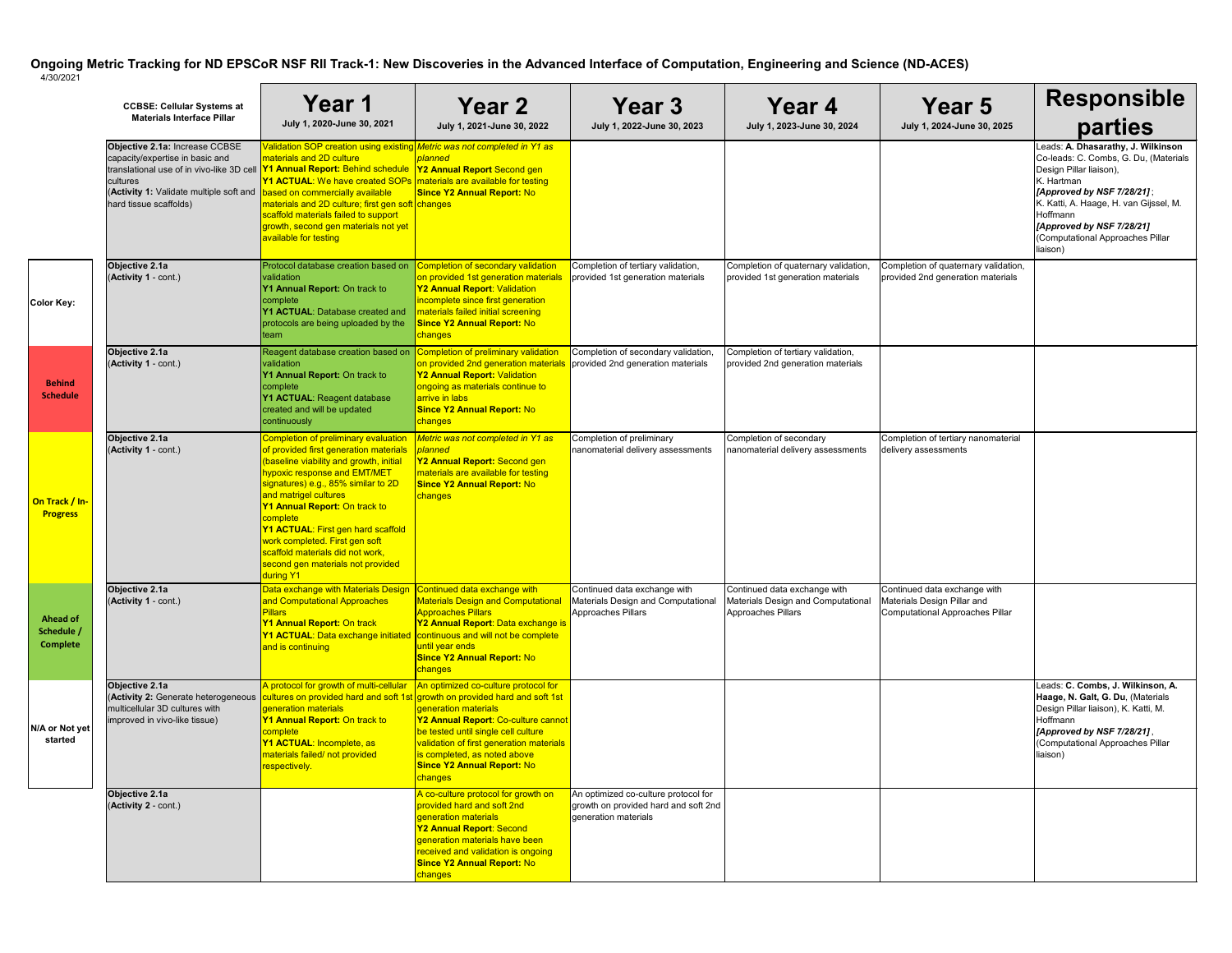| Year 4<br>July 1, 2023-June 30, 2024                                                                      | <b>Year 5</b><br>July 1, 2024-June 30, 2025                                                                                                   | <b>Responsible</b><br>parties                                         |
|-----------------------------------------------------------------------------------------------------------|-----------------------------------------------------------------------------------------------------------------------------------------------|-----------------------------------------------------------------------|
| omic and transcriptomic<br>acterization of co-cultures on<br>and soft materials                           | Genomic and transcriptomic<br>characterization of nanocarrier-<br>mediated drug delivery to co-cultures<br>on hard and soft materials         |                                                                       |
| nized protocol for nanocarrier<br>gn and drug delivery to 3D-<br>res                                      | Demonstration of nanocarrier-<br>mediated drug delivery effects on co-<br>culture viability and the established<br>cellular phenotype markers |                                                                       |
| inued data exchange with<br>rials Design and Computational<br>oaches Pillars                              | Continued data exchange with<br>Materials Design and Computational<br>Approaches Pillars                                                      |                                                                       |
|                                                                                                           |                                                                                                                                               |                                                                       |
| essful long-term culture of PDO:<br><b>TAM/TAF on scaffolds</b>                                           | Changes in PDO/scaffold growth<br>behavior, genetics, and morphology<br>upon the intervention of TAM-PDO<br>communication                     | Leads: J. Kim, J. J. Wilkinson, C.<br>Combs, A. Haage, H. van Gijssel |
| entation of miniature tumor<br>benvironment by PDO/TAM/TAF<br>caffolds that is similar to TME of<br>tumor | Presentation of drug resistance<br>characteristics by explanted<br>tumoroids that maintain similar<br>properties to those observed in vivo    |                                                                       |
|                                                                                                           |                                                                                                                                               |                                                                       |

| <b>CCBSE: Cellular Systems at</b><br><b>Materials Interface Pillar</b>                                                                                                                                                      | Year 1<br>July 1, 2020-June 30, 2021                                                                                                                                                                                                                                                                                                                                                                               | <b>Year 2</b><br>July 1, 2021-June 30, 2022                                                                                                                                                                                                                                                                                                                              | Year 3<br>July 1, 2022-June 30, 2023                                                                                                                                         | Year 4<br>July 1, 2023-June 30, 2024                                                                                      | <b>Year 5</b><br>July 1, 2024-June 30, 202                                                                                             |
|-----------------------------------------------------------------------------------------------------------------------------------------------------------------------------------------------------------------------------|--------------------------------------------------------------------------------------------------------------------------------------------------------------------------------------------------------------------------------------------------------------------------------------------------------------------------------------------------------------------------------------------------------------------|--------------------------------------------------------------------------------------------------------------------------------------------------------------------------------------------------------------------------------------------------------------------------------------------------------------------------------------------------------------------------|------------------------------------------------------------------------------------------------------------------------------------------------------------------------------|---------------------------------------------------------------------------------------------------------------------------|----------------------------------------------------------------------------------------------------------------------------------------|
| Objective 2.1a<br>(Activity 2 - cont.)                                                                                                                                                                                      |                                                                                                                                                                                                                                                                                                                                                                                                                    | Establish phenotype marker criteria<br>cultures on provided hard and soft 1st cultures on provided hard and soft<br>generation materials to compare to in 2nd generation materials to compare<br>vivo tumors<br>Y2 Annual Report: We have a<br>source of PDX tumor tissue;<br>experiments are starting on this<br>metric<br><b>Since Y2 Annual Report: No</b><br>changes | Establish phenotype marker criteria<br>(e.g., morphology and proteins) for co-(e.g., morphology and proteins) for co-characterization of co-cultures on<br>to in vivo tumors | Genomic and transcriptomic<br>hard and soft materials                                                                     | Genomic and transcriptomic<br>characterization of nanocarrier-<br>mediated drug delivery to co-cu<br>on hard and soft materials        |
| Objective 2.1a<br>(Activity 2 - cont.)                                                                                                                                                                                      |                                                                                                                                                                                                                                                                                                                                                                                                                    |                                                                                                                                                                                                                                                                                                                                                                          | Protocol for nanocarrier design and<br>drug delivery to 3D-cultures                                                                                                          | Optimized protocol for nanocarrier<br>design and drug delivery to 3D-<br>cultures                                         | Demonstration of nanocarrier-<br>mediated drug delivery effects c<br>culture viability and the establish<br>cellular phenotype markers |
| Objective 2.1a<br>(Activity 2 - cont.)                                                                                                                                                                                      | Continued data exchange with<br><b>Materials Design and Computational</b><br><b>Approaches Pillars</b><br>Y1 Annual Report: On track<br><b>Y1 ACTUAL:</b> Data exchange initiated <b>continuous and will not be complete</b><br>and is continuing                                                                                                                                                                  | Continued data exchange with<br><b>Materials Design and Computational</b><br><b>Approaches Pillars</b><br>Y2 Annual Report: Data exchange is<br>until year ends<br><b>Since Y2 Annual Report: No</b><br>changes                                                                                                                                                          | Continued data exchange with<br>Materials Design and Computational<br><b>Approaches Pillars</b>                                                                              | Continued data exchange with<br>Materials Design and Computational<br>Approaches Pillars                                  | Continued data exchange with<br><b>Materials Design and Computat</b><br>Approaches Pillars                                             |
| Objective 2.1a<br>(Activity 3: Develop a high<br>throughput system that combines<br>materials and modeling to create an<br>improved culture paradigm for human <b>Y1 ACTUAL</b> : a breast cancer PDX<br>in vivo relevance) | Successful establishment of PDX<br>colonies as source of test materials<br>Y1 Annual Report: On track to<br>compete<br>colony has been established at<br>NDSU, this is supported by a different<br>project and not currently associated<br>with ND-ACES. Administrative efforts<br>are in progress to correct this problem                                                                                         |                                                                                                                                                                                                                                                                                                                                                                          |                                                                                                                                                                              |                                                                                                                           |                                                                                                                                        |
| Objective 2.1a<br>(Activity 3 - cont.)                                                                                                                                                                                      | <b>Establishment and maintenance of</b><br>PDX explant tissues (XOs) in scaffold<br>cultures with greater than 1-month<br>viability<br>Y1 Annual Report: Behind schedule, in vivo conditions<br>as noted above<br><b>Y1 ACTUAL: Administrative efforts in</b><br>progress to associate established<br>breast cancer PDX with the ND-ACES Since Y2 Annual Report: No<br>project before explant testing can<br>begin | <b>Complex Analysis of phenotypic</b><br>criteria indicating XO tissues on<br>scaffolds exhibit growth and gene<br>expression characteristics similar to<br>Y2 Annual Report: We have<br>arranged to get PDX tissues from the<br><b>NDSU Animal Core Facility</b><br>changes                                                                                             | Response to hypoxia/ acidification by<br>XO/scaffolds that mimics the in vivo<br>tumor environment                                                                           | Successful long-term culture of PDO<br>with TAM/TAF on scaffolds                                                          | Changes in PDO/scaffold growtl<br>behavior, genetics, and morpho<br>upon the intervention of TAM-PI<br>communication                   |
| Objective 2.1a<br>(Activity 3 - cont.)                                                                                                                                                                                      | Development of standard protocols<br>for sustained growth of XO tissues on<br>next generation material scaffolds<br>Y1 Annual Report: Behind schedule<br><b>Y1 ACTUAL: Administrative efforts in</b><br>progress to associate established<br>breast cancer PDX with the ND-ACES vivo from the NDSU Animal Core<br>project before explant testing can<br>begin                                                      | Faster and more efficient growth of<br>XO tissues under scaffold conditions<br>when compared to in vivo<br><b>maintenance</b><br>Y2 Annual Report: We have<br>arranged to get PDX tumor tissue ex<br>Facility<br><b>Since Y2 Annual Report: No</b><br>changes                                                                                                            | Development of a standard protocol<br>for successful co-culture of XO with<br>TAM/TAF on scaffolds                                                                           | Presentation of miniature tumor<br>microenvironment by PDO/TAM/TAF<br>on scaffolds that is similar to TME of<br>PDX tumor | Presentation of drug resistance<br>characteristics by explanted<br>tumoroids that maintain similar<br>properties to those observed in  |
| Objective 2.1a<br>(Activity 3 - cont.)                                                                                                                                                                                      |                                                                                                                                                                                                                                                                                                                                                                                                                    | Successful growth of PDO on the next- Complex Analysis of phenotypic<br>generation scaffolds<br>Y2 Annual Report: PDO's have been<br>established in conventional culture,<br>assessment in scaffolds is underway<br><b>Since Y2 Annual Report: No</b><br>changes                                                                                                         | criteria indicating PDO tissues on<br>scaffolds exhibit growth and gene<br>expression characteristics similar to<br>in vivo conditions                                       |                                                                                                                           |                                                                                                                                        |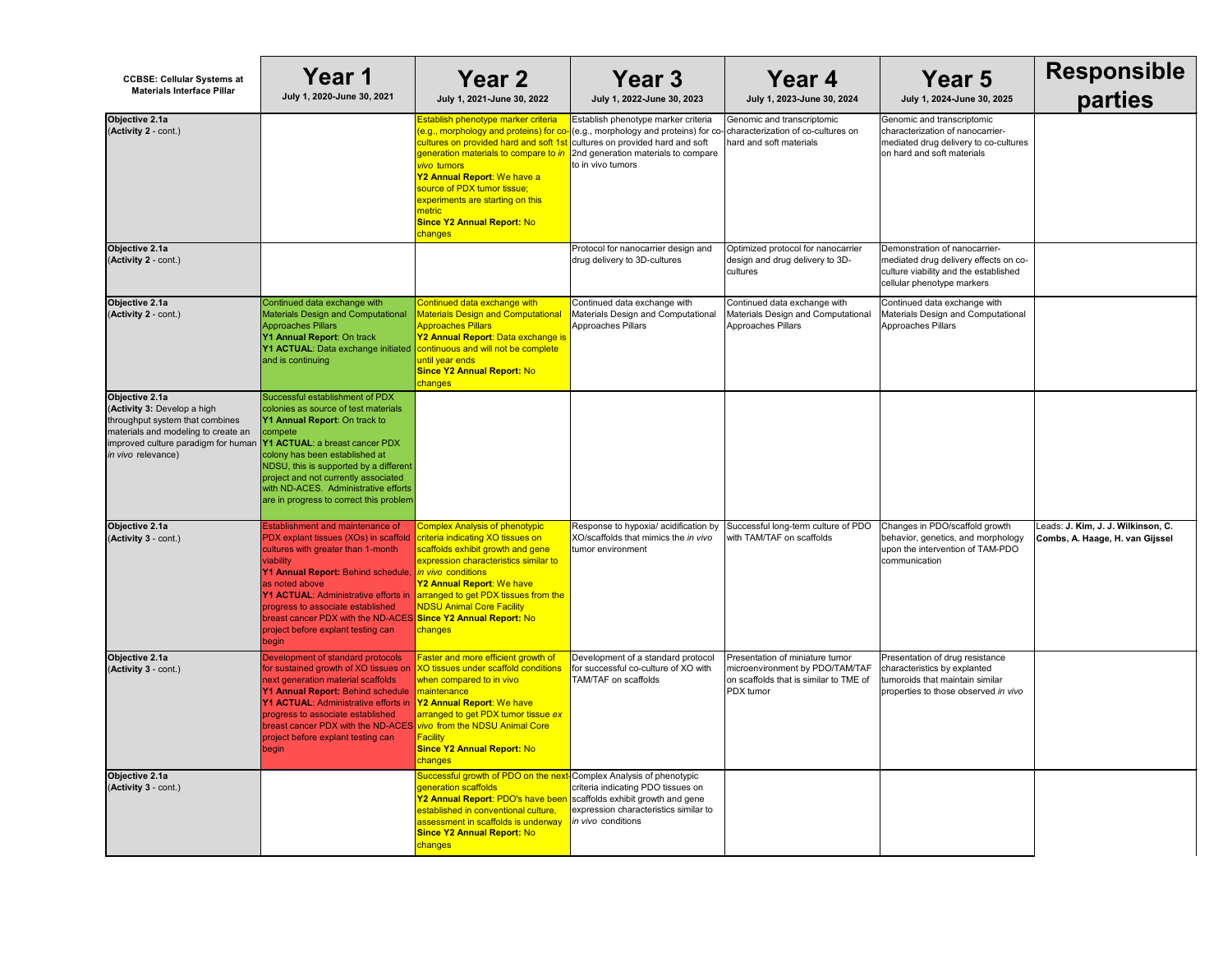| <b>CCBSE: Cellular Systems at</b><br><b>Materials Interface Pillar</b>                                                                                                                         | <b>Year 1</b><br>July 1, 2020-June 30, 2021                                                                                                                                                              | <b>Year 2</b><br>July 1, 2021-June 30, 2022                                                                                                                                                                                                                                                                                                                                                                                                                             | <b>Year 3</b><br>July 1, 2022-June 30, 2023                                                          | Year 4<br>July 1, 2023-June 30, 2024                                                                                                                                              | <b>Year 5</b><br>July 1, 2024-June 30, 2025                                              | <b>Responsible</b><br>parties                             |
|------------------------------------------------------------------------------------------------------------------------------------------------------------------------------------------------|----------------------------------------------------------------------------------------------------------------------------------------------------------------------------------------------------------|-------------------------------------------------------------------------------------------------------------------------------------------------------------------------------------------------------------------------------------------------------------------------------------------------------------------------------------------------------------------------------------------------------------------------------------------------------------------------|------------------------------------------------------------------------------------------------------|-----------------------------------------------------------------------------------------------------------------------------------------------------------------------------------|------------------------------------------------------------------------------------------|-----------------------------------------------------------|
| Objective 2.1a<br>(Activity 3 - cont.)                                                                                                                                                         | Continued data exchange with<br><b>Materials Design and Computational</b><br><b>Approaches Pillars</b><br>Y1 Annual Report: On track<br>Y1 ACTUAL: In progress, this is a<br>continous process.          | Continued data exchange with<br>Materials Design and Computationa<br><b>Approaches Pillars</b><br>Y2 Annual Report: data exchange is<br>continuous and will not be complete<br>until year ends<br><b>Since Y2 Annual Report: No</b><br><mark>changes</mark>                                                                                                                                                                                                             | Continued data exchange with<br>Materials Design and Computational<br>Approaches Pillars             | Continued data exchange with<br>Materials Design and Computational<br>Approaches Pillars                                                                                          | Continued data exchange with<br>Materials Design and Computational<br>Approaches Pillars |                                                           |
| Objective 2.1a<br>(Activity 4: Assist non-RU campuses   conversations between non-RU<br>involved in Activity 1 with compliance<br>protocols)<br>[New activity - Approved by NSF<br>on 7/28/21] | Assist with the initiation of<br>faculty and RU campuses for the<br>administration of necessary<br>compliance protocols (IBC, MTAs)<br>Y1 Annual Report: N/A<br>Y1 ACTUAL: Change under review<br>by NSF | <b>Ensure that all necessary compliance</b><br>protocols are in place at the non-RU<br>campuses<br>Y2 Annual Report: Per NSF policy,<br><b>IBC</b> protocols are not required of non-<br><b>RU CCBSE researchers. See</b><br><b>PROSPER P&amp;C regarding workshops</b><br>delivered to CCBSE researchers in<br>Y2. CCBSE leads will develop a<br><b>blanket NDA and MTA for CCBSE by</b><br>the end of Y2<br><b>Since Y2 Annual Report: No</b><br><mark>changes</mark> | Ensure that all necessary compliance<br>protocols (IBC, MTAs) are in place at<br>all non-RU campuses | Ensure that all necessary compliance Ensure that all necessary compliance<br>protocols (IBC, MTAs) are in place at   protocols (IBC, MTAs) are in place at<br>all non-RU campuses | all non-RU campuses                                                                      | Leads: K. Katti, C. Combs, A.<br>Dhasarathy, J. Wilkinson |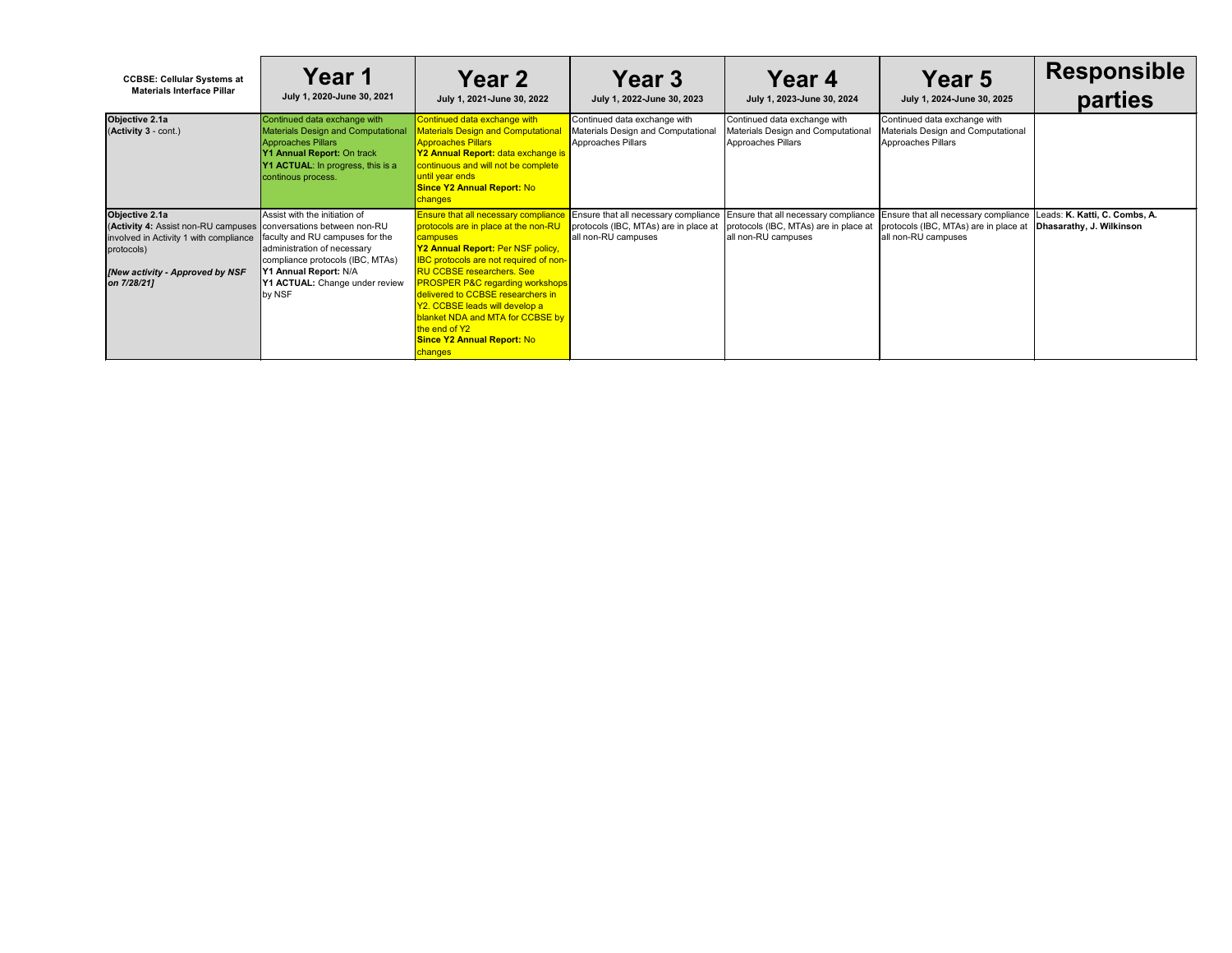|                                                  | <b>CCBSE: Computation, Machine</b><br><b>Learning, and Predictive Modeling</b><br><b>Pillar</b>                                                                                 | <b>Year 1</b><br>July 1, 2020-June 30, 2021                                                                                                                                                                                                                                                                                                                                                                                                                 | <b>Year 2</b><br>July 1, 2021-June 30, 2022                                                                                                                                                                                                                                                                                                                                                                                                               | Year 3<br>July 1, 2022-June 30, 2023                                                                                                                           | Year 4<br>July 1, 2023-June 30, 2024 |
|--------------------------------------------------|---------------------------------------------------------------------------------------------------------------------------------------------------------------------------------|-------------------------------------------------------------------------------------------------------------------------------------------------------------------------------------------------------------------------------------------------------------------------------------------------------------------------------------------------------------------------------------------------------------------------------------------------------------|-----------------------------------------------------------------------------------------------------------------------------------------------------------------------------------------------------------------------------------------------------------------------------------------------------------------------------------------------------------------------------------------------------------------------------------------------------------|----------------------------------------------------------------------------------------------------------------------------------------------------------------|--------------------------------------|
|                                                  | Objective 3.1: Create an evolutionary<br>in-silico platform to predict tumor<br>growth<br>(Activity 1: Machine learning to<br>understand cellular and materials<br>connections) | <b>C7-ML Bone site - Classification</b><br>Accuracy >=0.4<br>Y1 Annual Report: On track to meet<br><b>Y1 ACTUAL: Databases of cancer</b><br>tissue images were used to identify<br>best performing ML algorithms.<br>Classification Accuracy >=0.4 has<br>been achieved                                                                                                                                                                                     | C7 ML Bone site - Classification<br>Accuracy >=0.5<br>Y2 Annual Report: Discussion with<br><b>Cellular Systems pillar to identify</b><br>experimental data necessary for ML is<br>taking place<br><b>Since Y2 Annual Report: No</b><br>changes                                                                                                                                                                                                            | C7 ML Bone site - Classification<br>Accuracy >=0.6                                                                                                             |                                      |
| <b>Color Key:</b>                                | Objective 3.1:<br>(Activity 1 - cont.)                                                                                                                                          | <b>C8-ML Primary site - Datasets</b><br>generation from composite data<br>sources for ML model training &<br>identification of best performing ML<br>algorithms for image recognition of<br>the 4 types of cancer cells on bone<br>stem cells<br>Y1 Annual Report: On track to meet<br><b>Y1 ACTUAL: Databases of cancer</b><br>tissue images were used to identify<br>best performing ML algorithms and<br>image recognition of at least 4 was<br>achieved | C8 ML Primary site - 1) Datasets<br>generation for the cellular growth-<br>material formulation using data from<br>experimentalists and other<br>collaborators. Identification of high<br>performing ML algorithms on image<br>recognition for cell migration and<br>clustering<br>Y2 Annual Report: Discussion with<br>Cellular pillar to identify experimental<br>data necessary for ML is taking place<br><b>Since Y2 Annual Report: No</b><br>changes | C8 ML Primary site - Determination of<br>patterns & optimal properties via ML                                                                                  |                                      |
|                                                  | Objective 3.1:<br>(Activity 1 - cont.)<br>[Metric change approved by NSF<br>8/27/21                                                                                             |                                                                                                                                                                                                                                                                                                                                                                                                                                                             | <b>Build Machine learning capacity at a</b><br><b>PUI and determine Y3-5 PUI</b><br>researcher activity<br>Y2 Annual Report: PUI investigator<br>with ML expertise added, will<br>collaborate with existing ML<br>researcher to develop PUI content<br><b>Since Y2 Annual Report: No</b><br>changes                                                                                                                                                       | TBD, see Y2                                                                                                                                                    |                                      |
| <b>Behind</b><br><b>Schedule</b>                 | Objective 3.1:<br>Activity 2: Multiscale modeling with<br>Materials Design Pillar)                                                                                              | M1-Ab-initio/DFT-Obtain binding<br>interface information at the atomistic<br>level<br>Y1 Annual Report: On track to<br>complete<br>Y1 ACTUAL: Binding affinity of 13<br>aminoacids with clays completed                                                                                                                                                                                                                                                     | M1-Ab-initio/DFT - Obtain binding<br>interface information at the atomistic<br>level<br>Y2 Annual Report: Electrostatic<br>description of amino acids and clays<br>on binding obtained<br><b>Since Y2 Annual Report: No</b><br>changes                                                                                                                                                                                                                    | M1-Ab-initio/DFT - Obtain binding<br>interface information at the atomistic<br>level                                                                           |                                      |
| On Track / In-<br><b>Progress</b>                | Objective 3.1:<br>(Activity 2 - cont.)                                                                                                                                          | M2-Ab-initio/DFT -Building atomistic<br>models to understand interfaces<br>Y1 Annual Report: On track<br>Y1 ACTUAL: Ab-initio/DFT modeling<br>of clay is completed                                                                                                                                                                                                                                                                                          | M2-Ab-initio/DFT - Building atomistic<br>models to understand interfaces<br>Y2 Annual Report: Integrin model is<br>identified. Specific domains to be<br>used for the calculations are to be<br>finalized<br><b>Since Y2 Annual Report: No</b><br>changes                                                                                                                                                                                                 | M2-Ab-initio/DFT - Building atomistic<br>models to understand interfaces                                                                                       |                                      |
| <b>Ahead of</b><br>Schedule /<br><b>Complete</b> | Objective 3.1:<br>(Activity 2 - cont.)                                                                                                                                          | M3-Molecular Dynamics - Successful<br>model development<br>Y1 Annual Report: On track to<br>complete<br>Y1 ACTUAL: MD model for the PCN<br>being currently used by other pillars is <b>Y2 Annual Report:</b> MD model for a<br>complete                                                                                                                                                                                                                     | M3-Molecular Dynamics - Successful<br>model development; compare<br>mechanical properties with<br>nanoindentation with results within an<br>order of magnitude<br>new nanocomposite for hard scaffolds<br>under development. The MD<br>nanoclay model with a new amino<br>acid is built<br><b>Since Y2 Annual Report: No</b><br>changes                                                                                                                   | M3-Molecular Dynamics - Successful<br>model development; compare<br>mechanical properties with<br>nanoindentation with results within an<br>order of magnitude |                                      |

| <b>Year 3</b><br>July 1, 2022-June 30, 2023                                                                                                                    | <b>Year 4</b><br>July 1, 2023-June 30, 2024 | <b>Year 5</b><br>July 1, 2024-June 30, 2025 | <b>Responsible</b><br>parties                                                                                |
|----------------------------------------------------------------------------------------------------------------------------------------------------------------|---------------------------------------------|---------------------------------------------|--------------------------------------------------------------------------------------------------------------|
| C7 ML Bone site - Classification<br>Accuracy >=0.6                                                                                                             |                                             |                                             | Leads: C7 - L. Liu;<br>C8 - J. Delhommelle                                                                   |
| C8 ML Primary site - Determination of<br>patterns & optimal properties via ML                                                                                  |                                             |                                             | Leads: C7 - L. Liu;<br>C8 - J. Delhommelle                                                                   |
| TBD, see Y2                                                                                                                                                    |                                             |                                             | Lead: M. Fries, D. Katti, M.<br>Hoffmann, L. Liu, J. Delhommelle                                             |
| M1-Ab-initio/DFT - Obtain binding<br>interface information at the atomistic<br>level                                                                           |                                             |                                             | Leads: M1 & M2 - M. Hoffmann<br>[Approved by NSF 7/28/21]<br>M3 & M5 - D. Katti<br>M4 - W. Xia<br>M6 - T. Le |
| M2-Ab-initio/DFT - Building atomistic<br>models to understand interfaces                                                                                       |                                             |                                             | Leads: M1 & M2 - M. Hoffmann<br>[Approved by NSF 7/28/21]<br>M3 & M5 - D. Katti<br>M4 - W. Xia<br>M6 - T. Le |
| M3-Molecular Dynamics - Successful<br>model development; compare<br>mechanical properties with<br>nanoindentation with results within an<br>order of magnitude |                                             |                                             | Leads: M1 & M2 - M. Hoffmann<br>[Approved by NSF 7/28/21]<br>M3 & M5 - D. Katti<br>M4 - W. Xia<br>M6 - T. Le |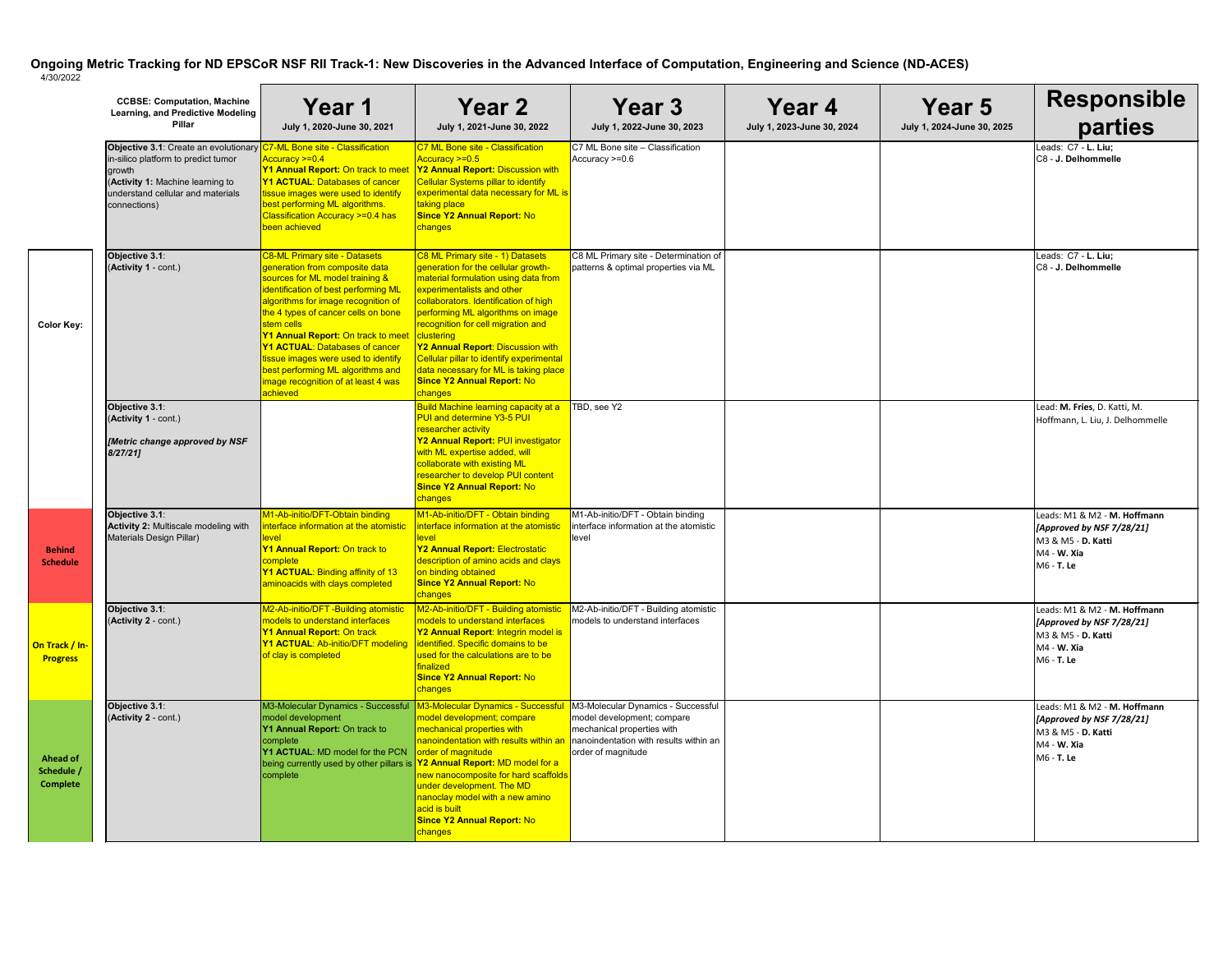|                           | <b>CCBSE: Computation, Machine</b><br>Learning, and Predictive Modeling<br>Pillar   | Year 1<br>July 1, 2020-June 30, 2021                                                                                                                                                                                                                                                                                               | <b>Year 2</b><br>July 1, 2021-June 30, 2022                                                                                                                                                                                                                                                                                                                                                                                                          | Year 3<br>July 1, 2022-June 30, 2023                                                                                                                                                           | Year 4<br>July 1, 2023-June 30, 2024                                                                                                       | Year 5<br>July 1, 2024-June 30, 2025                                                                                                                                       | <b>Responsible</b><br>parties                                                                                    |
|---------------------------|-------------------------------------------------------------------------------------|------------------------------------------------------------------------------------------------------------------------------------------------------------------------------------------------------------------------------------------------------------------------------------------------------------------------------------|------------------------------------------------------------------------------------------------------------------------------------------------------------------------------------------------------------------------------------------------------------------------------------------------------------------------------------------------------------------------------------------------------------------------------------------------------|------------------------------------------------------------------------------------------------------------------------------------------------------------------------------------------------|--------------------------------------------------------------------------------------------------------------------------------------------|----------------------------------------------------------------------------------------------------------------------------------------------------------------------------|------------------------------------------------------------------------------------------------------------------|
| N/A or Not yet<br>started | Objective 3.1:<br>(Activity 2 - cont.)                                              | M4-Coarse Graining - CG model of<br>clay developed; CG model of polymer<br>developed; CG force field validated<br>Y1 Annual Report: On track<br>Y1 ACTUAL: CG model of clay is<br>developed and validated; CG<br>modeling strategy of polymer is<br>established and the CG polymer<br>model is under development                   | M4-Coarse Graining - CG model of<br>clay developed; CG model of PCN<br>developed; CG force field validated<br>Y2 Annual Report: Polymer PCL CG<br>model is under development<br><b>Since Y2 Annual Report: No</b><br>changes                                                                                                                                                                                                                         | M4-Coarse Graining - CG model of<br>clay developed; CG model of PCN<br>developed; CG force field validated                                                                                     |                                                                                                                                            |                                                                                                                                                                            | Leads: M1 & M2 - M. Hoffmann<br>[Approved by NSF 7/28/21]<br>M3 & M5 - D. Katti<br>$MA - W. Xia$<br>$M6 - T.$ Le |
|                           | Objective 3.1:<br>(Activity 2 - cont.)                                              | M5-Finite Element Modeling -<br>Successful model development<br>Y1 Annual Report: On track to<br>complete<br>Y1 ACTUAL: FEM model for the<br>scaffold currently used by other pillars<br>is complete                                                                                                                               | M5-Finite Element Modeling -<br>Successful model development.<br>Elastic modulus within an order of<br>magnitude of nanoindentation/<br>macroscale experiments<br><b>Y2 Annual Report: Simulations will</b><br>be done in Y2<br><b>Since Y2 Annual Report: No</b><br>changes                                                                                                                                                                         | M5-Finite Element Modeling -<br>Successful model development.<br>Elastic modulus within an order of<br>magnitude of nanoindentation/<br>macroscale experiments                                 |                                                                                                                                            |                                                                                                                                                                            |                                                                                                                  |
|                           | Objective 3.1:<br>(Activity 2 - cont.)                                              | M6-Deterministic models for<br>degrading scaffold under shear flows<br>developed; Rate of degrading<br>validated<br><b>Y1 Annual Report: On track</b><br><b>Y1 ACTUAL: Computational model</b><br>for shear flows developed; the model<br>for degrading is being developed                                                         | M6-Computational Fluid Dynamics ·<br>Range of model parameters for<br>degradable scaffold established;<br>Models for cell interaction and<br>migration developed<br>Y2 Annual Report: CFD simulations<br>of flow through scaffolds in progress<br><b>Since Y2 Annual Report: No</b><br>changes                                                                                                                                                       | M6-Computational Fluid Dynamics -<br>Multi-resolution CFD model for<br>scaffold developed; Local distribution<br>of shear stresses in complex<br>geometries validated                          |                                                                                                                                            |                                                                                                                                                                            |                                                                                                                  |
|                           | Objective 3.1:<br>(Activity 3: Multiscale modeling with<br>Cellular Systems Pillar) | C1-Ab-initio/DFT Bone site - Creation<br>of reduced models for integrin<br>domains, nanoclays, and polymers<br>Y1 Annual Report: On track<br>Y1 ACTUAL: Integrin molecular<br>model is identified. Clay model to be<br>used for the study has been<br>developed                                                                    | C1-Ab-initio/DFT Bone site -<br>Validation and improvement of<br>reduced models for nanoclays and<br>polymers interacting with Integrin<br>domains<br>Y2 Annual Report: Modeling is in<br>progress<br><b>Since Y2 Annual Report: No</b><br><u>changes</u>                                                                                                                                                                                            | C1-Ab-initio/DFT Bone site                                                                                                                                                                     | C1-Ab-initio/DFT Bone site                                                                                                                 | C1-Ab-initio/DFT Bone site                                                                                                                                                 | C <sub>1</sub> - S. Kilina<br>C <sub>2</sub> - D. Cakir<br>C3, C5 & C11 - D. Katti<br>$C4, C9 - W.$ Xia          |
|                           | Objective 3.1:<br>(Activity 3 - cont.)                                              | C2-Ab-initio/DFT - Building atomistic<br>models to model bio-interfaces<br>Y1 Annual Report: On track to<br>complete<br>Y1 ACTUAL: Integrin molecular<br>model is identified                                                                                                                                                       | C2-Ab-initio/DFT - Building atomistic<br>models to represent/model bio-<br><i>interfaces</i><br>Y2 Annual Report: Modeling is in<br>progress<br><b>Since Y2 Annual Report: No</b><br>changes                                                                                                                                                                                                                                                         | C2-Ab-initio/DFT Primary site -<br>Building atomistic models to model<br>bio interfaces                                                                                                        | C2-Ab-initio/DFT Primary site                                                                                                              | C2-Ab-initio/DFT Primary site -<br>Building atomistic models to<br>represent/model bio-interfaces                                                                          |                                                                                                                  |
|                           | Objective 3.1:<br>(Activity 3 - cont.)                                              | C3-Molecular Dynamics - Successful<br>model development of actin and<br>integrin. Obtaining mechanical<br>properties of actin from SMD<br>Y1 Annual Report: On track to<br>complete<br>Y1 ACTUAL: Both tasks are<br>completed- actin results are published development of actin and<br>in a Journal paper                          | C3-Molecular Dynamics - Successfu<br>model development of actin and<br>deploymerization genes; integrin on<br>surfaces; Obtaining mechanical<br>properties of actin and integrin from<br>Y2 Annual Report: The model<br>depolymerization genes is completed<br>and the results will be submitted soon<br>to a Journal. The integrin modeling is<br><mark>complete and simulations are ongoing</mark><br><b>Since Y2 Annual Report: No</b><br>changes | C3, C9, C10-Molecular Dynamics -<br>Determine the mechanical properties<br>of E-Cadherin junctions; Determine<br>the mechanical properties of the<br>integrin molecules on PCN and<br>polymers | C3, C9, C10-Molecular Dynamics -<br>Determine the mechanical properties<br>of the additional six integrin molecules<br>on PCN and polymers | C11-Multibody dynamics simulations<br>integrated with Finite Element<br>Modeling - Successful development of<br>multibody dynamics simulations<br>model for cell migration |                                                                                                                  |
|                           | Objective 3.1:<br>(Activity 3 - cont.)                                              | C4-Coarse Graining - CG model of<br>integrins developed; Integrins-PCN<br>interfacial interactions captured by CG results for parameter development<br>modeling<br><b>Y1 Annual Report: On track</b><br><b>Y1 ACTUAL: CG modeling framework</b><br>of interface is established, and CG<br>model of integrins has been<br>developed | C4-Coarse Graining - Continued<br><b>Y2 Annual Report: Awaiting MD</b><br>Since Y2 Annual Report: No<br>changes                                                                                                                                                                                                                                                                                                                                      | C4-Coarse Graining - Mechanical<br>properties of interphases obtained<br>with CG modeling for six integrins and with CG modeling for additional six<br>varying interfacial design parameters   | C4-Coarse Graining - Mechanical<br>properties of interphases obtained<br>integrins with extended interfacial<br>design parameters          |                                                                                                                                                                            |                                                                                                                  |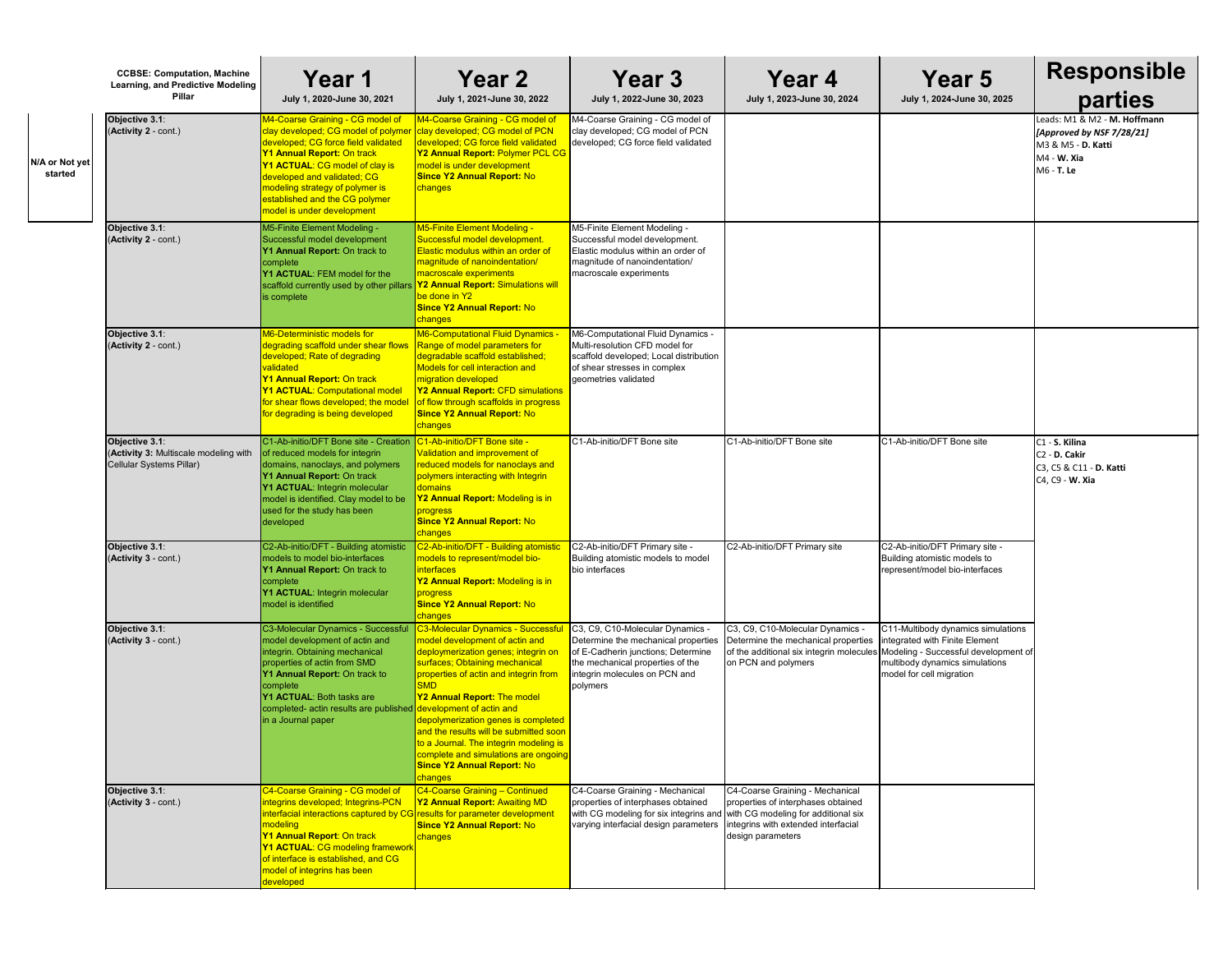| <b>CCBSE: Computation, Machine</b><br><b>Learning, and Predictive Modeling</b><br><b>Pillar</b> | Year 1<br>July 1, 2020-June 30, 2021                                                                                                                                                                                                                                                                                                                                                                         | <b>Year 2</b><br>July 1, 2021-June 30, 2022                                                                                                                                                                                                                                                                                           | Year 3<br>July 1, 2022-June 30, 2023                                                                                                                                                                                                     | Year 4<br>July 1, 2023-June 30, 2024                                                                                                                                                                                                                                                                                                                                                                                                         | <b>Year 5</b><br>July 1, 2024-June 30, 2025                                                                                                                                                                                                                                                                                             | <b>Responsible</b><br>parties                                                                                                                                                   |
|-------------------------------------------------------------------------------------------------|--------------------------------------------------------------------------------------------------------------------------------------------------------------------------------------------------------------------------------------------------------------------------------------------------------------------------------------------------------------------------------------------------------------|---------------------------------------------------------------------------------------------------------------------------------------------------------------------------------------------------------------------------------------------------------------------------------------------------------------------------------------|------------------------------------------------------------------------------------------------------------------------------------------------------------------------------------------------------------------------------------------|----------------------------------------------------------------------------------------------------------------------------------------------------------------------------------------------------------------------------------------------------------------------------------------------------------------------------------------------------------------------------------------------------------------------------------------------|-----------------------------------------------------------------------------------------------------------------------------------------------------------------------------------------------------------------------------------------------------------------------------------------------------------------------------------------|---------------------------------------------------------------------------------------------------------------------------------------------------------------------------------|
| Objective 3.1:<br>(Activity 3 - cont.)                                                          | C5-Finite Element Modeling -<br>Successful development of FEM cell<br>model<br>Y1 Annual Report: On track<br><b>Y1 ACTUAL: FEM model of single</b><br>cells is completed and nonlinear<br><b>material properties are being</b><br>evaluated                                                                                                                                                                  | <b>C5-Finite Element Modeling</b><br>-Successful development of FEM c<br><mark>model on substrate; incorporation of</mark><br>adhesion parameters from C1<br>through C4; calibration with<br>experiments<br>Y2 Annual Report: Adhesion models experiments<br>under development<br><b>Since Y2 Annual Report: No</b><br><b>changes</b> | C5-Finite Element Modeling -<br>Successful development of FEM cell<br>model on substrate and Cell-Cell<br>adhesion model; incorporation of<br>adhesion parameters from C1<br>through C4; calibration with                                |                                                                                                                                                                                                                                                                                                                                                                                                                                              |                                                                                                                                                                                                                                                                                                                                         |                                                                                                                                                                                 |
| Objective 3.1:<br>(Activity 3 - cont.)                                                          | C6-Computational Fluid Dynamics -<br>Continuum representation of actin<br>networks in cell membrane<br>developed; Cell adhesion model<br>developed and validated<br><b>Y1 Annual Report: On track</b><br><b>Y1 ACTUAL: The DPD model for</b><br>actin network of cellular membrane<br>has been developed. The result has<br>been published in a Journal article.<br>The adhesion model is being<br>developed | <b>C6-Computational Fluid Dynamics</b><br>Models for cell migration on a clay<br>substrate developed and validated<br>Y2 Annual Report: A realistic mode<br>for eukaryrotic cells has been<br>developed. The migration model is<br>being developed<br><b>Since Y2 Annual Report: No</b><br>changes                                    | C6-Computational Fluid Dynamics<br>CFD simulations of flows around<br>groups of cancer cells populated on a<br>substrate                                                                                                                 | C6-Computational Fluid Dynamics -<br>Using measures such as cell density<br>and alignment to validate CFD<br>models for cellular migration on the<br>surface of scaffold                                                                                                                                                                                                                                                                     | C6-Computational Fluid Dynamics -<br>Full-scale simulation of cell migration<br>in a bio-reactor. Resolution provides<br>from millimeter to micrometer (three<br>order of magnitudes). Flow<br>distribution and shear stresses will be<br>provided in all pores of the scaffold                                                         | C6 - T. Le<br>C <sub>10</sub> - M. Hoffmann<br>[Approved by<br>NSF 7/28/21]                                                                                                     |
| Objective 3.1:<br>(Activity 4: Machine learning to<br>develop the in-silico platform)           |                                                                                                                                                                                                                                                                                                                                                                                                              |                                                                                                                                                                                                                                                                                                                                       | C12, C14, C15, C16, C18-ML Bone<br>Site - Obtain the knowledge to<br>construct preliminary rules of<br>designing new scaffold materials for<br>bone site. Classification Accuracy<br>$>=0.6$                                             | C12, C14, C15, C16, C18-ML Bone<br>Site - Obtain the knowledge to<br>construct fundamental rules of<br>designing new scaffold materials for<br>bone site; Classification Accuracy<br>>=0.7; Generate simulated datasets<br>under perturbed conditions and use<br>those datasets to build ML models for   bone site<br>cell migration; ML predictive models<br>derived; ML model predictions<br>validated against modeling and<br>experiments | C12, C14, C15, C16, C18-ML Bone<br>Site - Accuracy >=0.8; ML predictive<br>models derived; ML model predictions<br>validated against modeling and<br>experiments; obtain the knowledge to<br>construct fundamental rules of<br>designing new scaffold materials for                                                                     | C12 - L. Liu (lead)<br>lC13 - J. Delhommelle                                                                                                                                    |
| Objective 3.1:<br>(Activity 4 - cont.)                                                          |                                                                                                                                                                                                                                                                                                                                                                                                              |                                                                                                                                                                                                                                                                                                                                       |                                                                                                                                                                                                                                          | C12, C14, C15, C16, C18-ML Bone<br>Site - ML predictive models derived;<br>ML model predictions validated<br>against modeling and experiments;<br>obtain the knowledge to construct<br>fundamental rules of designing new<br>scaffold materials for bone site                                                                                                                                                                                |                                                                                                                                                                                                                                                                                                                                         | (lead)<br>$C14 - W.$ Xia<br>C15 - M. Hoffmann<br>[Approved by NSF 7/28/21]<br>C16 - D. Katti<br>C <sub>18</sub> - <b>T. Le</b>                                                  |
| Objective 3.1:<br>(Activity 4 - cont.)                                                          |                                                                                                                                                                                                                                                                                                                                                                                                              |                                                                                                                                                                                                                                                                                                                                       | Site - Obtain the knowledge to<br>construct preliminary rules of<br>designing new scaffold materials for<br>primary site. Statistical and reduced<br>order models will be developed to<br>predict where cancer cells migrate<br>and grow | C13, C14, C15, C16, C18-ML Primary C13, C14, C15, C16, C18-ML Primary C13, C14, C15, C16, C18-ML Primary<br>Site - ML predictive models derived;<br>ML model predictions validated<br>against modeling and experiments;<br>obtain the knowledge to construct<br>fundamental rules of designing new<br>scaffold materials for primary site                                                                                                    | Site - Accuracy >=0.8; ML predictive<br>models derived; ML model predictions<br>validated against modeling and<br>experiments; obtain the knowledge to<br>construct fundamental rules of<br>designing new scaffold materials for<br>primary site                                                                                        |                                                                                                                                                                                 |
| Objective 3.1:<br>(Activity 4 - cont.)<br>[Metric change approved by NSF                        |                                                                                                                                                                                                                                                                                                                                                                                                              |                                                                                                                                                                                                                                                                                                                                       | PUI researcher activity TBD, based<br>on Y2, activity #1                                                                                                                                                                                 | PUI researcher activity TBD, based<br>on Y2, activity #1                                                                                                                                                                                                                                                                                                                                                                                     | PUI researcher activity TBD, based<br>on Y2, activity #1                                                                                                                                                                                                                                                                                | Lead: M. Fries, D. Katti, M.<br>Hoffmann, L. Liu, J. Delhommelle                                                                                                                |
| 8/27/21]<br>Objective 3.1:<br>(Activity 5: Design Rules)                                        |                                                                                                                                                                                                                                                                                                                                                                                                              |                                                                                                                                                                                                                                                                                                                                       |                                                                                                                                                                                                                                          | C17, C12, C13, C14, C15, C16, C18-<br>Parameter-structure-property<br>relationships drawn for design of<br>materials; optimized design<br>parameters identified; develop design<br>rules (geometry, material properties)<br>for fluid flows in degradable scaffolds                                                                                                                                                                          | C17, C12, C13, C14, C15, C16, C18- C12 - L. Liu<br>Formulation of updated design rules<br>for materials and scaffolds -<br>Parameter-structure-property<br>relationships refined for design of<br>materials; materials design<br>parameters finalized; validate design<br>rules and establish optimized ranges   T. Le<br>of parameters | C <sub>13</sub> - J. Delhommelle<br>$C14 - W.$ Xia<br>C15 - M. Hoffmann [Approved by<br>NSF 7/28/21]<br>C <sub>16</sub> - D. Katti<br>IC17 - All Pillar and science leads C18 - |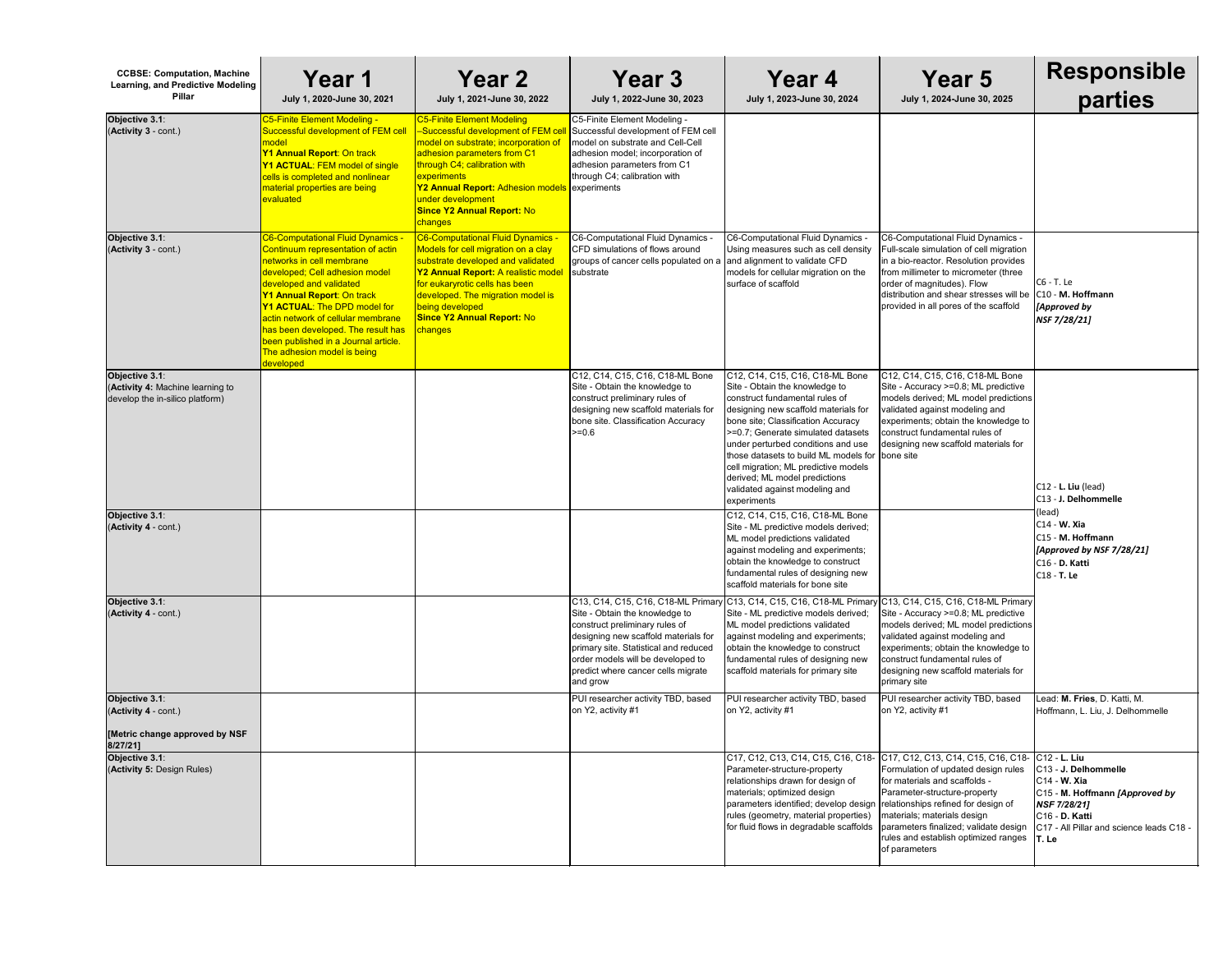| <b>Year 5</b><br>July 1, 2024-June 30, 2025 |
|---------------------------------------------|
| 5-yr goal: 2                                |
|                                             |
| 5-yr goal: 140                              |
| 5-yr goal: 70                               |
| 5-yr goal: 90                               |
| 5-yr goal: 50                               |
| 5-yr goal: 25                               |
| 5-yr goal: '2-4                             |
| 5-yr goal: \$25M                            |
| $5 - yr$ goal: $12$                         |
| 5-yr goal: 140                              |
| 5-yr goal: 120                              |

|                                                  | <b>Center for Cellular Biointerfaces in</b><br><b>Science and Engineering (CCBSE)</b>                            | Year 1                                                                                                                                                                                                                                                                                                | <b>Year 2</b>                                                                                                                                                                                                                                                             | <b>Year 3</b>                                                                                        | Year 4                                 | Ye                                               |
|--------------------------------------------------|------------------------------------------------------------------------------------------------------------------|-------------------------------------------------------------------------------------------------------------------------------------------------------------------------------------------------------------------------------------------------------------------------------------------------------|---------------------------------------------------------------------------------------------------------------------------------------------------------------------------------------------------------------------------------------------------------------------------|------------------------------------------------------------------------------------------------------|----------------------------------------|--------------------------------------------------|
|                                                  | Overall<br>Number of new hires                                                                                   | July 1, 2020-June 30, 2021                                                                                                                                                                                                                                                                            | July 1, 2021-June 30, 2022<br><b>Y2 Annual Report:</b><br>UND - 1 hired: Binglin Sui<br><b>NDSU - Initial virtual interviews</b><br>have been completed. Spring 2022<br>campus interviews. On track for<br>Fall 2022 start<br><b>Since Y2 Annual Report: No</b><br>change | July 1, 2022-June 30, 2023<br>2 hired: NDSU new materials<br>science faculty member will be<br>hired | July 1, 2023-June 30, 2024<br>Retained | <b>July 1, 202</b><br>$\overline{5}$ -yr goal: 2 |
| Color Key:                                       | Total number of peer-review<br>publications                                                                      | <b>Y1 Annual Report: 13</b><br>Y1 ACTUAL: 14                                                                                                                                                                                                                                                          | Y2 Annual Report: 6<br><b>Since Y2 Annual Report: 3</b>                                                                                                                                                                                                                   | Continue toward goal                                                                                 | Continue toward goal                   | 5-yr goal: 140                                   |
| <b>Behind</b><br><b>Schedule</b>                 | Number of collaborative peer-review<br>publications (one senior author from<br>two or more ND-ACES institutions) | <b>Y1 Annual Report: 0</b><br>Y1 ACTUAL: 0                                                                                                                                                                                                                                                            | Y2 Annual Report: 0<br><b>Since Y2 Annual Report: request</b><br>submitted to NSF to change metric<br>language                                                                                                                                                            | Continue toward goal                                                                                 | Continue toward goal                   | 5-yr goal: 70                                    |
| On Track / In-<br><b>Progress</b>                | Total number of conference<br>presentations by CCBSE senior<br>personnel                                         | <b>Y1 Annual Report: 15</b><br><b>Y1 ACTUAL: 28</b>                                                                                                                                                                                                                                                   | Y2 Annual Report: 9<br><b>Since Y2 Annual Report: 15</b>                                                                                                                                                                                                                  | Continue toward goal                                                                                 | Continue toward goal                   | 5-yr goal: 90                                    |
| <b>Ahead of</b><br>Schedule /<br><b>Complete</b> | Total number of submitted research<br>proposals (PI/Co-PI from two or more Y1 ACTUAL: 1<br>ND-ACES institutions) | <b>Y1 Annual Report: 0</b>                                                                                                                                                                                                                                                                            | Y2 Annual Report: 2<br>Since Y2 Annual Report: no<br>change                                                                                                                                                                                                               | Continue toward goal                                                                                 | Continue toward goal                   | 5-yr goal: 50                                    |
| N/A or Not yet<br>started                        | Number of submitted collaborative<br>proposals (two or more ND-ACES<br>senior personnel)                         | <b>Y1 Annual Report: 2</b><br><b>Y1 ACTUAL: 6</b>                                                                                                                                                                                                                                                     | Y2 Annual Report: 3<br><b>Since Y2 Annual Report: no</b><br>change                                                                                                                                                                                                        | Continue toward goal                                                                                 | Continue toward goal                   | 5-yr goal: 25                                    |
|                                                  | Number of CAREER proposals<br>submitted                                                                          | <b>Y1 Annual Report: 0</b><br>Y1 ACTUAL: 0                                                                                                                                                                                                                                                            | Y2 Annual Report: 0<br><b>Since Y2 Annual Report: no</b><br>change                                                                                                                                                                                                        | Continue toward goal                                                                                 | Continue toward goal                   | 5-yr goal: '2-4                                  |
|                                                  | Total external research funding<br>(million \$) - 5-year total is cumulative proposals, two collaborative,       | Y1 Annual Report: \$0; 12<br>totaling \$14,368,361 were<br>submitted (there were actually 11<br>submitted totaling \$12,083,756 -<br>one was added in twice in error)<br>Y1 ACTUAL: \$745,521 (three<br>awarded proposals). 13 proposals,<br>6 collaborative, totaling<br>\$13,783,756 were submitted | Y2 Annual Report: \$0 awarded at<br>this time; 4 have been submitted in<br>award Year 2, 3 are collaborative,<br>for a combined total of $$4,523,157$<br><b>Since Y2 Annual Report: no</b><br>change                                                                      | Continue toward goal                                                                                 | Continue toward goal                   | 5-yr goal: \$25M                                 |
|                                                  | Number of projects funded with<br>private sector partners                                                        | <b>Y1 Annual Report: 0</b><br><u>Y1 ACTUAL: 0</u>                                                                                                                                                                                                                                                     | Y2 Annual Report: 0<br><b>Since Y2 Annual Report: no</b><br>change                                                                                                                                                                                                        | Continue toward goal                                                                                 | Continue toward goal                   | 5-yr goal: 12                                    |
|                                                  | Number of graduate students trained<br>(some may be counted in multiple<br>years)                                | <b>Y1 Annual Report: 30</b><br><b>Y1 ACTUAL: 56 (3 are STTAR</b><br>interns)                                                                                                                                                                                                                          | Y2 Annual Report: 76<br>(48 are students not counted in Y1<br>report [3 of 48 are STTAR interns])<br><b>Since Y2 Annual Report: 4 new</b><br>graduate students                                                                                                            | Continue toward goal                                                                                 | Continue toward goal                   | 5-yr goal: 140                                   |
|                                                  | Number of conference presentations<br>by graduate students (oral and<br>poster)                                  | Y1 Annual Report: 7<br><b>Y1 ACTUAL: 49</b>                                                                                                                                                                                                                                                           | Y2 Annual Report: 9<br><b>Since Y2 Annual Report: 40</b>                                                                                                                                                                                                                  | Continue toward goal                                                                                 | Continue toward goal                   | 5-yr goal: 120                                   |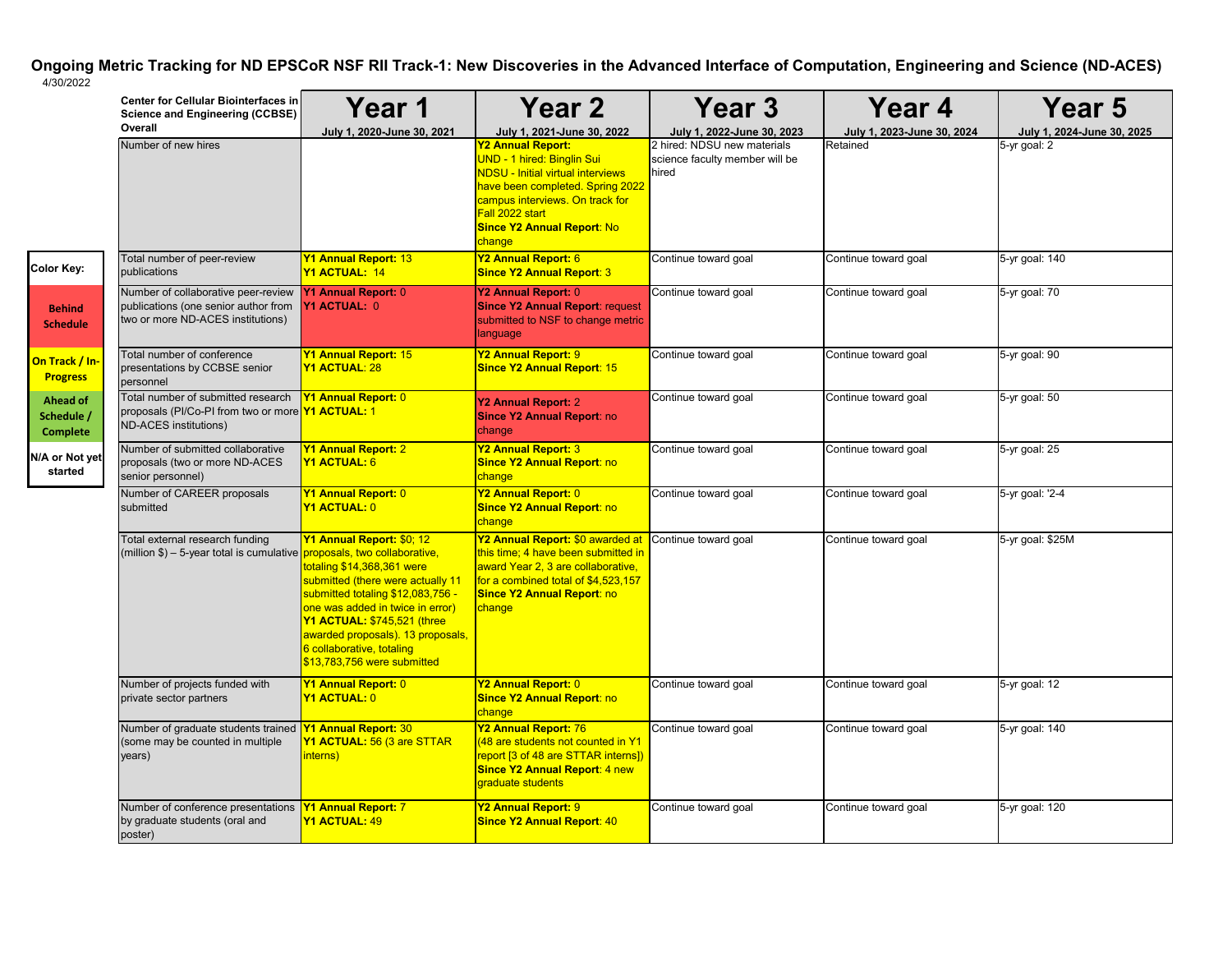| <b>Center for Cellular Biointerfaces in</b><br>Science and Engineering (CCBSE)<br>Overall                                                                                                                                                                   | <b>Year 1</b><br>July 1, 2020-June 30, 2021                                                                                                           | <b>Year 2</b><br>July 1, 2021-June 30, 2022                                                                                                                                                                                                                                                                        | <b>Year 3</b><br>July 1, 2022-June 30, 2023 | <b>Year 4</b><br>July 1, 2023-June 30, 2024 | <b>Year 5</b><br>July 1, 2024-June 30, 2025 |
|-------------------------------------------------------------------------------------------------------------------------------------------------------------------------------------------------------------------------------------------------------------|-------------------------------------------------------------------------------------------------------------------------------------------------------|--------------------------------------------------------------------------------------------------------------------------------------------------------------------------------------------------------------------------------------------------------------------------------------------------------------------|---------------------------------------------|---------------------------------------------|---------------------------------------------|
| Number of undergraduate students<br>trained (some may be counted in<br>multiple years)                                                                                                                                                                      | <b>Y1 Annual Report: 20</b><br>Y1 ACTUAL: 64 (5 are dREU, 20<br>are STTAR interns)                                                                    | Y2 Annual Report: 77<br>(57 are students not counted in Y1<br>report [20 of the 57 are STTAR<br>interns])<br><b>Since Y2 Annual Report: 2 new</b><br>undergraduate students                                                                                                                                        | Continue toward goal                        | Continue toward goal                        | 5-yr goal: 70                               |
| Number of conference presentations <b>Y1 Annual Report:</b> 0<br>by undergraduate students (oral and<br>poster)                                                                                                                                             | <b>Y1 ACTUAL: 10</b>                                                                                                                                  | Y2 Annual Report: 0<br><b>Since Y2 Annual Report: 5</b>                                                                                                                                                                                                                                                            | Continue toward goal                        | Continue toward goal                        | 5-yr goal: 80                               |
| Seed Funding: seed funding support<br>of \$60,000 in Translational Research Areas/Seed Award Request for<br>Initiative Project and an additional<br>\$101,655 in other research<br>opportunity support - 5-year total is<br>cumulative<br>[approved by NSF] | <b>Y1 Annual Report: Emerging</b><br><b>Proposals has been issued and 4</b><br>proposals awarded totaling<br>\$103,568<br><b>Y1 ACTUAL: No change</b> | <b>Y2 Annual Report: Emerging</b><br><b>Areas/Seed Award Request for</b><br>Proposals have been issued and 5<br>new proposals awarded totaling<br>\$175,162.80 and additional funds<br>totaling \$85,508 provided to Y1<br>awardees, for a total of<br>\$260,670.80<br><b>Since Y2 Annual Report: no</b><br>change | Continue toward goal                        | Continue toward goal                        | 5-yr goal: 161655                           |
| Number of CCBSE research<br>participant meetings (to be<br>scheduled monthly)                                                                                                                                                                               | <b>Y1 Annual Report: 5</b><br><b>Y1 ACTUAL: 10</b>                                                                                                    | Y2 Annual Report: 7<br><b>Since Y2 Annual Report: 2 more</b><br>meetings                                                                                                                                                                                                                                           | Continue toward goal                        | Continue toward goal                        | 5-yr goal: 50-60                            |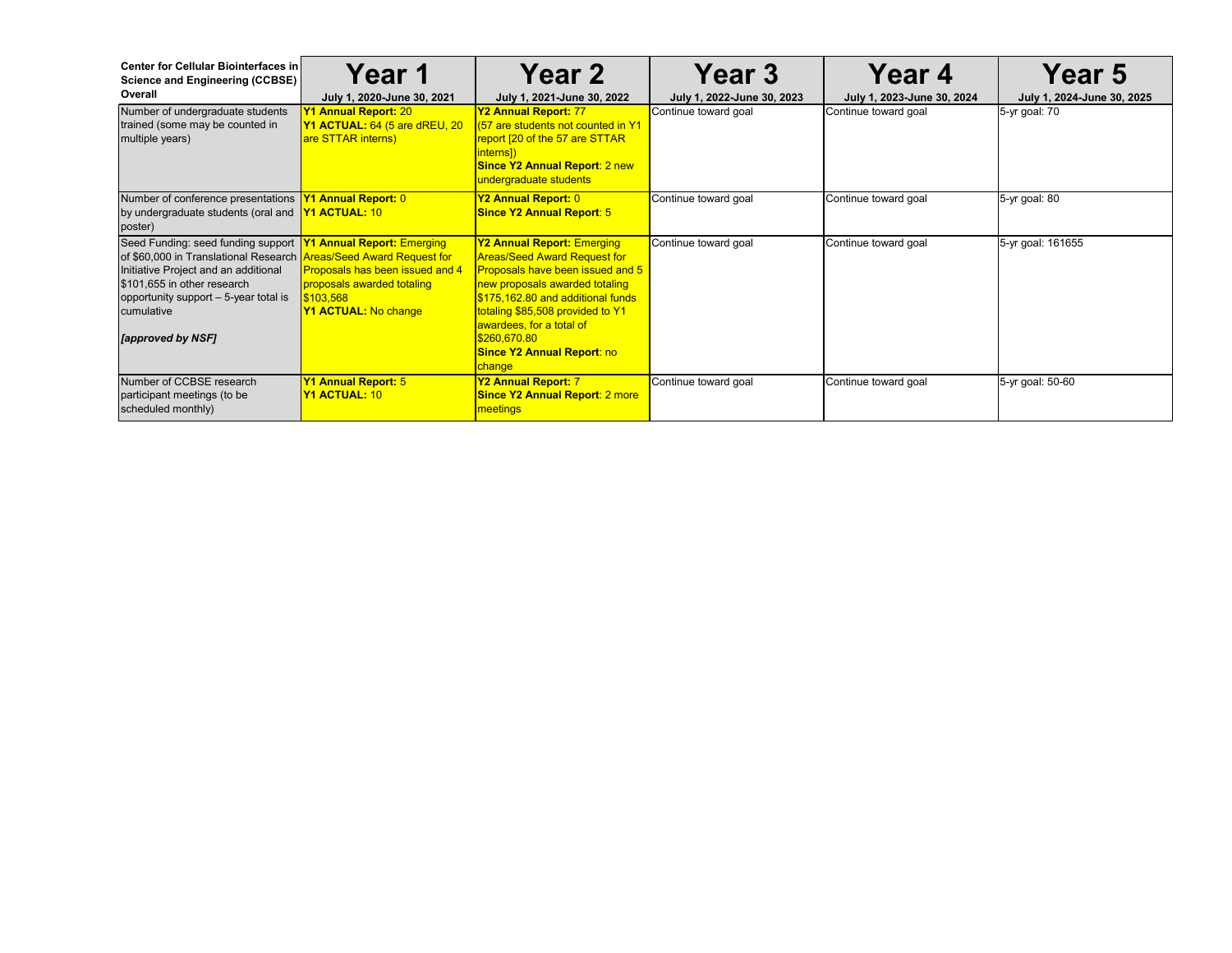| <b>PROSPER Element: Education and</b><br><b>Workforce Development</b>                                                                                                                  | <b>Year 1</b><br>July 1, 2020-June 30, 2021                                                                                                                                                                                                                                                                                                                                                                                                                                                                                                                                                                                                                                                                                                                                                                                                              | <b>Year 2</b><br>July 1, 2021-June 30, 2022                                                                                                                                                                                                                                                                                                                                                                                                                                                                                                                                                                                                                                                                                                                                                                                                                                                                                                                                                                                                                                                                                                                                                                         | <b>Year 3</b><br>July 1, 2022-June 30, 2023                                                                                                                                                                                               | Year 4<br>July 1, 2023-June 30, 2024                                                                                                                                                                                                                                                                                                                                                                   | Year 5<br>July 1, 2024-June 30, 2025                                                                                                                                                                                                                                                                                                                                                                    | <b>Responsible</b><br>parties |
|----------------------------------------------------------------------------------------------------------------------------------------------------------------------------------------|----------------------------------------------------------------------------------------------------------------------------------------------------------------------------------------------------------------------------------------------------------------------------------------------------------------------------------------------------------------------------------------------------------------------------------------------------------------------------------------------------------------------------------------------------------------------------------------------------------------------------------------------------------------------------------------------------------------------------------------------------------------------------------------------------------------------------------------------------------|---------------------------------------------------------------------------------------------------------------------------------------------------------------------------------------------------------------------------------------------------------------------------------------------------------------------------------------------------------------------------------------------------------------------------------------------------------------------------------------------------------------------------------------------------------------------------------------------------------------------------------------------------------------------------------------------------------------------------------------------------------------------------------------------------------------------------------------------------------------------------------------------------------------------------------------------------------------------------------------------------------------------------------------------------------------------------------------------------------------------------------------------------------------------------------------------------------------------|-------------------------------------------------------------------------------------------------------------------------------------------------------------------------------------------------------------------------------------------|--------------------------------------------------------------------------------------------------------------------------------------------------------------------------------------------------------------------------------------------------------------------------------------------------------------------------------------------------------------------------------------------------------|---------------------------------------------------------------------------------------------------------------------------------------------------------------------------------------------------------------------------------------------------------------------------------------------------------------------------------------------------------------------------------------------------------|-------------------------------|
| Objective 4.1a: Retain/ advance<br>CCBSE's early career faculty and<br>graduate students<br>(Activity 1: Early Career Faculty<br>Mentoring Program)<br>[Change approved by NSF 3/9/21] | <b>ECFs retained. ECF PD plans</b><br>developed and implemented; Set<br>baselines. Monthly Pillar meetings<br>held between CCBSE research leads<br>and faculty as a means of providing<br>mentoring and guidance to ECF<br>faculty. Information gathered from<br><b>ECF about their mentorship and</b><br>professional development needs and<br>implemented; set baselines<br>Y1 Annual Report: Developing a<br>mitigation plan that will take baselines<br>set by ECF faculty to identify mentor<br>training materials and/or programs<br>Y1 ACTUAL: Monthly pillar meetings<br>held. Information gathered about ECF<br>professional development needs and<br>mentoring experiences. Baselines set<br>for sense of belonging, work-self-<br>efficacy, professional/ technical<br>transferable skills, turnover intentions<br>and scholarly productivity | <b>ECFs retained. 1 new faculty member</b><br>hired at NDSU and 1 new faculty membe<br>hired at UND. Meet/ exceed baselines.<br>Monthly Pillar meetings held between<br><b>CCBSE</b> research leads and faculty.<br>Minimum of two EWD Personnel trained<br>and prepared to facilitator training for al<br>ND-ACES CCBSE faculty in mentorship<br>best practices (Summer- Fall 2021).<br>Train all ND-ACES CCBSE Faculty in<br>mentorship best practices (Fall 2021). 1:1<br>Mentor-Mentee meetings held a<br>minimum of 4 times between 1/1/2022<br>and 6/30/2022. ECF PD plans created<br>and implemented<br>Y2 Annual Report: New Faculty hired at<br><b>UND. Two EWD Personnel trained and</b><br>prepared to facilitate mentor training for<br><b>CCBSE personnel. Four Mentor Training</b><br>modules delivered in Fall 2021.<br>Remaining modules will be delivered in<br>Spring 2022. Due to scheduling issues as<br>a result of increased workload issues<br>related to COVID and other external<br>factors, Mentor Training was not fully<br>completed in Fall 2021 ultimately pushing<br>back deadlines for mentor-mentee<br>activities and survey follow-up<br><b>Since Y2 Annual Report: No change</b> | Mentor-mentee meetings 6 out of 9<br>academic year months. ECFs and<br>new hires retained. ECF PD plans<br>refined and implemented.<br>Meet/exceed baselines. Monthly Pillar<br>meetings held between CCBSE<br>research leads and faculty | Mentor-mentee meetings 6 out of 9<br>academic year months held TO<br>MentorMentee pairings will check in<br>electronically on at least a monthly<br>basis and will meet 1:1 at least 4<br>times over the calendar year. ECFs<br>and new hires retained. ECF PD<br>plans refined and implemented.<br>Meet/exceed baselines. Monthly Pillar<br>meetings held between CCBSE<br>research leads and faculty | Mentor-mentee meetings 6 out of 9<br>academic year months held TO<br>MentorMentee pairings will check in<br>electronically on at least a monthly<br>basis and will meet 1:1 at least 4<br>times over the calendar year. ECFs<br>and new hires retained. ECF PD<br>plans refined and implemented.<br>Meet/exceed baselines. Monthly Pillar<br>meetings held between CCBSE<br>research leads and faculty. | Lead: R. Navarro, S. Sletten  |
| Objective 4.1a:<br>(Activity 2: Early Career Faculty<br>Professional Development Activities)                                                                                           | Develop list of ECF professional<br>development activities available and<br>disseminated to ECFs (alternatively<br>develop and implement 2 PD<br>activities); track engagement with PD activities); track engagement with PD<br>activities with goal that at least 70% of activities with goal that at least 70% o<br><b>ECF</b> participate<br><b>Y1 Annual Report: On track</b><br><b>Y1 ACTUAL:</b> List of ECF PD activities develop list of professional<br>developed and information about<br>these activities disseminated to ECF<br>via email. Need to develop a more<br>effective process of tracking<br>participation in said activities.                                                                                                                                                                                                      | Develop list of ECF professional<br>development activities available and<br>disseminated to ECFs (alternatively<br>develop and implement 3 PD<br><b>ECF</b> participate<br>Y2 Annual Report: Continue to<br>development activities and<br>disseminate information about said<br>activities. Developing PD outreach<br>presentations, infographics, etc.<br>based on baseline survey where<br>information about ECFs PD needs<br>was gathered. Develop tracking<br>mechanism for this activity<br><b>Since Y2 Annual Report: No change</b>                                                                                                                                                                                                                                                                                                                                                                                                                                                                                                                                                                                                                                                                           | Develop list of ECF professional<br>development activities available and<br>disseminated to ECFs (alternatively<br>develop and implement 3 PD<br>activities); track engagement with PD<br><b>ECF</b> participate                          | Develop list of ECF professional<br>development activities available and<br>disseminated to ECFs (alternatively<br>develop and implement 3 PD<br>activities); track engagement with PD<br><b>ECF</b> participate                                                                                                                                                                                       | Develop list of ECF professional<br>development activities available and<br>disseminated to ECFs (alternatively<br>develop and implement 2 PD<br>activities); track engagement with PD<br>activities with goal that at least 70% of activities with goal that at least 70% of activities with goal that at least 70% of<br><b>ECF</b> participate                                                       | Lead: R. Navarro, S. Sletten  |
| Objective 4.1a:<br>(Activity 3: Student Research<br>Training Groups (RTG))                                                                                                             | 10 mentor/mentee pairs will be<br>established; mentor/ mentee pairs will maintained or established;<br>meet monthly; and mentee individual<br>development plan created<br>Y1 Annual Report: On track<br>Y1 ACTUAL: 0 mentor/mentee pairs<br>were established, student list was<br>generated                                                                                                                                                                                                                                                                                                                                                                                                                                                                                                                                                              | 10 mentor/ mentee pairs will be<br>mentor/mentee pairs will meet<br>monthly; mentee individual<br>development plan created<br>Y2 Annual Report: 14 mentor/<br>mentee groups were established for<br>2021-22. Mentor Memo-a monthly<br>mentoring newsletter is sent out each<br>month to encourage monthly<br>conversations between mentors and<br>mentees<br><b>Since Y2 Annual Report: No change</b>                                                                                                                                                                                                                                                                                                                                                                                                                                                                                                                                                                                                                                                                                                                                                                                                               | 10 mentor/ mentee pairs will be<br>maintained or established; mentor/<br>mentee pairs will meet monthly;<br>transition from mentee to mentor for<br>graduate students progressing;<br>mentee individual development plan<br>created.      | 10 mentor/ mentee pairs will be<br>maintained or established; mentor/<br>mentee pairs will meet monthly;<br>transition from mentee to mentor for<br>graduate students progressing;<br>nentee individual development plan<br>created                                                                                                                                                                    | 10 mentor/ mentee pairs will be<br>maintained or established; mentor/<br>mentee pairs will meet monthly;<br>transition from mentee to mentor for<br>graduate students progressing;<br>mentee individual development plan<br>created                                                                                                                                                                     | Lead: S. Sletten, R. Navarro  |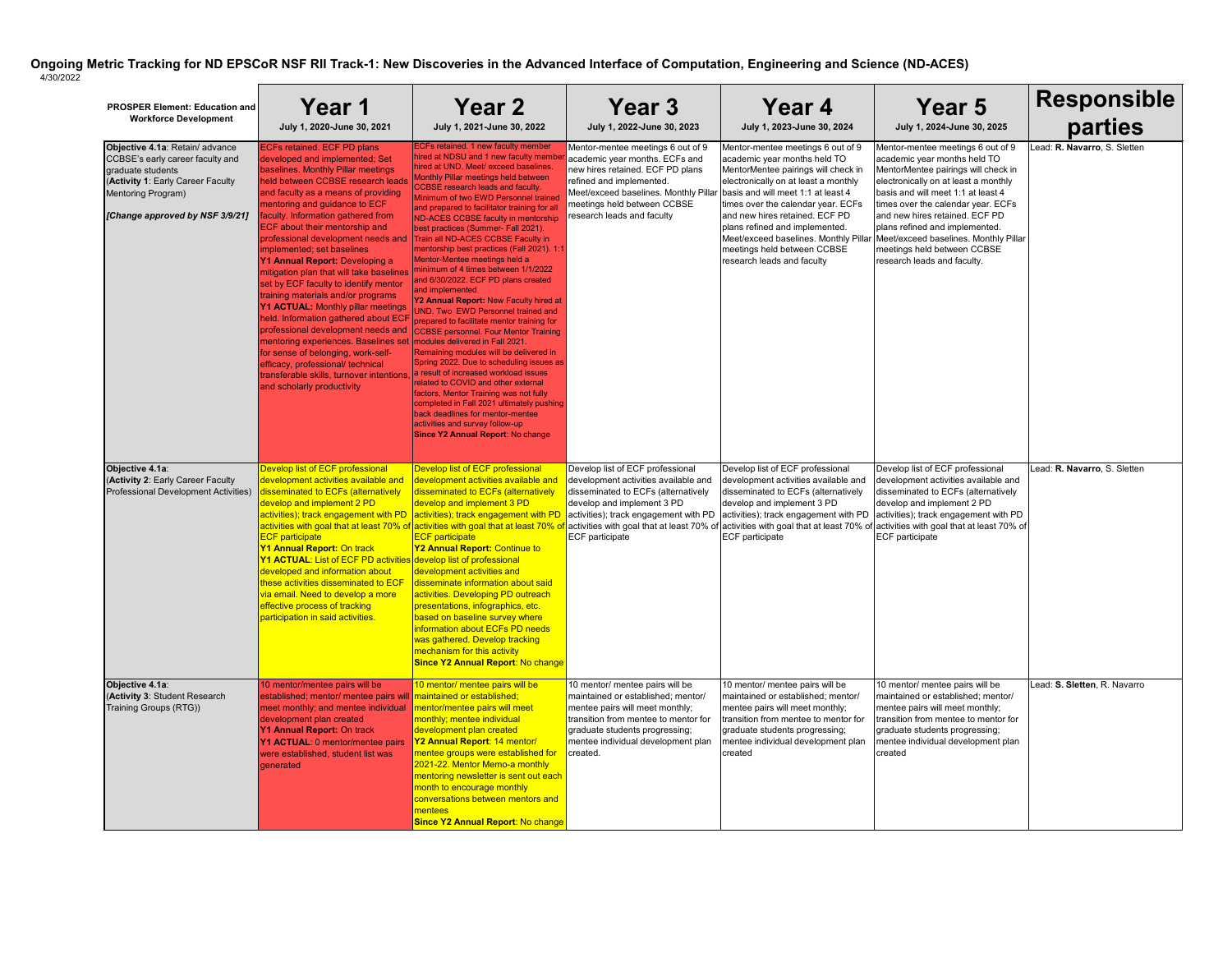|                                                  | <b>PROSPER Element: Education and</b><br><b>Workforce Development</b>                                                                                            | Year 1<br>July 1, 2020-June 30, 2021                                                                                                                                                                                                                                                       | <b>Year 2</b><br>July 1, 2021-June 30, 2022                                                                                                                                                                                                                                                                                                                                                                                                                             | Year 3<br>July 1, 2022-June 30, 2023                                                                                                                                                                         | Year 4<br>July 1, 2023-June 30, 2024                                                                                                                                                                                                           | <b>Year 5</b><br>July 1, 2024-June 30, 2025                                                                                                                                                                                                    |
|--------------------------------------------------|------------------------------------------------------------------------------------------------------------------------------------------------------------------|--------------------------------------------------------------------------------------------------------------------------------------------------------------------------------------------------------------------------------------------------------------------------------------------|-------------------------------------------------------------------------------------------------------------------------------------------------------------------------------------------------------------------------------------------------------------------------------------------------------------------------------------------------------------------------------------------------------------------------------------------------------------------------|--------------------------------------------------------------------------------------------------------------------------------------------------------------------------------------------------------------|------------------------------------------------------------------------------------------------------------------------------------------------------------------------------------------------------------------------------------------------|------------------------------------------------------------------------------------------------------------------------------------------------------------------------------------------------------------------------------------------------|
| <b>Color Key:</b>                                | Objective 4.1a:<br>(Activity 3 - cont.)                                                                                                                          | 50% of RTG students present work at <mark>I80% of students present work at one</mark><br>one regional/national meeting<br>Y1 Annual Report: On track<br>Y1 ACTUAL: 39% of the 66 RTG<br>students presented their work and 5<br>of those published (3 of them are a<br><b>RTG</b> student). | regional/national meeting; 75% of<br>students publish (first author) paper<br>prior to graduation<br>Y2 Annual Report: so far, 8% of 100<br><b>RTG</b> students presented their work<br>and the ND EPSCoR conference is<br>being held 4/6/22 where students are<br>expected to present; 5 ACES<br>students are listed first on a<br>publication (3 of them are a RTG<br>student).<br><b>Since Y2 Annual Report: No</b><br><b>Change</b>                                 | 80% of students present work at one<br>regional/national meeting; 75% of<br>students publish (first author) paper<br>prior to graduation                                                                     | 80% of students present work at one<br>regional/national meeting; 75% of<br>students publish (first author) paper<br>prior to graduation                                                                                                       | 80% of students present work at on<br>regional/national meeting; 75% of<br>students publish (first author) paper<br>prior to graduation                                                                                                        |
| <b>Behind</b><br><b>Schedule</b>                 | Objective 4.1a:<br>(Activity 3: - cont)                                                                                                                          | Set baselines<br>Y1 Annual Report: On track<br><b>Y1 ACTUAL: Baselines were set for</b><br>professional/ technical skills, self<br>efficacy, persistence/ intention, and<br>sense of belonging                                                                                             | <b>Meet/exceed baselines</b><br>Y2 Annual Report: Survey is being<br>prepared and will be sent out in<br>January 2022<br><b>Since Y2 Annual Report: No change</b>                                                                                                                                                                                                                                                                                                       | Meet/exceed baselines                                                                                                                                                                                        | Meet/exceed baselines                                                                                                                                                                                                                          | Meet/exceed baselines                                                                                                                                                                                                                          |
| On Track / In-<br><b>Progress</b>                | Objective 4.1a:<br>(Activity 4a: Graduate Student Cyber-trained<br>infrastructure)<br>[Change approved by NSF 8/27/21]                                           | 30% of the total participants are<br>Y1 Annual Report: On track<br>Y1 ACTUAL: 46/163 (28.2%)                                                                                                                                                                                               | 80% response from CCBSE<br><mark>researchers and graduate students to </mark> new or customized CI workshops<br>the CI Needs Survey<br>Y2 Annual Report: Survey has been<br>developed and was approved by the<br><b>PROSPER members. The survey</b><br>was released on 2/17/22. Survey has<br>been sent to all CCBSE researchers<br>and graduate students.<br><b>Since Y2 Annual Report: No chnage</b>                                                                  | 2 (1 from CCAST and 1 from CRC)<br>developed; Both workshops offered<br>once during Y3; 10% of CCBSE<br>researchers and graduate students<br>participate in the Y3 workshop or<br>other CI training programs | 2 (1 from CCAST and 1 from CRC)<br>new or customized CI workshops<br>developed; Both workshops offered<br>once during Y4; 10% of CCBSE<br>researchers and graduate students<br>participate in the Y4 workshop or<br>other CI training programs | 2 (1 from CCAST and 1 from CRC)<br>new or customized CI workshops<br>developed; Both workshops offered<br>once during Y5; 10% of CCBSE<br>researchers and graduate students<br>participate in the Y5 workshop or<br>other CI training programs |
| <b>Ahead of</b><br>Schedule /<br><b>Complete</b> | Objective 4.1a:<br>(Activity 4a: Graduate Student Cyber- <b>Y1 Annual Report</b> : 2 awarded<br>infrastructure)                                                  | 2 CI assistantships awarded<br>Y1 ACTUAL: 2 awarded (one<br>awarded at NDSU [has since<br>graduated] and one at UND [remains<br>working on the project under the UND<br>CRC])                                                                                                              | 2 CI GRAs hired<br>Y2 Annual Report: 2 additional<br>awarded (one awarded at NDSU and<br>one at UND; trainings ongoing for Y2)<br><b>Since Y2 Annual Report: No change</b>                                                                                                                                                                                                                                                                                              | 2 CI GRAs hired                                                                                                                                                                                              | 2 CI GRAs hired.                                                                                                                                                                                                                               | 2 CI GRAs hired                                                                                                                                                                                                                                |
| N/A or Not yet<br>started                        | Objective 4.1a<br>(Activity 4b: STEM Teaching<br>Assistantship)<br>[Approved by NSF 2/9/22]                                                                      | THIS PROGRAM HAS BEEN<br>MOVED TO Y2 DUE TO COVID-19                                                                                                                                                                                                                                       | <b>Explore virtual options for doctoral</b><br>student assistants and reallocate<br>unused funding to additional<br><b>TCU/PUI/MCU faculty time</b><br>Y2 Annual Report: TCU/PUI/MCU<br>faculty to request additional summer<br>salary<br><b>Since Y2 Annual Report: No change</b>                                                                                                                                                                                      | 1-2 GTAs hired<br>Incorporate virtual options into the<br>program<br>Continued                                                                                                                               | 1-2 GTAs hired<br>Continued<br>Continued                                                                                                                                                                                                       | 1-2 GTAs hired<br>Continued<br>Continued                                                                                                                                                                                                       |
|                                                  | Objective 4.1a:<br>(Activity 5: % of participants in<br>Activities 1-4b presenting at a<br>workshop or conference)                                               |                                                                                                                                                                                                                                                                                            | 95% of participants presenting<br>Y2 Annual Report: 29.3% of<br>participants presented since 7/1/2020<br>$(44$ of $150)$<br><b>Since Y2 Annual Report: No change</b>                                                                                                                                                                                                                                                                                                    | 95% of participants presenting                                                                                                                                                                               | 95% of participants presenting                                                                                                                                                                                                                 | 95% of participants presenting                                                                                                                                                                                                                 |
|                                                  | Objective 4.1b: Engage/ develop K-<br>16 student interest in biosciences<br>(Activity 1: Distributed Research<br><b>Experience for Undergraduates</b><br>(dREU)) | 6 dREU students complete research<br>and present at the state conference<br>and undergraduate research<br>showcase.<br>Y1 Annual Report: 6 students<br>Y1 ACTUAL: 7 students, of which 5<br>presented at the ND EPSCoR state<br>conference 2021                                            | 12 dREU students complete research<br>and present at the state conference<br>and undergraduate research<br>showcase<br>Y2 Annual Report: 1 new student, 3<br>still active from Y1. 1 of 4 scheduled<br>to present at the ND EPSCoR state<br>conference 2022; 2 other dREU<br><u>Istudents are co-researchers on other</u><br>student presentations<br><b>Since Y2 Annual Report: 1 new</b><br>dREU presentation and 2 co-<br>presenters at 2022 ND EPSCoR<br>conference | 12 dREU students complete<br>research, and present at the state<br>conference and undergraduate<br>research showcase                                                                                         | 12 dREU students complete<br>research, and present at the state<br>conference and undergraduate<br>research showcase                                                                                                                           | 6 dREU students complete researcl<br>and present at the state conference<br>and undergraduate research<br>showcase; 50% of REU students<br>matriculate to graduate/ professiona<br>school; 8 REU students in graduate<br>professional school   |

| )23                                                           | <b>Year 4</b><br>July 1, 2023-June 30, 2024                                                                                                                                                                                                    | <b>Year 5</b><br>July 1, 2024-June 30, 2025                                                                                                                                                                                                     | <b>Responsible</b><br>parties                                                                                                                                                                                                        |
|---------------------------------------------------------------|------------------------------------------------------------------------------------------------------------------------------------------------------------------------------------------------------------------------------------------------|-------------------------------------------------------------------------------------------------------------------------------------------------------------------------------------------------------------------------------------------------|--------------------------------------------------------------------------------------------------------------------------------------------------------------------------------------------------------------------------------------|
| at one<br>$\rlap{-}^\prime$ of<br>paper                       | 80% of students present work at one<br>regional/national meeting; 75% of<br>students publish (first author) paper<br>prior to graduation                                                                                                       | 80% of students present work at one<br>regional/national meeting; 75% of<br>students publish (first author) paper<br>prior to graduation                                                                                                        |                                                                                                                                                                                                                                      |
|                                                               | Meet/exceed baselines                                                                                                                                                                                                                          | Meet/exceed baselines                                                                                                                                                                                                                           |                                                                                                                                                                                                                                      |
| $\overline{\text{CRC}}$<br>pps<br>ffered<br>ìЕ<br>dents<br>or | 2 (1 from CCAST and 1 from CRC)<br>new or customized CI workshops<br>developed; Both workshops offered<br>once during Y4; 10% of CCBSE<br>researchers and graduate students<br>participate in the Y4 workshop or<br>other CI training programs | 2 (1 from CCAST and 1 from CRC)<br>new or customized CI workshops<br>developed; Both workshops offered<br>once during Y5; 10% of CCBSE<br>researchers and graduate students<br>participate in the Y5 workshop or<br>other CI training programs  | Lead: A. Bergstrom, K. Hoang<br>[Approved by NSF 2/18/21], J.<br>Ostrom-Blonigen [Approved by NSF<br>8/27/21                                                                                                                         |
|                                                               | 2 CI GRAs hired.                                                                                                                                                                                                                               | 2 CI GRAs hired                                                                                                                                                                                                                                 |                                                                                                                                                                                                                                      |
| the ا                                                         | 1-2 GTAs hired<br>Continued<br>Continued                                                                                                                                                                                                       | 1-2 GTAs hired<br>Continued<br>Continued                                                                                                                                                                                                        | Lead: J. Ostrom-Blonigen [Approved<br>by NSF 8/27/21, A. Allard, M.<br>Bobylev, C. Combs, M. Fries<br>[Approved by NSF 8/27/21], N. Galt,<br>K. Hartman, K. Hossain, K. Katti, M.<br>Parker, S. Sletten, H. van Gijssel, B.<br>Voels |
|                                                               | 95% of participants presenting                                                                                                                                                                                                                 | 95% of participants presenting                                                                                                                                                                                                                  |                                                                                                                                                                                                                                      |
| tate<br>е                                                     | 12 dREU students complete<br>research, and present at the state<br>conference and undergraduate<br>research showcase                                                                                                                           | 6 dREU students complete research,<br>and present at the state conference<br>and undergraduate research<br>showcase; 50% of REU students<br>matriculate to graduate/ professional<br>school; 8 REU students in graduate/<br>professional school | Leads: S. J. Ostrom-Blonigen<br>[Approved by NSF 8/27/21, S.<br>Sletten                                                                                                                                                              |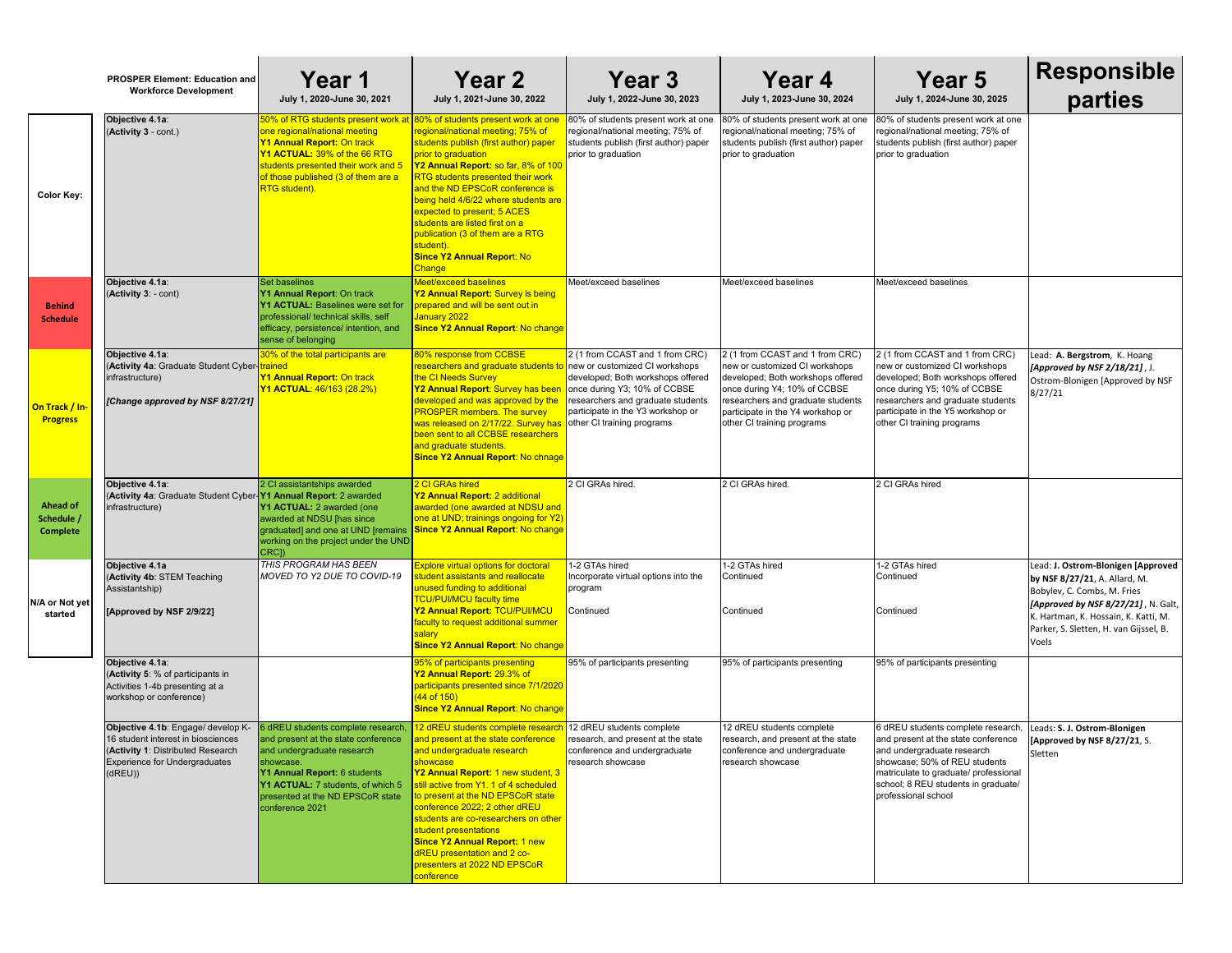| <b>PROSPER Element: Education and</b><br><b>Workforce Development</b>                                                      | Year 1<br>July 1, 2020-June 30, 2021                                                                                                                                                                                        | <b>Year 2</b><br>July 1, 2021-June 30, 2022                                                                                                                                                                                                                                                                          | Year 3<br>July 1, 2022-June 30, 2023                                                             | Year 4<br>July 1, 2023-June 30, 2024                                                              | Year 5<br>July 1, 2024-June 30, 2025                                                             | <b>Responsible</b><br>parties                                         |
|----------------------------------------------------------------------------------------------------------------------------|-----------------------------------------------------------------------------------------------------------------------------------------------------------------------------------------------------------------------------|----------------------------------------------------------------------------------------------------------------------------------------------------------------------------------------------------------------------------------------------------------------------------------------------------------------------|--------------------------------------------------------------------------------------------------|---------------------------------------------------------------------------------------------------|--------------------------------------------------------------------------------------------------|-----------------------------------------------------------------------|
| Objective 4.1b:<br>(Activity 2: Engage grade 6-12<br>students in NATURE/Sunday<br>Academy)                                 | Baseline was set at 350 students per<br><b>Vear</b><br>Y1 Annual Report: 117 TCU camp<br><b>students</b><br>Y1 ACTUAL: 117 TCU students; 3<br><b>Bridge Camp students; 298 Sunday</b><br>Academy participants for 2020/2021 | Meet/exceed baselines<br>Y2 Annual Report: 91 Sunday<br>Academy students 2021/2022 as of<br>1/31/22<br>TCU and Bridge camps will be held<br>June/July 2022<br><b>Since Y2 Annual Report: Additional</b><br>87 Sunday Academy students since<br>1/31/22                                                               | Meet/exceed prior year's numbers                                                                 | Meet/exceed prior year's numbers                                                                  | Met/exceed prior year's numbers                                                                  | Leads: R. Navarro, J. Ostrom-<br>Blonigen [Approved by NSF<br>8/27/21 |
| Objective 4.1b:<br>(Activity 3: Training of Rural and<br>tribal K-12 teachers in the use of<br>PROSPER bioscience modules) | Module 1 developed<br><b>Y1 Annual Report: On track</b><br><b>Y1 ACTUAL: Developed 1 Module</b>                                                                                                                             | <b>Baselines number of teachers</b><br>reached set via Module 1. Module 2<br>developed<br>Y2 Annual Report: Two cellular<br>nodules were finalized in Fall 2021,<br>raining events for both modules are<br>being planned for Spring 2022<br><b>Since Y2 Annual Report: No</b><br><b>Change</b>                       | Meet/exceed prior year's training<br>numbers via Lesson plan 1 and 2                             | Meet/exceed prior year's training<br>numbers                                                      | 100 total teachers trained over 5-year<br>period                                                 | Leads: R. Summers, J. Ostrom-<br>Blonigen [Approved by NSF 8/27/21    |
| Objective 4.1b:<br>(Activity 4: Pre-service STEM<br>teachers will engage in rural/tribal<br>student teaching experiences)  |                                                                                                                                                                                                                             | 2 pre-service teachers trained each<br>semester (Fall/Spring); 2 pre-services<br>teachers placed each semester<br>Y2 Annual Report: 2 student<br>teachers placed for Fall 2021, 1<br>student teacher placed in Spring<br>2022, and 1 student teacher recruited<br>for Fall 2022<br>Since Y2 Annual Report: No change | 2 pre-service teachers trained each<br>semester; 2 pre-services teachers<br>placed each semester | 2 pre-service teachers trained each<br>semester; 2 pre-services teachers<br>Iplaced each semester | 2 pre-service teachers trained each<br>semester; 2 pre-services teachers<br>placed each semester | Leads: R. Summers, J. Ostrom-<br>Blonigen [Approved by NSF 8/27/21    |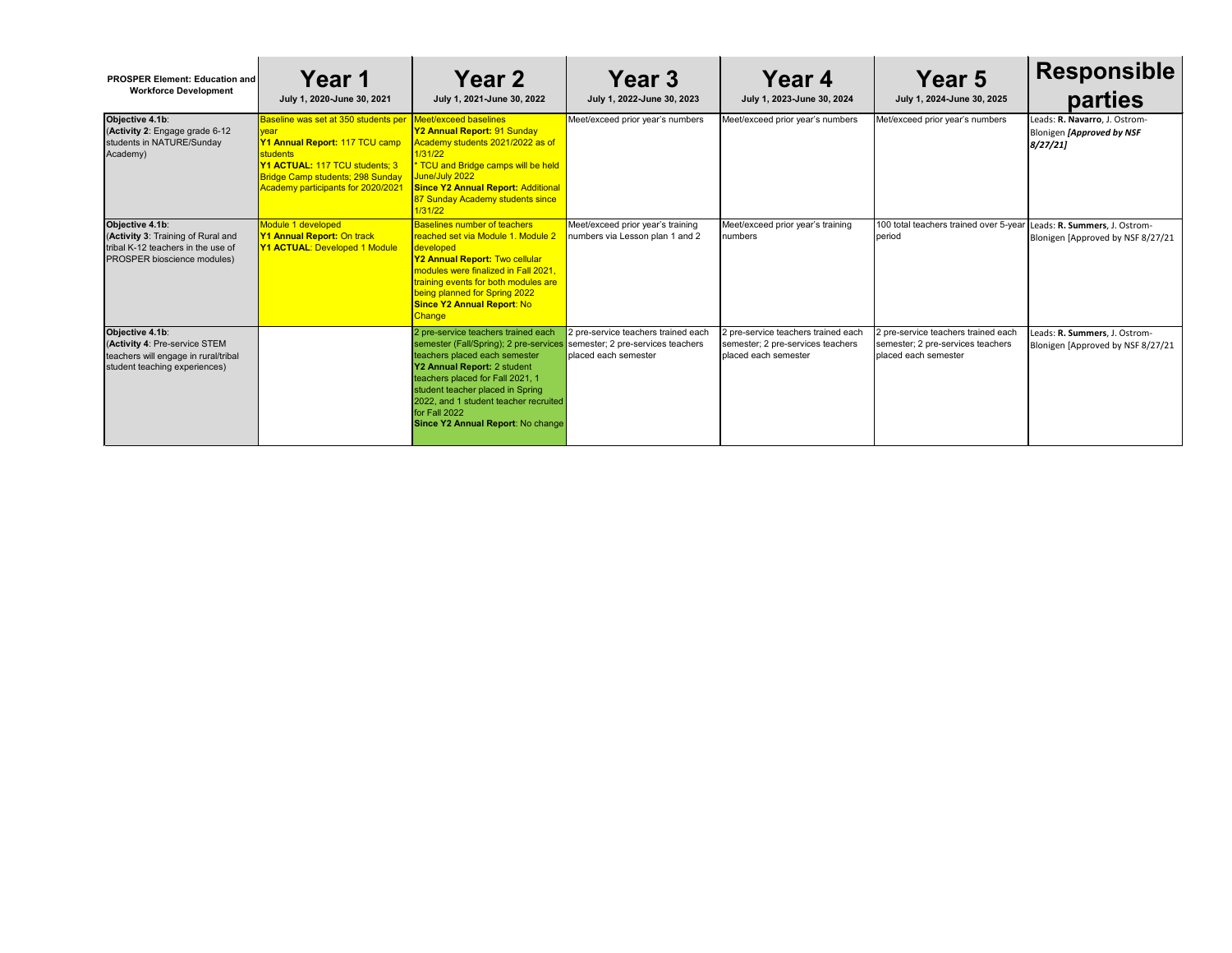|                                                  | <b>PROSPER Element: Broadening</b><br>Participation                                                                                                                                                                                        | Year 1<br>July 1, 2020-June 30, 2021                                                                                                                                                                                                                                                                                                                    | <b>Year 2</b><br>July 1, 2021-June 30, 2022                                                                                                                                                                                                                                                                                                                                                                                                                                                                                                                           | <b>Year 3</b><br>July 1, 2022-June 30, 2023                                                                                                         |                                               |
|--------------------------------------------------|--------------------------------------------------------------------------------------------------------------------------------------------------------------------------------------------------------------------------------------------|---------------------------------------------------------------------------------------------------------------------------------------------------------------------------------------------------------------------------------------------------------------------------------------------------------------------------------------------------------|-----------------------------------------------------------------------------------------------------------------------------------------------------------------------------------------------------------------------------------------------------------------------------------------------------------------------------------------------------------------------------------------------------------------------------------------------------------------------------------------------------------------------------------------------------------------------|-----------------------------------------------------------------------------------------------------------------------------------------------------|-----------------------------------------------|
|                                                  | Objective 5.1: Increase the<br>participation of all groups engaged in<br>bioscience education and careers<br>(Activity 1: TCU bioscience students<br>will conduct outreach in their local K-<br>12 schools via bioscience lesson<br>plans) | Create five ND-ACES related<br>bioscience lesson plans<br>Y1 Annual Report: 5 high school<br>lesson plans developed from<br>NATURE Sunday Academy STEM<br>activities<br>Y1 ACTUAL: 5 high school lesson<br>plans with 7 cultural supplements (3<br>Lakota and 4 Ojibwa) created from<br><b>NATURE Sunday Academy informal</b><br><b>STEM</b> activities | 5 additional ND-ACES related STEM<br>lesson plans<br>Y2 Annual Report: 5 middle school<br>lesson plans with no cultural<br>supplements created from NATURE<br>Sunday Academy informal STEM<br>activities. The next set of NATURE<br><b>Sunday Academy informal STEM</b><br>activities will be selected in June 2022<br><b>Since Y2 Annual Report: Additional</b><br>lesson plans will be developed<br>Summer 2022                                                                                                                                                     | 5 additional ND-ACES related STEM<br>lesson plans                                                                                                   | 5 add<br>lesso                                |
| <b>Color Key:</b>                                | Objective 5.1:<br>(Activity 1 - cont.)<br>[Approved by NSF 2/9/22]                                                                                                                                                                         | 2 TCU students deliver the bioscience<br>lessons to 40 students<br>Y1 Annual Report: TCU students<br>could not go into K-12 facilities due to<br>the COVID pandemic<br>Y1 ACTUAL: No change                                                                                                                                                             | 6-12 grade STEM teachers identified<br>for Y3 and TCU student involvement<br>planned<br>Y2 Annual Report: Efforts are<br>underway to identify 6-12 grade STEM<br>teachers for Y3 activities<br><b>Since Y2 Annual Report: Working</b><br>with NATURE Coordinators to identify<br><b>STEM teachers for Fall</b>                                                                                                                                                                                                                                                        | Fall 2022 and Spring 2023 TCU<br>students identified and introduced to 6- stude<br>12 grade STEM teachers                                           | Fall 2<br>$12$ gra                            |
| <b>Behind</b><br><b>Schedule</b>                 | Objective 5.1:<br>(Activity 1 - cont.)                                                                                                                                                                                                     | 3 NATURE students matriculating into<br>STEM degrees (either AS or above).<br>Y1 Annual Report: 16 matriculated<br>Y1 ACTUAL: No change                                                                                                                                                                                                                 | 4 NATURE students completing<br><b>STEM</b> degrees<br>Y2 Annual Report: 8 matriculated<br>and 3 with graduate degrees<br>Since Y2 Annual Report: No<br>changes - new tracking in Fall 2022                                                                                                                                                                                                                                                                                                                                                                           | 4 NATURE students completing<br><b>STEM</b> degrees                                                                                                 | 4 <sub>NA</sub><br><b>STEM</b>                |
| On Track / In-<br><b>Progress</b>                | <b>Objective 5.1:</b><br>(Activity 2: Support engagement in<br>biosciences at the B.S. level<br>(particularly for AI))<br>[Approved by NSF 2/9/22]                                                                                         | Plan research assistantships for<br>juniors and seniors.<br>Year 1 Annual Report: 2 students<br>received assistantships<br>Y1 ACTUAL: No change                                                                                                                                                                                                         | 2-3 students will have received<br><mark>research assistantships as juniors and ∣</mark> received research assistantships as<br>seniors or post-associate<br>assistantships<br>Y2 Annual Report: Current RFA has<br>been extended to post-associate<br>assistantships<br><b>Since Y2 Annual Report: 1 student</b><br>identified fo post-back at MiSU                                                                                                                                                                                                                  | 2-3 additional students will have<br>juniors and seniors and 1 student will<br>have completed their B.S. degree or<br>post-associate assistantships | $2-3$ a<br>receiv<br>junior<br>have<br>post-a |
| <b>Ahead of</b><br>Schedule /<br><b>Complete</b> | Objective 5.1:<br>(Activity 3: TCU bioscience faculty<br>will be offered research techniques<br>and equipment training)<br>[Approved by NSF 2/9/22]                                                                                        | One TCU faculty will visit CCBSE<br>collaborators and learn a research<br>technique/learn a HPC<br>technique/expand knowledge in a<br><b>Pillar area</b><br>Year 1 Annual Report: 1 visit by a<br><b>CCCC faulty member to NDSU</b><br>Y1 ACTUAL: No change, as the<br><b>COVID pandemic continues to</b><br>interfere with travel                      | Survey for TCU STEM faculty re:<br>training preferences developed and<br>distributed. Preferences prioritized.<br><b>Collaborating institutions' faculty</b><br>requested to provide training in those<br>areas identified through the survey.<br>One training video on identified areas<br>will be produced and released to TCU<br>faculty.<br>Y2 Annual Report: Survey instrument<br>is being developed for distribution.<br><b>TCU faculty made aware that requests</b><br>may be forthcoming<br><b>Since Y2 Annual Report: Survey will</b><br>be complete 6/15/22 | Survey of TCU STEM faculty updated<br>Preferences prioritized - continue<br>Provide training - continue<br>Training video - continue                | Surve<br>Prefe<br>Provi<br>Traini<br>trainir  |
| N/A or Not yet<br>started                        | Objective 5.1:<br>(Activity 4: TCU camps for middle<br>and high school kids at the four<br>partnering TCUs)                                                                                                                                | 120 participants<br>Year 1 Annual Report: 0 participants;<br>prior RII Track-1 INSPIRE-ND<br>overlapped with this Track-1 and 117<br>participants were counted in June/July<br>2020<br>Y1 ACTUAL: 126 participants<br>June/July 2021                                                                                                                    | 140 participants<br>Y2 Annual Report: TCU camps will<br>be held June/July 2022; planning is<br>underway for the TCU camps<br><b>Since Y2 Annual Report: Planning</b><br>will occur June 6-17                                                                                                                                                                                                                                                                                                                                                                          | 140 participants                                                                                                                                    | 140 p                                         |

| Year 3<br>July 1, 2022-June 30, 2023                                                                                                                                                       | Year 4<br>July 1, 2023-June 30, 2024                                                                                                                                                       | <b>Year 5</b><br>July 1, 2024-June 30, 2025                                                                                                                                                                           | <b>Responsible</b><br>parties          |
|--------------------------------------------------------------------------------------------------------------------------------------------------------------------------------------------|--------------------------------------------------------------------------------------------------------------------------------------------------------------------------------------------|-----------------------------------------------------------------------------------------------------------------------------------------------------------------------------------------------------------------------|----------------------------------------|
| 5 additional ND-ACES related STEM<br>lesson plans                                                                                                                                          | 5 additional ND-ACES related STEM<br>lesson plans                                                                                                                                          | 25 ND-ACES related STEM lesson<br>plans developed over 5 years                                                                                                                                                        | Leads: R. Burns, V. Doze               |
| Fall 2022 and Spring 2023 TCU<br>12 grade STEM teachers                                                                                                                                    | Fall 2023 and Spring 2024 TCU<br>students identified and introduced to 6- students identified and introduced to 6-<br>12 grade STEM teachers                                               | Fall 2024 and Spring 2025 TCU<br>students identified and introduced to 6-<br>12<br><b>STEM</b> teachers                                                                                                               |                                        |
| 4 NATURE students completing<br><b>STEM</b> degrees                                                                                                                                        | 4 NATURE students completing<br><b>STEM</b> degrees                                                                                                                                        | >10 NATURE students with STEM B.S<br>and >5 NATURE students with STEM<br>graduate/ professional degrees over 5<br>vears                                                                                               |                                        |
| 2-3 additional students will have<br>received research assistantships as<br>juniors and seniors and 1 student will<br>have completed their B.S. degree or<br>post-associate assistantships | 2-3 additional students will have<br>received research assistantships as<br>juniors and seniors and 1 student will<br>have completed their B.S. degree or<br>post-associate assistantships | 7-10 students will have received<br>research assistantships as juniors and <b>Coordinators</b><br>seniors or post-associate<br>assistantships and 3 of those will have<br>completed their B.S. degree over 5<br>years | Leads: V. Doze, NATURE                 |
| Survey of TCU STEM faculty updated                                                                                                                                                         | Survey updated - continue                                                                                                                                                                  | Five collaborative projects using the<br>new skills over 5 years                                                                                                                                                      | Leads: R. Burns, V.                    |
| Preferences prioritized - continue                                                                                                                                                         | Preferences prioritized - continue                                                                                                                                                         | Survey updated - continue                                                                                                                                                                                             | Doze                                   |
| Provide training - continue                                                                                                                                                                | Provide training - continue                                                                                                                                                                | Preferences prioritized - continue                                                                                                                                                                                    |                                        |
| Training video - continue                                                                                                                                                                  | Training video - continue, with two<br>training videos produced and released Provide training - continue                                                                                   | Training video - continue, with two<br>training videos produced and released                                                                                                                                          |                                        |
| 140 participants                                                                                                                                                                           | 140 participants                                                                                                                                                                           | 680 participants over 5 years                                                                                                                                                                                         | Leads: V. Doze, NATURE<br>coordinators |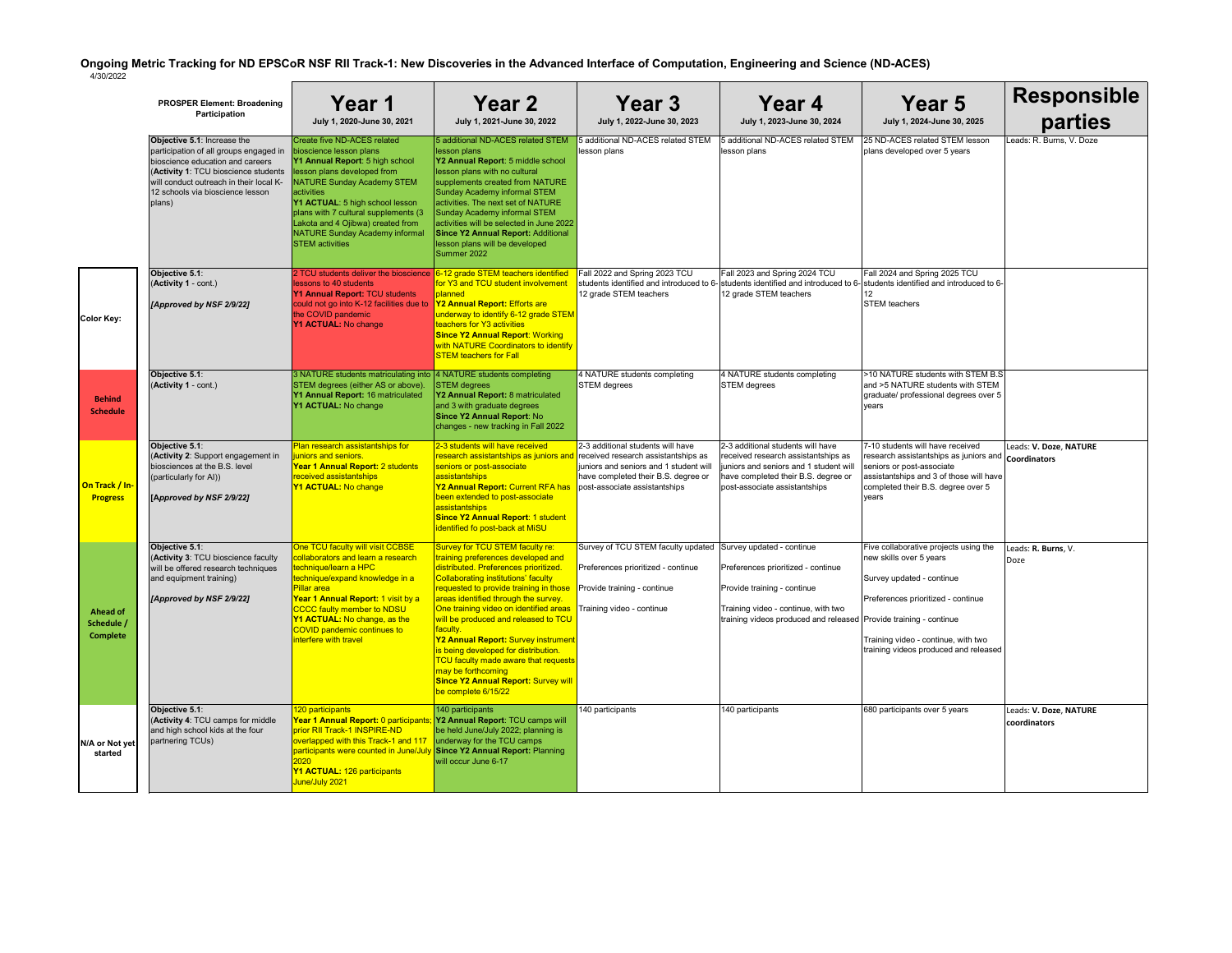| <b>PROSPER Element: Broadening</b><br>Participation                                                                                                  | <b>Year 1</b><br>July 1, 2020-June 30, 2021                                                                                                                                                                                         | <b>Year 2</b><br>July 1, 2021-June 30, 2022                                                                                                                                                                                                           | Year 3<br>July 1, 2022-June 30, 2023 | <b>Year 4</b><br>July 1, 2023-June 30, 2024 | Year 5<br>July 1, 2024-June 30, 2025     | <b>Responsible</b><br>parties                     |
|------------------------------------------------------------------------------------------------------------------------------------------------------|-------------------------------------------------------------------------------------------------------------------------------------------------------------------------------------------------------------------------------------|-------------------------------------------------------------------------------------------------------------------------------------------------------------------------------------------------------------------------------------------------------|--------------------------------------|---------------------------------------------|------------------------------------------|---------------------------------------------------|
| Objective 5.1:<br>(Activity 5: Sunday Academies for<br>middle and high school kids at the four (due to COVID pandemic, prior RII<br>partnering TCUs) | 350 participants<br>Y1 Annual Report: 0 participants<br>Track-1 was overlapped and 429<br>students were counted under INSPIRE (Note: 9 Sunday Academy events<br>Y1 ACTUAL: 298 Virtual Sunday<br>Academy participants for 2020/2021 | 350 participants<br><b>Y2 Annual Report: 91 Sunday</b><br>Academy students 2021/2022 as of<br>1/31/22<br>postponed due to weather or COVID<br>parameters)<br><b>Since Y2 Annual Report: Additional</b><br>87 Sunday Academy students since<br>1/31/22 | 350 participants                     | 350 participants                            | 1,750 participants over 5 years          | Leads: R. Burns, V.<br>Doze, NATURE coordinators  |
| Objective 5.1:<br>(Activity 6: Bridge camps for<br>graduating high school seniors at the<br>four partnering TCUs)                                    | 10 participants<br>Y1 Annual Report: Camp runs July<br>2020<br>Y1 ACTUAL: 0 participants in 2020. 3<br>participants in July 2021 due to the<br>COVID pandemic; only 2 of 4 TCUs<br>participated                                     | 15 participants<br>Y2 Annual Report: Camp will be held<br>June/June 2022 - planning is<br>underway<br><b>Since Y2 Annual Report: Planning</b><br>will occur June 6-17                                                                                 | 15 participants                      | 15 participants                             | 55 participants over 5 years             | Leads: R. Burns, V.<br>Doze, NATURE coordinators  |
| Objective 5.1:<br>(Activity 7: University Summer Camp<br>for participants)                                                                           | 20 participants<br><b>Y1 Annual Report: Camp runs June</b><br>Y1 ACTUAL: 14 participants in June<br>2021 virtual camp                                                                                                               | 20 partipants<br><b>Y2 Annual Report</b> : Camp runs June<br><b>Since Y2 Annual Report: Face-to-</b><br>face camp runs June 6-17                                                                                                                      | 20 participants                      | 20 participants                             | A total of 100 participants over 5 years | Leads: R. Burns], V.<br>Doze, NATURE coordinators |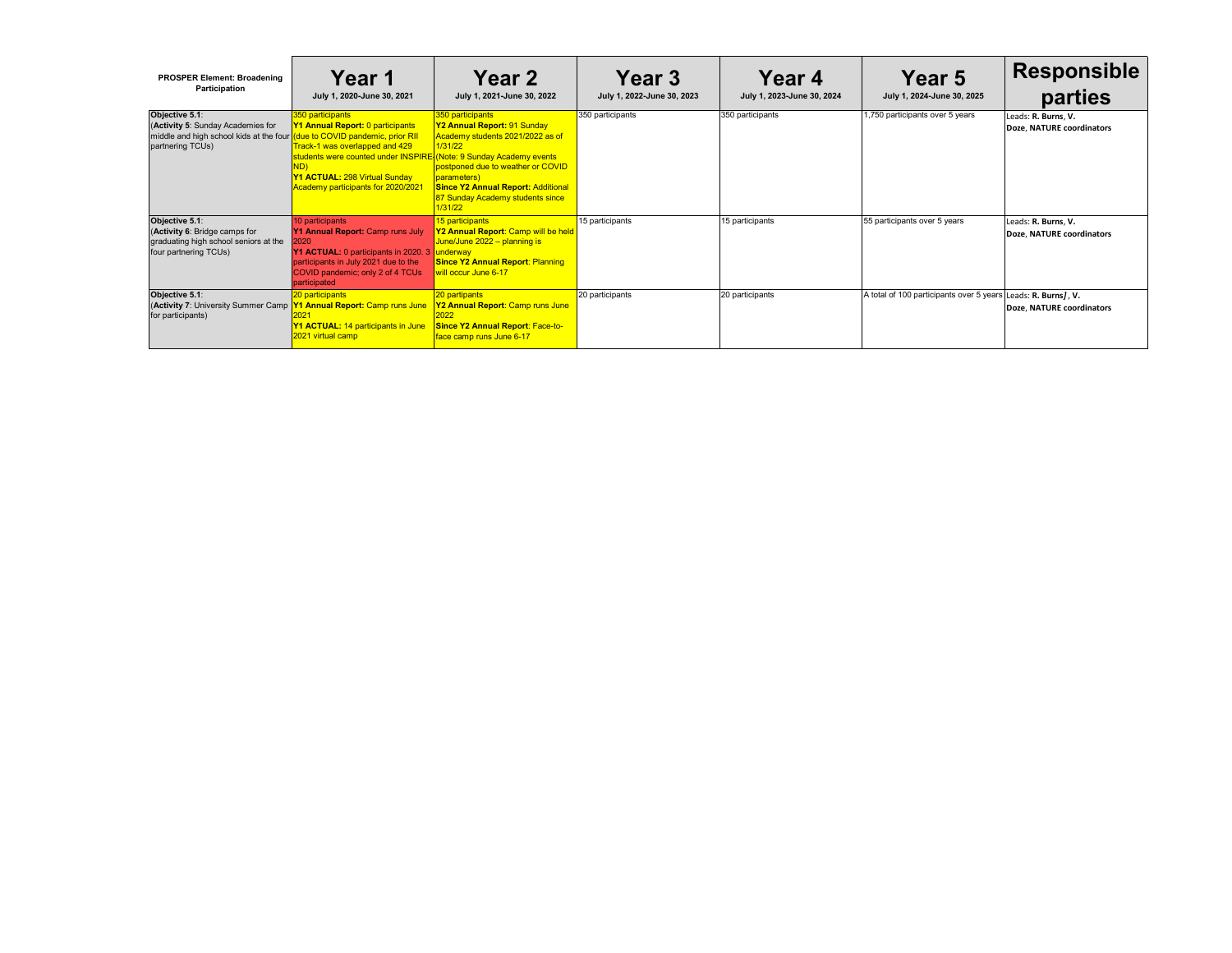|                                                  | <b>PROSPER Element: Partnerships</b><br>and Collaborations                                                                                                                                                                           | Year 1<br>July 1, 2020-June 30, 2021                                                                                                                                                                                                                                                             | <b>Year 2</b><br>July 1, 2021-June 30, 2022                                                                                                                                                                                                                                                                                                                                                                                                       | Year 3<br>July 1, 2022-June 30, 2023                                                                                                              | Year 4<br>July 1, 2023-June 30, 2024                                                                                                             | Year 5<br>July 1, 2024-June 30, 2025                                                                                                                                      | <b>Responsible</b><br>parties                                                                                         |
|--------------------------------------------------|--------------------------------------------------------------------------------------------------------------------------------------------------------------------------------------------------------------------------------------|--------------------------------------------------------------------------------------------------------------------------------------------------------------------------------------------------------------------------------------------------------------------------------------------------|---------------------------------------------------------------------------------------------------------------------------------------------------------------------------------------------------------------------------------------------------------------------------------------------------------------------------------------------------------------------------------------------------------------------------------------------------|---------------------------------------------------------------------------------------------------------------------------------------------------|--------------------------------------------------------------------------------------------------------------------------------------------------|---------------------------------------------------------------------------------------------------------------------------------------------------------------------------|-----------------------------------------------------------------------------------------------------------------------|
|                                                  | Objective 6.1a: Expand the<br>intellectual reach of the CCBSE by<br>building stronger collaborations with<br>other academic institutions and<br>federal labs<br>(Activity 1: Determine and build upon international<br>the baseline) | Baseline established by senior<br>personnel<br><b>Y1 Annual Report:</b> 29 collaborations <b>Y2 Annual Report: 45 collaborations</b><br>with 24 academic institutions<br>identified. 23 domestic and 1<br>Y1 ACTUAL: No change                                                                   | 20% increase in meaningful<br>collaborations over prior year<br>with 50 academic institutions<br>lidentified. 49 domestic and 1<br>international<br><b>Since Y2 Annual Report: No change</b>                                                                                                                                                                                                                                                      | 20% increase in meaningful<br>collaborations over prior year                                                                                      | 20% increase in meaningful<br>collaborations over prior year                                                                                     | 20% increase in meaningful<br>collaborations over prior year                                                                                                              | Lead: K. Rusch, Co-leads: J.<br>Mihelich, J. Ostrom-Blonigen                                                          |
| <b>Color Key:</b>                                | Objective 6.1a:<br>(Activity 2: Support participant<br>interactions with external<br>collaborators with travel funding)<br>[Approved by NSF 2/9/22]                                                                                  |                                                                                                                                                                                                                                                                                                  |                                                                                                                                                                                                                                                                                                                                                                                                                                                   | 1-3 trips to external collaborators and Continued with 2-6 total visits<br>1-3 external collaborators coming to<br>campuses                       |                                                                                                                                                  | Continued with 2- 6 total visits                                                                                                                                          | Lead: K. Rusch, Co-leads: J.<br>Mihelich, J. Ostrom-Blonigen                                                          |
| <b>Behind</b><br><b>Schedule</b>                 | Objective 6.1a:<br>(Activity 3: Support interactions with<br>external collaborators)                                                                                                                                                 |                                                                                                                                                                                                                                                                                                  |                                                                                                                                                                                                                                                                                                                                                                                                                                                   | Fund at least one seed award<br>between CCBSE and an external<br>collaborator                                                                     | Continue to fund one seed award per Continued<br>year                                                                                            |                                                                                                                                                                           | Lead: K. Rusch, Co-leads: J.<br>Mihelich, J. Ostrom-Blonigen                                                          |
| On Track / In-<br><b>Progress</b>                | Objective 6.1b: Create pathways for<br>translating research results into<br>commercially viable end products<br>(Activity 1: Determine and build upon Y1 Annual Report: 5 instate<br>the baseline for partnerhips)                   | Baseline established using CDAs,<br>MTAs, other efforts (grant<br>applications, etc.)<br>partnerships with 2 organizations<br>Y1 ACTUAL: No change                                                                                                                                               | Increase in partnership engagemen<br>or partner activities over baseline<br>Y2 Annual Report: 6 instate<br>partnerships with 3 organizations<br><b>Since Y2 Annual Report: No change</b>                                                                                                                                                                                                                                                          | Increase in partnership engagement<br>or partner activities over the prior<br>year - measured by the increased<br>provision of valuable resources | Increase in partnership engagemen<br>or partner activities over the prior<br>year - measured by the increased<br>provision of valuable resources | Increase in partnership engagement<br>or partner activities over the prior<br>year - measured by the increased<br>provision of valuable resources                         | Lead: K. Rusch, Co-leads: J.<br>Mihelich, J. Ostrom-Blonigen,<br>identified subject matter<br>experts at NDSU and UND |
| <b>Ahead of</b><br>Schedule /<br><b>Complete</b> | Objective 6.1b:<br>(Activity 2: Support Partnerships)                                                                                                                                                                                | Y1 Annual Report: Identification of<br>Y2 support efforts based on baseline<br>data and determination of measures<br>$\frac{1}{4}$ participants (if event), # of inquiries $\frac{1}{4}$<br>following communication effort, etc.]<br>Y1 ACTUAL: Provision for 3<br>informational workshops in Y2 | <u> Increased engagement by meeting </u><br>prior year's identified support efforts<br>Y2 Annual Report: 3 workshops and<br>conference panel addressing prior<br>year's support needs (initiating<br>interactions with industry) were held<br>and made the decision of use I-Corps<br>for next year's workshops<br><b>Since Y2 Annual Report: Working to</b><br>schedule another meeting with<br>subject matter experts at UND and<br><b>NDSU</b> | Increased engagement by meeting o<br>prior year's identified support efforts                                                                      | Increased engagement by meeting o<br>prior year's identified support efforts                                                                     | Increased engagement by meeting of<br>prior year's identified support efforts                                                                                             | Lead: K. Rusch, Co-leads: J.<br>Mihelich, J. Ostrom-Blonigen,<br>identified subject matter<br>experts at NDSU and UND |
| N/A or Not yet<br>started                        | Objective 6.1b:<br>(Activity 3: Identify ND companies<br>using tools like NAICS)<br>[Approved by NSF 2/9/22]                                                                                                                         |                                                                                                                                                                                                                                                                                                  | Following the April 2022 EAB<br>meeting, together with CCBSE and<br>Pillar leads, begin to develop a<br><b>CCBSE</b> prospectus for cultivating<br>partnerships and exploring potential<br>funding possibilities<br><b>Y2 Annual Report: The team will</b><br>work with UND Center for Innovation<br>to provide I-Corp Hub training (tools/<br>resources/activities) to participants<br><b>Since Y2 Annual Report: No change</b>                  | Finalize a CCBSE prospectus                                                                                                                       | Update CCBSE prospectus                                                                                                                          | Continued                                                                                                                                                                 | Lead: K. Rusch, Co-leads: J.<br>Mihelich, J. Ostrom-Blonigen,<br>identified subject matter<br>experts at NDSU and UND |
|                                                  | Objective 6.1b:<br>(Activity 4: Identify partnership<br>opportunities)                                                                                                                                                               |                                                                                                                                                                                                                                                                                                  | Begin to identify 3-5 opportunities,<br>and determine 1-3 of which are<br>actionable by CCBSE leads<br>Y2 Annual Report: The team has<br>limited experience with industry<br>engagement; thus will be well served<br>in Y3 with the NSF I-Corps training<br>platforms<br><b>Since Y2 Annual Report: No change</b>                                                                                                                                 | are actionable                                                                                                                                    | are actionable                                                                                                                                   | Identify 3-5 opportunities, 1-3 of which Identify 3-5 opportunities, 1-3 of which Identify 3-5 opportunities, 1-3 of which Lead: K. Rusch, Co-leads: J.<br>are actionable | Mihelich, J. Ostrom-Blonigen,<br>identified subject matter<br>experts at NDSU and UND                                 |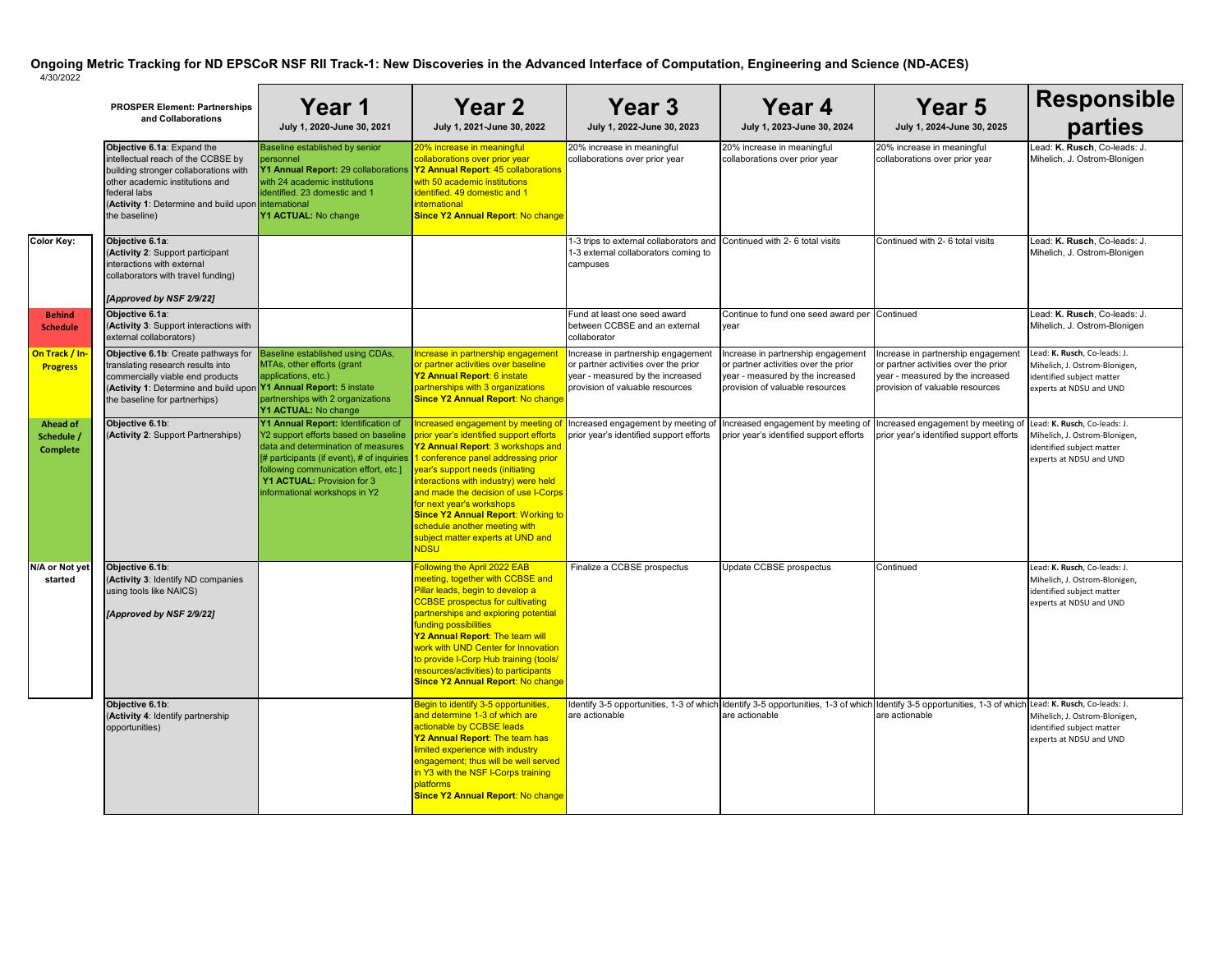| <b>PROSPER Element: Partnerships</b><br>and Collaborations                                                                                                                           | Year 1<br>July 1, 2020-June 30, 2021                                                                                                                                                                                                                                    | <b>Year 2</b><br>July 1, 2021-June 30, 2022                                                                                                                                                                                                                                                                                                                                                                                                                                                                                                                                                                                                                                                                                                                                                                                                            | Year 3<br>July 1, 2022-June 30, 2023                                                           | Year 4<br>July 1, 2023-June 30, 2024                                                  | <b>Year 5</b><br>July 1, 2024-June 30, 2025                                                      | <b>Responsible</b><br>parties                                                                                         |
|--------------------------------------------------------------------------------------------------------------------------------------------------------------------------------------|-------------------------------------------------------------------------------------------------------------------------------------------------------------------------------------------------------------------------------------------------------------------------|--------------------------------------------------------------------------------------------------------------------------------------------------------------------------------------------------------------------------------------------------------------------------------------------------------------------------------------------------------------------------------------------------------------------------------------------------------------------------------------------------------------------------------------------------------------------------------------------------------------------------------------------------------------------------------------------------------------------------------------------------------------------------------------------------------------------------------------------------------|------------------------------------------------------------------------------------------------|---------------------------------------------------------------------------------------|--------------------------------------------------------------------------------------------------|-----------------------------------------------------------------------------------------------------------------------|
| Objective 6.1b:<br>(Activity 5: Identify IP protocols at all<br>10 institutions)                                                                                                     | Work with campuses to identify IP<br>protocols with >50% protocols<br>identified<br>Y1 Annual Report: Protocols<br>identified at 2 RUs, 1 MCU, and 3<br>PUIs - all ND University System<br>campuses: $6$ of $10 = 60\%$<br>Y1 ACTUAL: No change                         | 100% protocols identified;<br><b>Collaborative decision made</b><br>regarding the handling joint IP and<br>updated protocol document<br>Y2 Annual Report: 4 of 4 TCUs<br>surveyed. There are currently no IP<br>protocols in place at the TCUs for<br>invention IP. 2 TCUs (SBC and<br><b>TMCC)</b> are now working to develop<br>these protocols<br><b>Since Y2 Annual Report: No change</b>                                                                                                                                                                                                                                                                                                                                                                                                                                                          | Up to date protocol document and<br>joint IP agreement                                         | Up to date protocol document and<br>joint IP agreement                                | Up to date protocol document and<br>joint IP agreement                                           | Lead: K. Rusch, Co-leads: J.<br>Mihelich, J. Ostrom-Blonigen,<br>identified subject matter<br>experts at NDSU and UND |
| Objective 6.1b:<br>(Activity 6: Understand how tribal<br>laws impact IP disclosures)                                                                                                 | Work with TCU campuses located in<br>ND to identify impacts with 50%<br><b>identified</b><br>Y1 Annual Report: 0 identified. The<br><b>COVID</b> pandemic prevented travel<br>and TCU personnel were busy with<br>the change to online delivery<br>Y1 ACTUAL: No change | Work with campuses to identify<br>commercialization protocols with<br>100% protocol identified<br>Y2 Annual Report: 4 of 4 TCUs<br>identified (100%). There are currently<br>no IP protocols in place at the TCUs<br>for invention IP. 2 TCUs (SBC and<br>TMCC) are now working to develop<br>these protocols, which include tribal<br><b>Since Y2 Annual Report: No change</b>                                                                                                                                                                                                                                                                                                                                                                                                                                                                        | Survey developed and released                                                                  | Survey results compiled                                                               | Results published                                                                                | Lead: K. Rusch, Co-leads: J.<br>Mihelich, J. Ostrom-Blonigen,<br>identified subject matter<br>experts at NDSU and UND |
| Objective 6.1b:<br>(Activity 7: Identify commercialization commercialization protocols with<br>protocols at all 10 participating<br>institutions)<br>[Change approved by NSF 2/9/22] | Work with campuses to identify<br>>50% protocols identified<br><b>Y1 Annual Report:</b><br>Commercialization protocols identified<br>at 2 RUs, 1 MCU, and 3 PUIs, which<br>equates to 6 of 10 participating<br>institutions (60%)<br>Y1 ACTUAL: No Change               | Work with campuses to identify<br>commercialization protocols with<br>100% protocol identified<br>Y2 Annual Report: There are<br>currently no commercialization<br>protocols in place at the TCUs. 2<br><b>TCUs (SBC and TMCC) are now</b><br>working to develop these protocols<br><b>Since Y2 Annual Report: No change</b>                                                                                                                                                                                                                                                                                                                                                                                                                                                                                                                           | Updated protocol document and<br>assistance with IP disclosures with 1<br>invention disclosure | Updated protocol document, 3+<br>invention disclosures, and 2+<br>provisional patents | Updated protocol document, 3+<br>invention disclosures, 2+ provisiona<br>patents, and 2+ patents | Lead: K. Rusch, Co-leads: J.<br>Mihelich, J. Ostrom-Blonigen,<br>identified subject matter<br>experts at NDSU and UND |
|                                                                                                                                                                                      | Enroll participants in SHARPhub with<br>25% of CCBSE participants enrolled<br>Y1 Annual Report: Five of 27<br><b>CCBSE</b> researchers enrolled in<br>$SHARPhub = 19%$<br>Y1 ACTUAL: No change                                                                          | Continue to encourage CCBSE<br>participants to enroll or take part in<br><b>SHARPhub activities, work with</b><br>campuses to identify<br>commercialization protocols and<br>enroll participants in SHARPhub and<br>in Spring 2022, meet with the ND<br><b>SHARPhub coordinator to determine</b><br>next steps<br>Y2 Annual Report: Five of 28<br><b>CCBSE</b> researchers enrolled in<br>SHARPhub = 18%. Met with<br><b>SHARPhub coordinator and learned</b><br>that an I-Corps Hub will replace<br><b>SHARPhub. As a result, the team has</b><br>begun to examine the I-Corps training<br>modules and will work with the<br><b>CCBSE and Pillar Leads following the</b><br><b>April EAB meeting to initiate next</b><br><b>steps</b><br><b>Since Y2 Annual Report: Submitted</b><br>a mitigation plan to NSF to change<br><b>SHARPhub to I-Corps</b> | Continue to encourage CCBSE<br>participants to enroll in SHARPhub<br>activities                | Continued                                                                             | Continued                                                                                        |                                                                                                                       |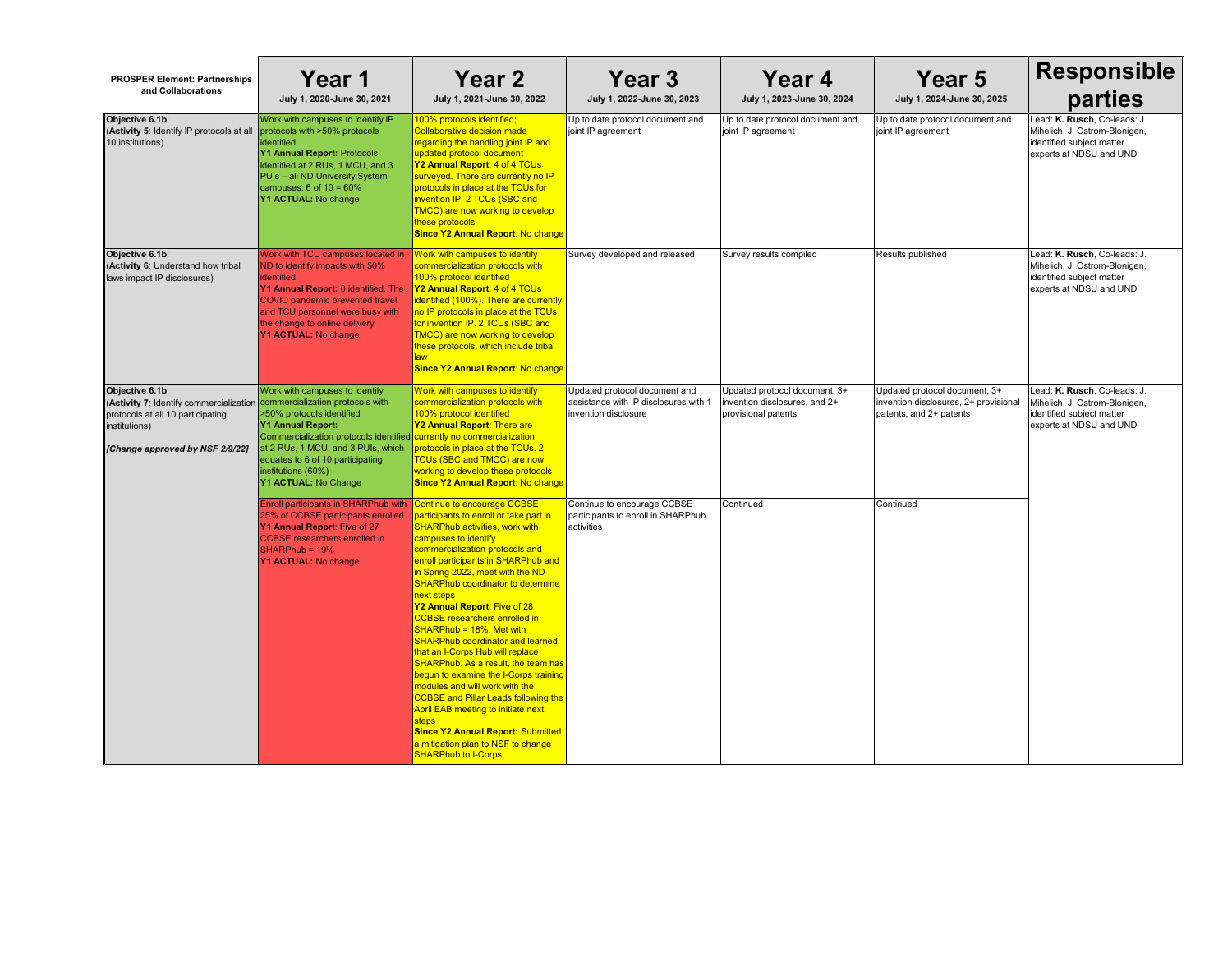| <b>PROSPER Element: Partnerships</b><br>and Collaborations                                                                                                                                    | Year 1<br>July 1, 2020-June 30, 2021                                                                                                                                                                                                                                                | <b>Year 2</b><br>July 1, 2021-June 30, 2022                                                                                                                                                                                                                                                                                                                                                                                                                                                                                                                                                                              | Year 3<br>July 1, 2022-June 30, 2023                             | Year 4<br>July 1, 2023-June 30, 2024                                                                                                         | Year 5<br>July 1, 2024-June 30, 2025                                                                                                                                 | <b>Responsible</b><br>parties                                                                                                                                                                                                                                                                                                                              |
|-----------------------------------------------------------------------------------------------------------------------------------------------------------------------------------------------|-------------------------------------------------------------------------------------------------------------------------------------------------------------------------------------------------------------------------------------------------------------------------------------|--------------------------------------------------------------------------------------------------------------------------------------------------------------------------------------------------------------------------------------------------------------------------------------------------------------------------------------------------------------------------------------------------------------------------------------------------------------------------------------------------------------------------------------------------------------------------------------------------------------------------|------------------------------------------------------------------|----------------------------------------------------------------------------------------------------------------------------------------------|----------------------------------------------------------------------------------------------------------------------------------------------------------------------|------------------------------------------------------------------------------------------------------------------------------------------------------------------------------------------------------------------------------------------------------------------------------------------------------------------------------------------------------------|
| Objective 6.1b:<br>(Activity 8: Identify workshops /<br>conferences to attend and mentoring<br>opportunities (SHARPhub, USPTO<br>Denver, SBIR, etc.)                                          | Identify initial workshops related to<br>typical processes for participants to<br>discuss IP. Hold 1+ workshop or<br>conference attended by >40%<br><b>CCBSE</b> participants<br>Y1 Annual Report: Delayed due to<br><b>COVID pandemic</b><br><b>Y1 ACTUAL: 3 planned workshops</b> | Continue to identify workshops<br>related to typical processes for<br>participants to discuss IP. Hold 1+<br>workshop or conference attended by<br>>60% CCBSE participants<br>Y2 Annual Report: Held 3<br>workshops and one conference panel<br>session. Another panel session will<br>be held at the April 2022 conference<br>Since Y2 Annual Report: No change                                                                                                                                                                                                                                                         | 1+ workshop or conference attended<br>by >75% CCBSE participants | 1+ workshop or conference attended<br>by 75%+ CCBSE participants and 1<br>CCBSE workshop or conference<br>attended by 80% CCBSE participants | 1+ workshop or conference attended<br>by 85%+ CCBSE participants and 1<br>CCBSE workshop or conference<br>attended by 80% CCBSE participants Innovate ND, Jamestown/ | Possible partners (ND entities):<br><b>Bismarck-Mandan Development</b><br>Assoc., Campus Career Centers,<br>Stutsman Development Corp., Minot<br>Economic Development<br>Corp., NDSU EDA Makerspace<br>(Brian Kalk), NDSU Ozbun<br>Entrepreneurship Center (Kodee<br>Furst), NHSC Applied Engineering<br>Center (Ann Vallie), UND Center for<br>Innovation |
| Objective 6.1b:<br>(Activity 9: Based on other activities,<br>determine potential funding<br>possibilities with other SHARPhub<br>EPSCoR states [KS, NE, OK, SD])<br>[Approved by NSF 2/9/22] |                                                                                                                                                                                                                                                                                     | After Spring 2022 meeting with the<br><b>SHARPhub coordinator and April</b><br>2022 EAB meeting, together with<br><b>CCBSE and Pillar leads and the ND</b><br><b>SHARPhub coordinator explore</b><br>potential conversations with other<br><b>EPSCoR states participating in</b><br><b>SHARPhub</b><br>Y2 Annual Report: Met with<br><b>SHARPhub/now I-Corps Hub</b><br>facilitator to explore changes ahead<br>of meeting with CCBSE and Pillar<br><b>leads</b><br><b>Since Y2 Annual Report: Submitted</b><br>a mitigation plan to NSF to change<br><b>SHARPhub to I-Corps and to remove</b><br>specific EPSCoR states | List of action items for 5 states                                | States continue to be engaged                                                                                                                | 1-3 sustainable goals for at least 3 of<br>the 5 states                                                                                                              | Possible partners: EPSCoR offices in<br>KS, NE, OK, and SD)                                                                                                                                                                                                                                                                                                |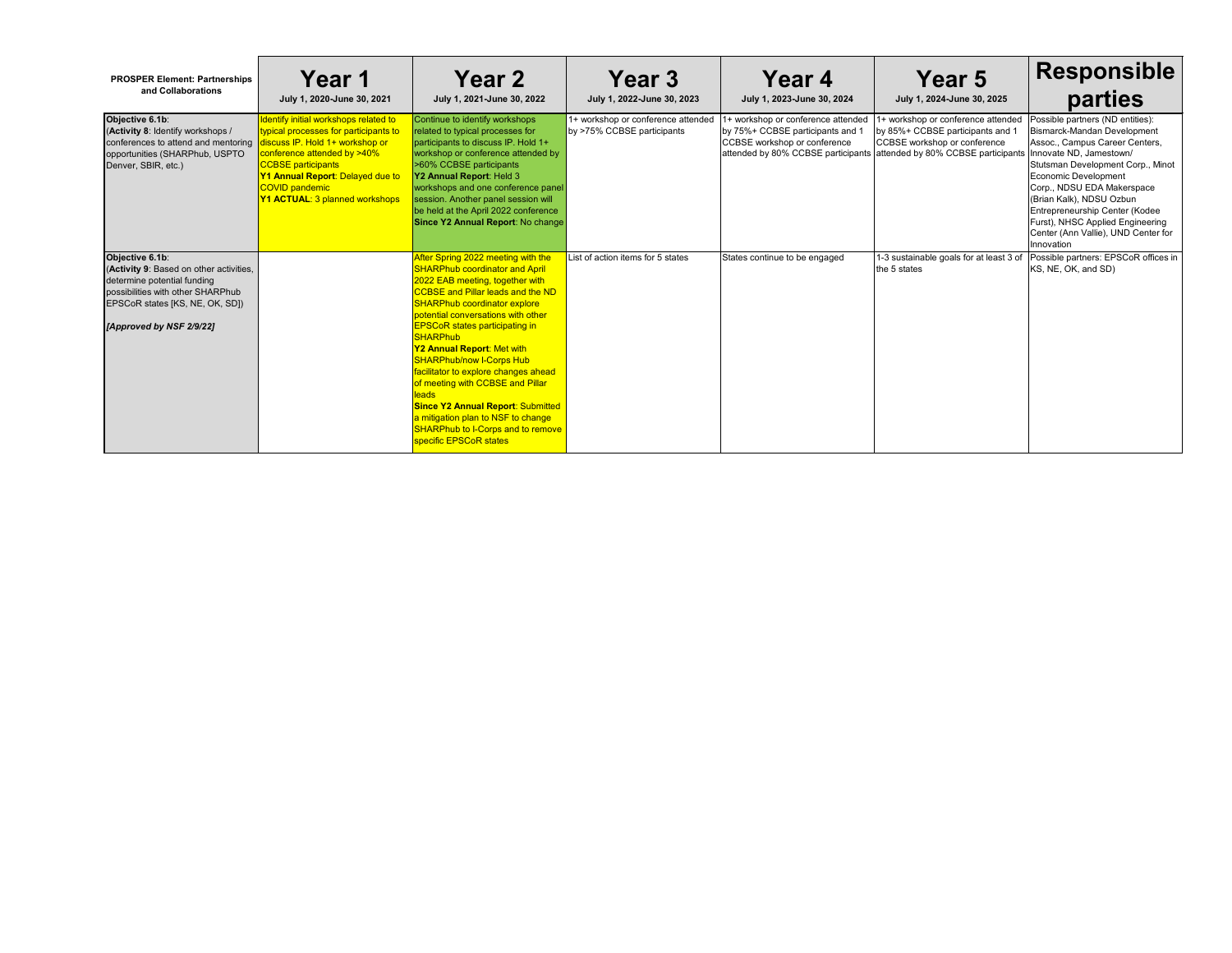|                                                  | <b>PROSPER Element:</b><br><b>Communication and Dissemination</b>                                                                                          | Year 1<br>July 1, 2020-June 30, 2021                                                                                                                                                                       | <b>Year 2</b><br>July 1, 2021-June 30, 2022                                                                                                                                                                                                                                                                                          | Year 3<br>July 1, 2022-June 30, 2023                                                 | Year 4<br>July 1, 2023-June 30, 2024                                                                        | <b>Year 5</b><br>July 1, 2024-June 30, 2025                                                                  | Responsible<br>parties           |
|--------------------------------------------------|------------------------------------------------------------------------------------------------------------------------------------------------------------|------------------------------------------------------------------------------------------------------------------------------------------------------------------------------------------------------------|--------------------------------------------------------------------------------------------------------------------------------------------------------------------------------------------------------------------------------------------------------------------------------------------------------------------------------------|--------------------------------------------------------------------------------------|-------------------------------------------------------------------------------------------------------------|--------------------------------------------------------------------------------------------------------------|----------------------------------|
|                                                  | Objective 7.1a: Provide clear<br>communication between all<br>participants<br>(Activity 1: Facilitate communication<br>through regular meetings)           | Meeting attendance<br>Y1 Annual Report: Monthly Pillar,<br>CCBSE and Management/<br>Leadership meetings. Bimonthly<br><b>PROSPER</b> meetings<br><b>Y1 ACTUAL: No change</b>                               | <b>Meeting attendance</b><br><b>Y2 Annual Report: Monthly Pillar,</b><br><b>CCBSE and Management meetings;</b><br>bi-monthly PROSPER meetings<br><b>Since Y2 Annual Report: No change</b>                                                                                                                                            | Meeting attendance                                                                   | Meeting attendance                                                                                          | Meeting attendance                                                                                           | Leads: Z. Majdik, C. Shovkoplyas |
| <b>Color Key:</b>                                | Objective 7.1a:<br>(Activity 2: Facilitate communication<br>across the by providing updates)                                                               | At least monthly outreach to<br>participants, stakeholders, and<br>citizens<br>Y1 Annual Report: 7 newsletters<br>(July 2020-January 2021)<br><b>Y1 ACTUAL: 12 newsletters</b>                             | At least monthly outreach to<br>participants, stakeholders, and<br><u>lcitizens</u><br>Y2 Annual Report: 7 newsletters<br>$\sqrt{($ July 2021-January 2022)<br><b>Since Y2 Annual Report: 3 more</b><br>newsletters published                                                                                                        | At least monthly outreach to<br>participants, stakeholders, and<br>citizens          | At least monthly outreach to<br>participants, stakeholders, and<br>citizens                                 | At least monthly outreach to<br>participants, stakeholders, and<br>citizens                                  | Leads: Z. Majdik, C. Shovkoplyas |
| <b>Behind</b><br><b>Schedule</b>                 | Objective 7.1a:<br>(Activity 3: Facilitate communication<br>by providing internal communication<br>training)                                               | Training offered at least quarterly<br>Y1 Annual Report: On track<br><b>Y1 ACTUAL:</b> 6 training sessions                                                                                                 | <b>Training offered at least quarterly</b><br>Y2 Annual Report: 4 training<br><b>I</b> sessions<br><b>Since Y2 Annual Report: No change</b>                                                                                                                                                                                          | Training offered at least quarterly                                                  | Training offered at least quarterly                                                                         | Training offered at least quarterly                                                                          | Leads: Z. Majdik, C. Shovkoplyas |
| On Track / In-<br><b>Progress</b>                | Objective 7.1b: Inform and educate<br><b>stakeholders</b><br>(Activity 1: Populate website and<br>social media with relevant public-<br>facing content)    | Same metric framework for all:<br>Baseline established of interaction<br>$\sqrt{\frac{1}{2}}$ (engagement rate)<br>Y1 Annual Report: On track<br><b>Y1 ACTUAL:</b> baseline established                    | ≥5% Increase in number of<br>interactions per day divided by<br><b>followers</b><br>Y2 Annual Report: N/A until end of<br><b>Since Y2 Annual Report: No change</b>                                                                                                                                                                   | ≥5% Increase in number of<br>interactions per day divided by<br>followers.           | Maintain engagement over the prior<br>year. Maintain number of interactions<br>per day divided by followers | Maintain engagement over the prior<br>vear. Maintain number of interactions<br>per day divided by followers. | Leads: Z. Majdik, C. Shovkoplyas |
| <b>Ahead of</b><br>Schedule /<br><b>Complete</b> | Objective 7.1b:<br>(Activity 2: Assist team members<br>from CCBSE and PROSPER with<br>creating public-facing communication<br>products)                    | Needs research products; sessions<br>begin in Y2                                                                                                                                                           | b sessions per year completed<br>Y2 Annual Report: weekly drop-in<br>training opportunities offered during<br><b>Fall '21/Spring '22</b><br><b>Since Y2 Annual Report: No change</b>                                                                                                                                                 | 5 sessions per year completed                                                        | 5 sessions per year completed                                                                               | 5 sessions per year completed                                                                                | Leads: Z. Majdik, C. Shovkoplyas |
| N/A or Not yet<br>started                        | Objective 7.1b:<br>(Activity 3: Disseminate project<br>milestones and talking points to<br>stakeholders and decision makers in<br>the state)               | $2+$ press releases<br>Y1 Annual Report: On track<br><b>Y1 ACTUAL:</b> 3 press releases                                                                                                                    | 4+ press releases; Updating<br>stakeholders on project milestones<br>(quarterly)<br>Y2 Annual Report: 2 press releases<br><b>Since Y2 Annual Report: No change</b>                                                                                                                                                                   | 4+ press releases; Updating<br>stakeholders on project milestones<br>(quarterly)     | 4+ press releases; Updating<br>stakeholders on project milestones<br>(quarterly)                            | 20 press releases over the 5-year<br>period. Updating stakeholders on<br>project milestones (quarterly)      | Leads: Z. Majdik, C. Shovkoplyas |
|                                                  | Objective 7.1c: Contribute to a<br>scientifically informed citizenry<br>(Activity 1: Offer workshop<br>opportunities for faculty and graduate<br>students) | 2 workshops planned annually.<br><b>Workshops begin Y2</b>                                                                                                                                                 | 40+% attendance by ND-ACES<br>participants<br>Y2 Annual Report: poster design<br>workshop planned mid-Spring '22;<br>Alda Center workshop already<br>completed; data for attendance % n/a<br>until workshops are completed<br><b>Since Y2 Annual Report: No</b><br>change. Will begin working with new<br>Communication Lead 5/16/22 | 55+% attendance by ND-ACES<br>participants                                           | 75+% attendance by ND-ACES<br>participants                                                                  | 90% of ND-ACES participants will<br>have attended at least 1 workshop<br>over the 5-year period              | Leads: Z. Majdik, C. Shovkoplyas |
|                                                  | Objective 7.1c:<br>(Activity 2: Include public<br>engagement opportunities as part of<br>the annual conference)                                            | Annual conference with attendees<br>from each of the participating<br>campuses.<br>Y1 Annual Report: Conference is<br>April 2021<br>Y1 ACTUAL: 1 annual conference,<br>10 of 10 participating institutions | 2022 Annual conference with<br>attendees from each of the<br>participating campuses<br>Y2 Annual Report: Conference is<br>April 2022<br><b>Since Y2 Annual Report: 1 annual</b><br>conference                                                                                                                                        | 2023 Annual conference with<br>attendees from each of the<br>participating campuses. | 2024 Annual conference with<br>attendees from each of the<br>participating campuses                         | 2025 Annual conference with<br>attendees from each of the<br>participating campuses.                         | Leads: Z. Majdik, C. Shovkoplyas |
|                                                  | Objective 7.1c:<br>(Activity 3: Ensure that we have a<br>diverse representation of science and<br>scientists on website, to help engage<br>all publics)    |                                                                                                                                                                                                            | Scoring by external evaluation firm's<br>diversity rubric<br>Y2 Annual Report: discussed with<br>The Mark in Y1/planned for Y2<br><b>Since Y2 Annual Report: Anaylzing</b><br>The Mark's report                                                                                                                                      |                                                                                      | Scoring by external evaluation firm's<br>diversity rubric                                                   |                                                                                                              | Leads: Z. Majdik, C. Shovkoplyas |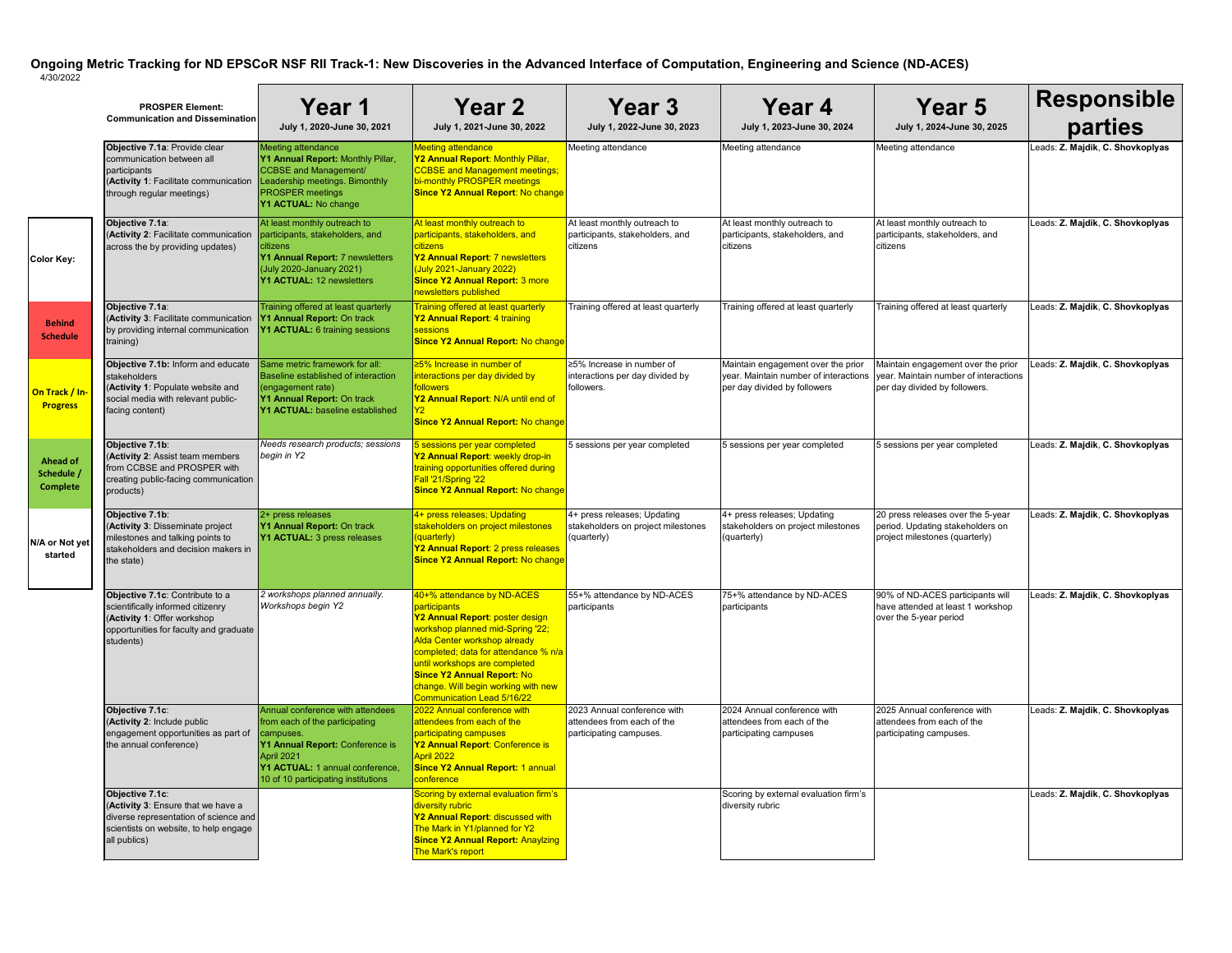| <b>PROSPER Element:</b>                                                                                                                 | Year 1                                                                                                                                        | <b>Year 2</b>                                                                                                                                                                                 | Year 3                     | Year 4                      | <b>Year 5</b>               | <b>Responsible</b>               |
|-----------------------------------------------------------------------------------------------------------------------------------------|-----------------------------------------------------------------------------------------------------------------------------------------------|-----------------------------------------------------------------------------------------------------------------------------------------------------------------------------------------------|----------------------------|-----------------------------|-----------------------------|----------------------------------|
| <b>Communication and Dissemination</b>                                                                                                  | July 1, 2020-June 30, 2021                                                                                                                    | July 1, 2021-June 30, 2022                                                                                                                                                                    | July 1, 2022-June 30, 2023 | July 1, 2023-June 30, 2024  | July 1, 2024-June 30, 2025  | <b>parties</b>                   |
| Objective 7.1c:<br>(Activity 4: Engage with local publics Science cafés begin Y2<br>about the value and the benefits of<br>the science) | Science cafés planned annually.<br><b>Y1 Annual Report: On track</b><br><b>Y1 ACTUAL:</b> Although planned for<br>Y2, 1 science café was held | 1-2 Science cafes supported<br><b>Y2 Annual Report: planned, 1-2 in</b><br><b>Fall '21 pending faculty availability</b><br>1 café held 10/26/2021<br><b>Since Y2 Annual Report: No change</b> | 2 Science cafés supported  | 2-3 Science cafés supported | 2-3 Science cafés supported | Leads: Z. Majdik, C. Shovkoplyas |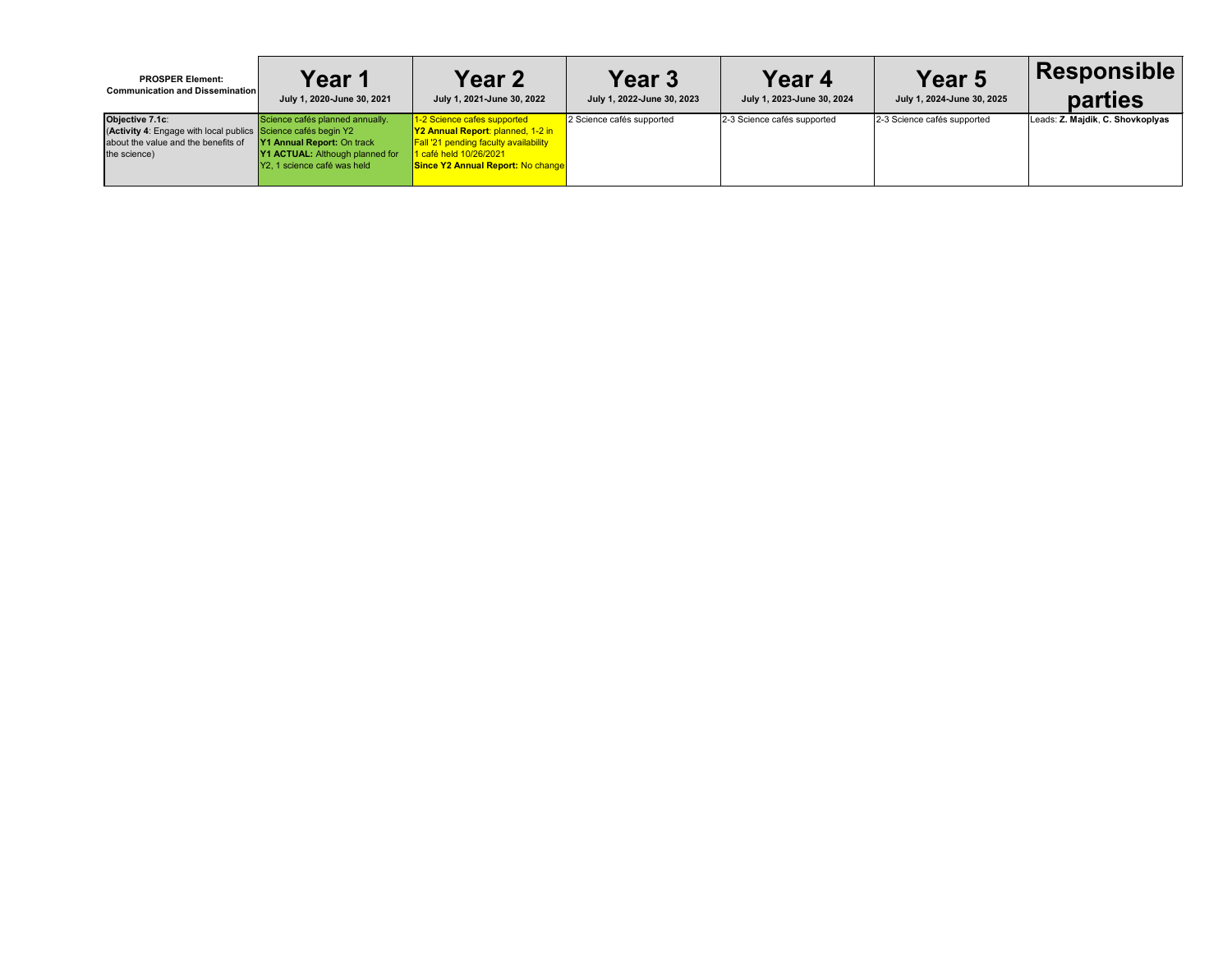|                                                  | <b>PROSPER Overall Milestone</b><br><b>Metrics</b>                                                                                                                                                                                                       | Year 1                                                                                                                                                                                                                                                                   | <b>Year 2</b>                                                                                                                                                                                                                                                                                                                          | Year 3                                                       | Year 4                                                         | <b>Year 5</b>                                                                                                                                                                                                                |
|--------------------------------------------------|----------------------------------------------------------------------------------------------------------------------------------------------------------------------------------------------------------------------------------------------------------|--------------------------------------------------------------------------------------------------------------------------------------------------------------------------------------------------------------------------------------------------------------------------|----------------------------------------------------------------------------------------------------------------------------------------------------------------------------------------------------------------------------------------------------------------------------------------------------------------------------------------|--------------------------------------------------------------|----------------------------------------------------------------|------------------------------------------------------------------------------------------------------------------------------------------------------------------------------------------------------------------------------|
|                                                  |                                                                                                                                                                                                                                                          | July 1, 2020-June 30, 2021                                                                                                                                                                                                                                               | July 1, 2021-June 30, 2022                                                                                                                                                                                                                                                                                                             | July 1, 2022-June 30, 2023                                   | July 1, 2023-June 30, 2024                                     | July 1, 2024-June 30, 2025                                                                                                                                                                                                   |
|                                                  | Meet annually with TCU presidents<br>to report on the impacts of the<br>collaboration efforts between<br>CCBSE, PROSPER, and the TCUs.<br>Report also on the numbers of<br>American Indian students who are<br>involved in ND-ACES programming           | 4 meetings/ year, one with each TCU 4 meetings, one with each TCU<br>president<br>Y1 Annual Report: Not reported<br>Y1 ACTUAL: Due to the COVID<br>pandemic, these meetings were<br>changed to a virtual format. Met with<br>4 TCU presidents during<br>Summer/Fall 2020 | president<br>Y2 Annual Report: Due to the<br>COVID pandemic, one of these<br>meetings was changed to a virtual<br>format. Met with 4 of 4 TCU<br>presidents during Summer/Fall 2021<br>Since Y2 Annual Report: No<br>change                                                                                                            | Projected: 4 meetings, one with each<br><b>TCU</b> president | <b>TCU</b> president                                           | Projected: 4 meetings, one with each Projected: 4 meetings, one with each<br><b>TCU</b> president<br>5-YEAR TOTAL: 20 total meetings<br>across the 5-year project<br>Total to date: 7 meetings                               |
| <b>Color Key:</b>                                | Meet annually with MCU and PUI<br>presidents to report on the impacts<br>of the collaboration efforts between<br>CCBSE, PROSPER and those<br>campuses. Report also on the<br>numbers of their students who are<br>taking advantage of the<br>programming | 4 meeting/year, one with each MCU<br>and PUI president<br>Y1 Annual Report: Not reported<br><b>Y1 ACTUAL:</b> Due to the COVID<br>pandemic, these meetings were<br>changed to a virtual format. Met with<br><b>PUI president during Summer/Fall</b><br>2020              | 4 meetings - one with each MCU and Projected: 4 meetings - one with<br><b>PUI</b> president<br>Y2 Annual Report: Met in-person<br>with 2 PUI presidents in July 2021<br><b>Since Y2 Annual Report: No</b><br>change                                                                                                                    | each MCU and PUI president                                   | Projected: 4 meetings - one with<br>each MCU and PUI president | Projected: 4 meetings - one with<br>each MCU and PUI president<br>5-YEAR TOTAL: 20 total meetings<br>across the 5-year project.<br>Total to date: 3 meetings                                                                 |
| <b>Behind</b><br><b>Schedule</b>                 | Number of TCU visits (some of these 4 visits - one visit at each TCU<br>visits will be virtual due to COVID-19) Y1 Annual Report: Not reported                                                                                                           | Y1 ACTUAL: Due to the COVID<br>pandemic, these meetings were<br>changed to a virtual format. Met with<br>4 of 4 TCUs during Summer/Fall<br>2020                                                                                                                          | 4 visits - one visit at each TCU<br>Y2 Annual Report: Due to the<br>COVID pandemic, one of these<br>meetings was changed to a virtual<br>format. Met with 4 of 4 TCUs during<br>Summer/Fall 2021<br><b>Since Y2 Annual Report: All four</b><br>TCUs were visited in Spring 2022<br>associated with NATURE Sunday<br>Academy activities | Projected: 4 - one visit at each TCU                         | Projected: 4 - one visit at each TCU                           | Projected: 4 - one visit at each TCU<br>5-YEAR TOTAL: 20 total meetings<br>across the 5-year project<br>Total to date: 7 meetings                                                                                            |
| On Track / In-<br><b>Progress</b>                | Number of MCU and PUI visits<br>(some of these visits will be virtual<br>due to COVID-19)                                                                                                                                                                | 4 visits, one visit at each MCU and<br><b>PUI</b><br>Y1 Annual Report: Not reported<br>Y1 ACTUAL: Due to COVID<br>pandemic, met virtually with 1 MCU<br>and 3 PUIs                                                                                                       | 4 visits, one visit at each PUI and<br><b>IMCU</b><br>Y2 Annual Report: Visits to 1 MCU<br>and 3 PUIs.<br><b>Since Y2 Annual Report: Visits</b><br>scheduled to MaSU and VCSU<br>during the first week of May                                                                                                                          | <b>MCU</b>                                                   | <b>MCU</b>                                                     | Projected:4 one visit at each PUI and Projected:4 one visit at each PUI and Projected:4 one visit at each PUI and<br><b>MCU</b><br>5-YEAR TOTAL: 20 total meetings<br>across the 5-year project<br>Total to date: 8 meetings |
| <b>Ahead of</b><br>Schedule /<br><b>Complete</b> | Number of legislator visits                                                                                                                                                                                                                              | 2 visits<br>Y1 Annual Report: not reported<br>Y1 ACTUAL: 9 visits (6 with ND<br>legislators and 3 with congressional<br>delegation)                                                                                                                                      | 2 visits<br>Y2 Annual Report: 17 visits (14 with<br>ND legislators and 3 with<br>congressional delegation)<br><b>Since Y2 Annual Report: No</b><br>changes                                                                                                                                                                             | Projected: 2 visits                                          | Projected: 2 visits                                            | Projected: 2 visits<br>5-YEAR TOTAL: 10 total visits<br>across 5-year project<br>Total to date: 9 visits                                                                                                                     |
| N/A or Not<br>yet started                        | Number of annual conferences<br>(some of these conferences will be<br>virtual due to COVID-19)                                                                                                                                                           | 1 annual conference<br>Y1 Annual Report: Not reported<br>Y1 ACTUAL: 1 conference - April 14,<br>2021                                                                                                                                                                     | <mark>1 annual conference</mark><br>Y2 Annual Report: Conference to<br>be held in April 2022<br><b>Since Y2 Annual Report: Annual</b><br>conference held 4/6/22 (hybrid)                                                                                                                                                               | Projected: 1 annual conference                               | Projected: 1 annual conference                                 | Projected: 1 annual conference<br>5-YEAR TOTAL: 5 total conferences<br>across 5-year project<br>Total to date: 1 conference                                                                                                  |
|                                                  | Number of External Advisory Board<br>meetings (some of these meetings<br>will be virtual due to COVID-19)                                                                                                                                                | 2 EAB meetings<br>Y1 Annual Report: Not reported<br>Y1 ACTUAL: 2 EAB meetings:<br>November 6, 2020 (virtual) and April<br>13, 2021 (virtual)                                                                                                                             | <b>2 EAB meetings</b><br>Y2 Annual Report: 1 EAB meeting:<br>October 22, 2021 (virtual); April 5,<br>2022 (hybrid) to be held<br><b>Since Y2 Annual Report: EAB</b><br>meeting held 4/5/22                                                                                                                                             | Projected: 2 EAB meetings                                    | Projected: 2 EAB meetings                                      | Projected: 2 EAB meetings<br>5-YEAR TOTAL: 10 EAB meetings<br>across the 5-year project<br>Total to date: 3 EAB meetings                                                                                                     |